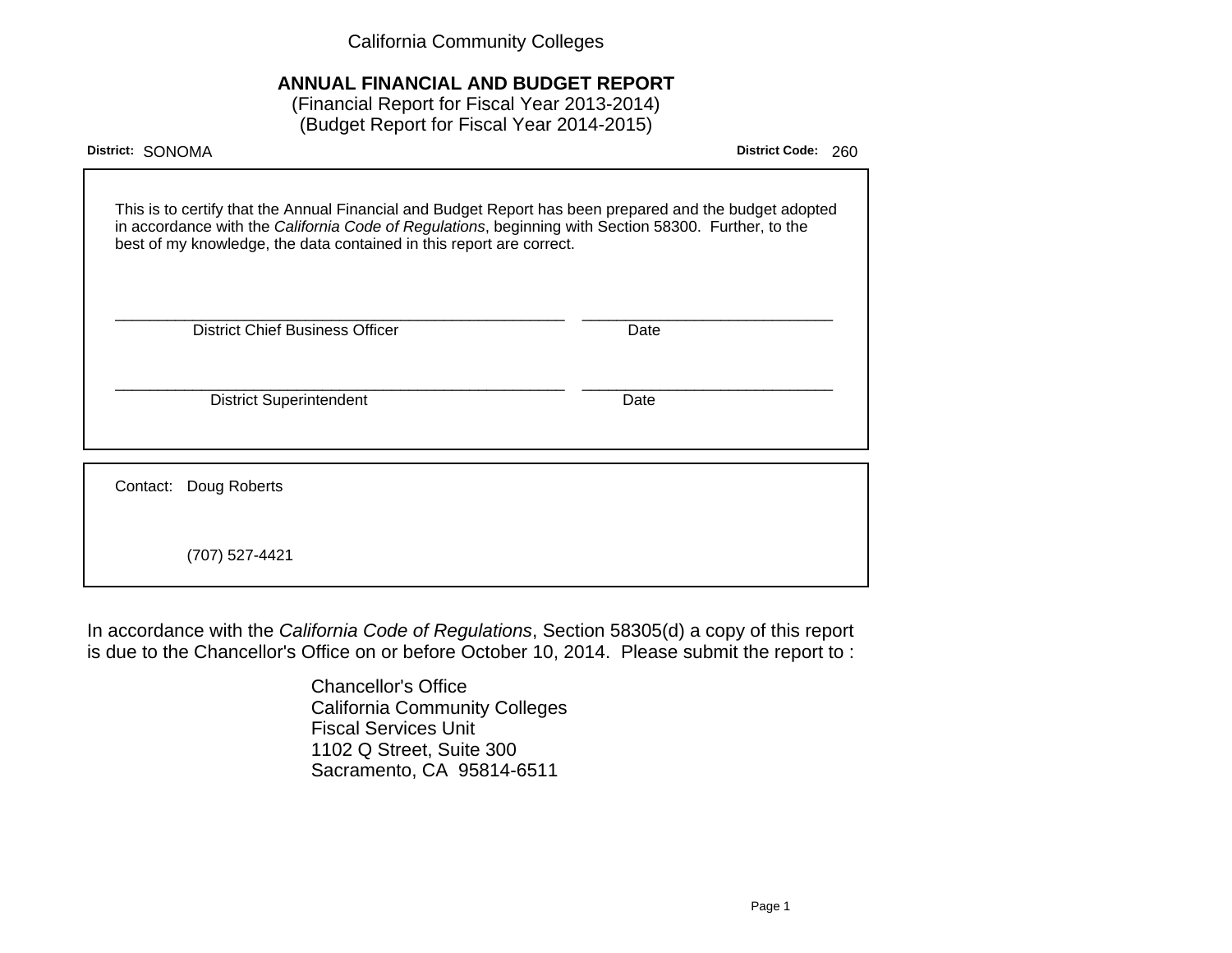# **Analysis of compliance with the 50 Percent Law (ECS 84362)**

# **Annual Financial and Budget Report**

# **The Current Expense of Education**

### **SUPPLEMENTAL DATA S11 GENERAL FUND - UNRESTRICTED SUBFUND**

| For Actual Year: 2013-2014<br>Budget Year: 2014-2015 |        | District ID: 260                 | Name: SONOMA           |                        |             |
|------------------------------------------------------|--------|----------------------------------|------------------------|------------------------|-------------|
|                                                      |        | <b>Activity (ECSA)</b>           | <b>Activity (ECSB)</b> | <b>Activity (ECSX)</b> |             |
|                                                      |        | <b>ECS 84362 A</b>               | <b>ECS 84362 B</b>     | <b>Excluded</b>        |             |
|                                                      | Object | <b>Instructional Salary Cost</b> | <b>Total CEE</b>       | <b>Activities</b>      |             |
| <b>Academic Salaries</b>                             | Code   | AC 0100-5900 & AC 6110           | AC 0100 - 6799         | AC 6800 - 7390         | Total       |
| <b>Instructional Salaries</b>                        |        |                                  |                        |                        |             |
| Contract or Regular                                  | 1100   | 17,707,829                       | 17,838,790             | 192,574                | 18,031,364  |
| Other                                                | 1300   | 19,559,145                       | 19,559,145             | 99,067                 | 19,658,212  |
| <b>Total Instructional Salaries</b>                  |        | 37,266,974                       | 37,397,935             | 291,641                | 37,689,576  |
| <b>Non-Instructional Salaries</b>                    |        |                                  |                        |                        |             |
| Contract or Regular                                  | 1200   |                                  | 8,667,397              | 257,637                | 8,925,034   |
| Other                                                | 1400   |                                  | 1,217,345              | 246,953                | 1,464,298   |
| <b>Total Non-Instructional Salaries</b>              |        | $\Omega$                         | 9,884,742              | 504,590                | 10,389,332  |
| <b>Total Academic Salaries</b>                       |        | 37,266,974                       | 47,282,677             | 796,231                | 48,078,908  |
|                                                      |        |                                  |                        |                        |             |
| <b>Classified Salaries</b>                           |        |                                  |                        |                        |             |
| <b>Non-Instructional Salaries</b>                    |        |                                  |                        |                        |             |
| <b>Regular Status</b>                                | 2100   |                                  | 16,982,239             | 446,801                | 17,429,040  |
| Other                                                | 2300   |                                  | 2,133,227              | 187,170                | 2,320,397   |
| <b>Total Non-Instructional Salaries</b>              |        | $\Omega$                         | 19,115,466             | 633,971                | 19,749,437  |
| <b>Instructional Aides</b>                           |        |                                  |                        |                        |             |
| <b>Regular Status</b>                                | 2200   | 1,990,044                        | 2,072,071              |                        | 2,072,071   |
| Other                                                | 2400   | 1,004,465                        | 1,147,104              | 888                    | 1,147,992   |
| <b>Total Instructional Aides</b>                     |        | 2,994,509                        | 3,219,175              | 888                    | 3,220,063   |
| <b>Total Classified Salaries</b>                     |        | 2,994,509                        | 22,334,641             | 634,859                | 22,969,500  |
|                                                      |        |                                  |                        |                        |             |
| <b>Employee Benefits</b>                             | 3000   | 9,106,715                        | 20,045,308             | 326,611                | 20,371,919  |
| <b>Supplies and Materials</b>                        | 4000   |                                  | 2,939,979              | 140,129                | 3,080,108   |
| <b>Other Operating Expenses</b>                      | 5000   | 1,182,813                        | 9,232,830              | 346,138                | 9,578,968   |
| <b>Equipment Replacement</b>                         | 6420   |                                  | 3,799                  |                        | 3,799       |
| <b>Total Expenditures Prior to Exclusions</b>        |        | 50,551,011                       | 101,839,234            | 2,243,968              | 104,083,202 |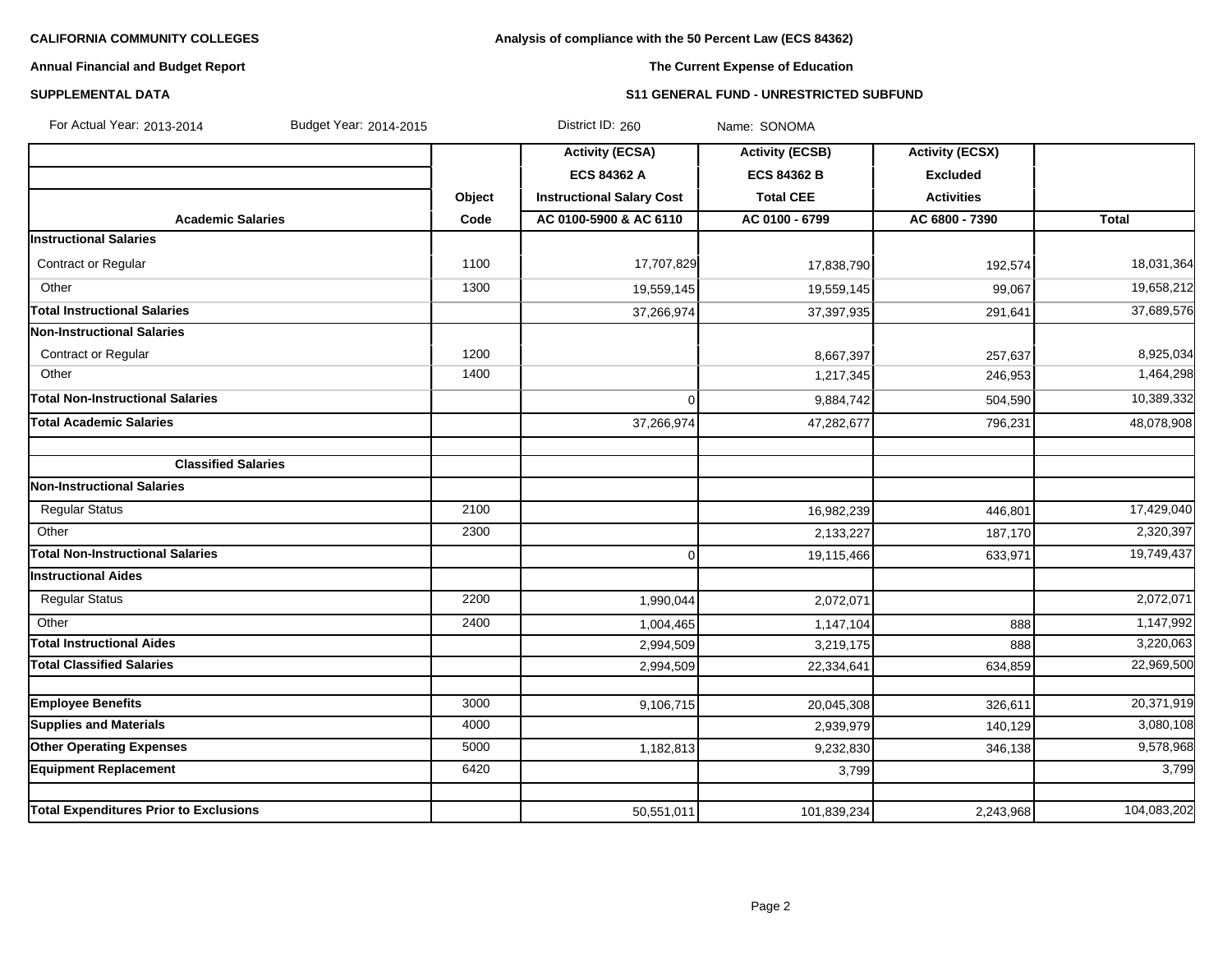**Analysis of compliance with the 50 Percent Law (ECS 84362)**

# **Annual Financial and Budget Report**

# **The Current Expense of Education**

### **SUPPLEMENTAL DATA S11 GENERAL FUND - UNRESTRICTED SUBFUND**

| For Actual Year: 2013-2014<br>Budget Year: 2014-2015                |                    | District ID: 260                 | Name: SONOMA           |                        |                |
|---------------------------------------------------------------------|--------------------|----------------------------------|------------------------|------------------------|----------------|
|                                                                     |                    | <b>Activity (ECSA)</b>           | <b>Activity (ECSB)</b> | <b>Activity (ECSX)</b> |                |
|                                                                     |                    | <b>ECS 84362 A</b>               | <b>ECS 84362 B</b>     | <b>Excluded</b>        |                |
|                                                                     |                    | <b>Instructional Salary Cost</b> | <b>Total CEE</b>       | <b>Activities</b>      |                |
| <b>Exclusions</b>                                                   |                    | AC 0100-5900 & AC 6110           | AC 0100 - 6799         | AC 6800 - 7390         | Total          |
| <b>Activities to Exclude</b>                                        | <b>TOP Code</b>    |                                  |                        |                        |                |
| Instructional Staff-Retirees' Benefits and Retirement Incentives    | 5900               |                                  |                        |                        | $\overline{0}$ |
| Student Health Services Above Amount Collected                      | 6441               |                                  | 28,202                 |                        | 28,202         |
| <b>Student Transportation</b>                                       | 6491               |                                  | 25,540                 |                        | 25,540         |
| Noninstructional Staff-Retirees' Benefits and Retirement Incentives | 6740               |                                  |                        |                        | 0              |
| <b>Objects to Exclude</b>                                           | <b>Object Code</b> |                                  |                        |                        |                |
| Rents and Leases                                                    | 5060               |                                  | 151,922                | 1,188                  | 153,110        |
| Lottery Expenditures                                                |                    |                                  |                        |                        |                |
| <b>Academic Salaries</b>                                            | 1000               |                                  | 689,862                |                        | 689,862        |
| <b>Classified Salaries</b>                                          | 2000               |                                  | 1,613,060              |                        | 1,613,060      |
| <b>Employee Benefits</b>                                            | 3000               |                                  | 389,810                |                        | 389,810        |
| Supplies and Materials                                              | 4000               |                                  |                        |                        |                |
| Software                                                            | 4100               |                                  |                        |                        | 0l             |
| Books, Magazines, & Periodicals                                     | 4200               |                                  |                        |                        | <sub>0</sub>   |
| <b>Instructional Supplies &amp; Materials</b>                       | 4300               |                                  |                        |                        | <sub>0</sub>   |
| Noninstructional, Supplies & Materials                              | 4400               |                                  |                        |                        | 0l             |
| <b>Total Supplies and Materials</b>                                 |                    | $\Omega$                         | $\overline{0}$         | $\Omega$               | 0l             |
| Other Operating Expenses and Services                               | 5000               |                                  |                        |                        | $\Omega$       |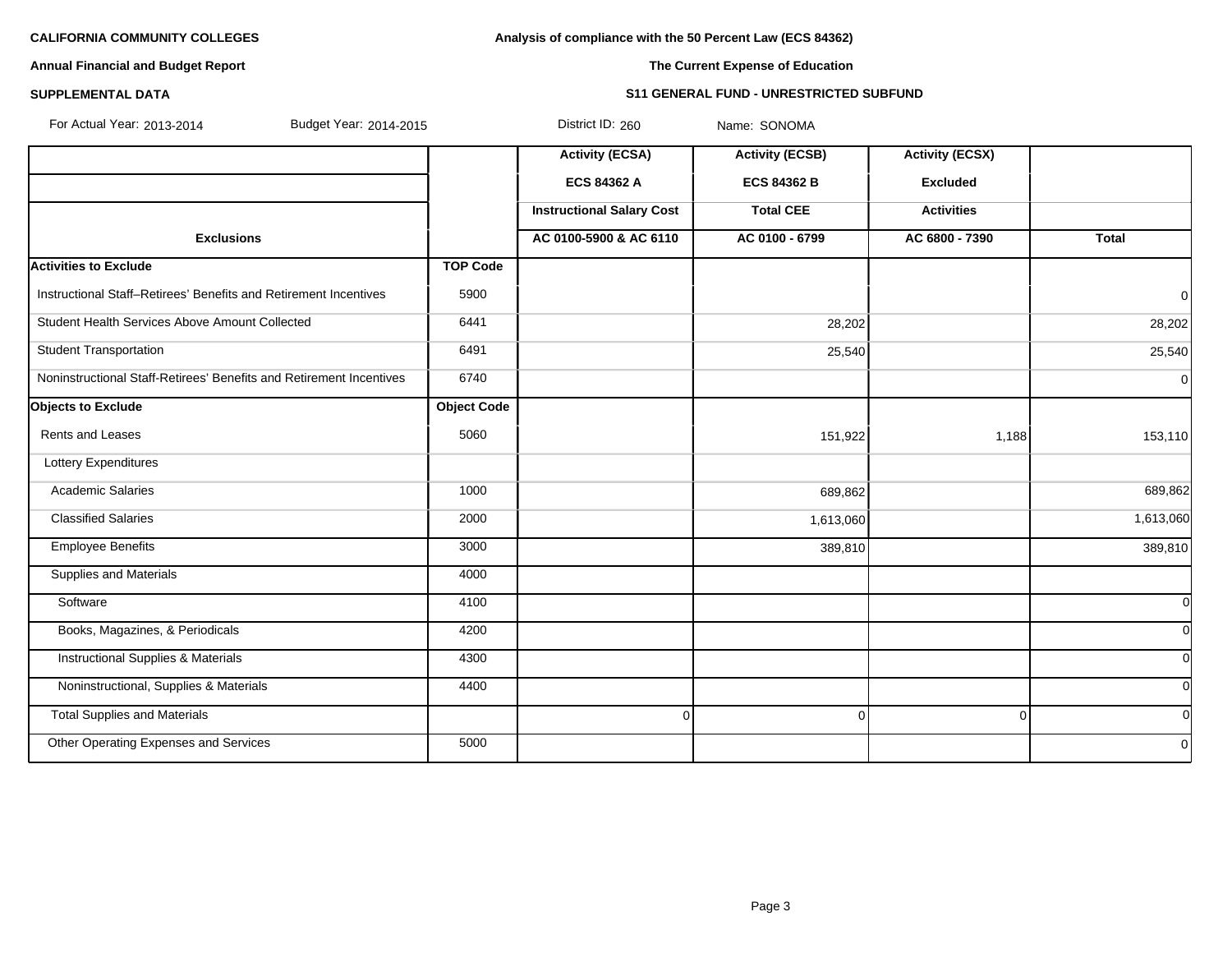## **Analysis of compliance with the 50 Percent Law (ECS 84362)**

# **Annual Financial and Budget Report**

# **The Current Expense of Education**

### **SUPPLEMENTAL DATA S11 GENERAL FUND - UNRESTRICTED SUBFUND**

| For Actual Year: 2013-2014<br>Budget Year: 2014-2015     |        | District ID: 260                 | Name: SONOMA           |                        |                |
|----------------------------------------------------------|--------|----------------------------------|------------------------|------------------------|----------------|
|                                                          |        | <b>Activity (ECSA)</b>           | <b>Activity (ECSB)</b> | <b>Activity (ECSX)</b> |                |
|                                                          |        | ECS 84362 A                      | <b>ECS 84362 B</b>     | <b>Excluded</b>        |                |
|                                                          | Object | <b>Instructional Salary Cost</b> | <b>Total CEE</b>       | <b>Activities</b>      |                |
|                                                          | Code   | AC 0100-5900 & AC 6110           | AC 0100 - 6799         | AC 6800 - 7390         | <b>Total</b>   |
| <b>Capital Outlay</b>                                    | 6000   |                                  |                        |                        |                |
| <b>Library Books</b>                                     | 6300   |                                  |                        |                        | $\overline{0}$ |
| Equipment                                                | 6400   |                                  |                        |                        |                |
| Equipment - Additional                                   | 6410   |                                  |                        |                        | $\overline{0}$ |
| Equipment - Replacement                                  | 6420   |                                  |                        |                        | $\Omega$       |
| <b>Total Equipment</b>                                   |        | $\mathbf 0$                      | 0                      | $\Omega$               | $\Omega$       |
| <b>Total Capital Outlay</b>                              |        | $\mathbf 0$                      | 0                      | $\Omega$               | $\Omega$       |
| Other Outgo                                              | 7000   |                                  |                        |                        | $\Omega$       |
| <b>Total Exclusions</b>                                  |        | $\mathbf 0$                      | 2,898,396              | 1,188                  | 2,899,584      |
| <b>Total for ECS 84362, 50% Law</b>                      |        | 50,551,011                       | 98,940,838             | 2,242,780              | 101,183,618    |
| Percent of CEE (Instructional Salary Cost / Total CEE)   |        | 51.09%                           | 100.00%                |                        |                |
| 50% of Current Expense of Education                      |        |                                  | 49,470,419             |                        |                |
| Nonexempted (Remaining) Deficiency from second           |        |                                  |                        |                        |                |
| preceeding Fiscal Year                                   |        |                                  |                        |                        |                |
| Amount Required to be Expended for Salaries of Classroom |        | 50,551,011                       | 98,940,838             | 2,242,780              | 101,183,618    |
| Instructors                                              |        |                                  |                        |                        |                |
| Reconciliation to Unrestricted General Fund Expenditures |        |                                  |                        |                        |                |
| <b>Total Expenditures Prior to Exclusions</b>            |        | 50,551,011                       | 101,839,234            | 2,243,968              | 104,083,202    |
| <b>Capital Expenditures</b>                              | 6000   | 33,558                           | 331,871                | 52,908                 | 384,779        |
| <b>Equipment Replacement (Back out)</b>                  | 6420   |                                  | (3,799)                | $\Omega$               | (3,799)        |
| <b>Total Unrestricted General Fund Expenditures</b>      |        | 50,584,569                       | 102,167,306            | 2,296,876              | 104,464,182    |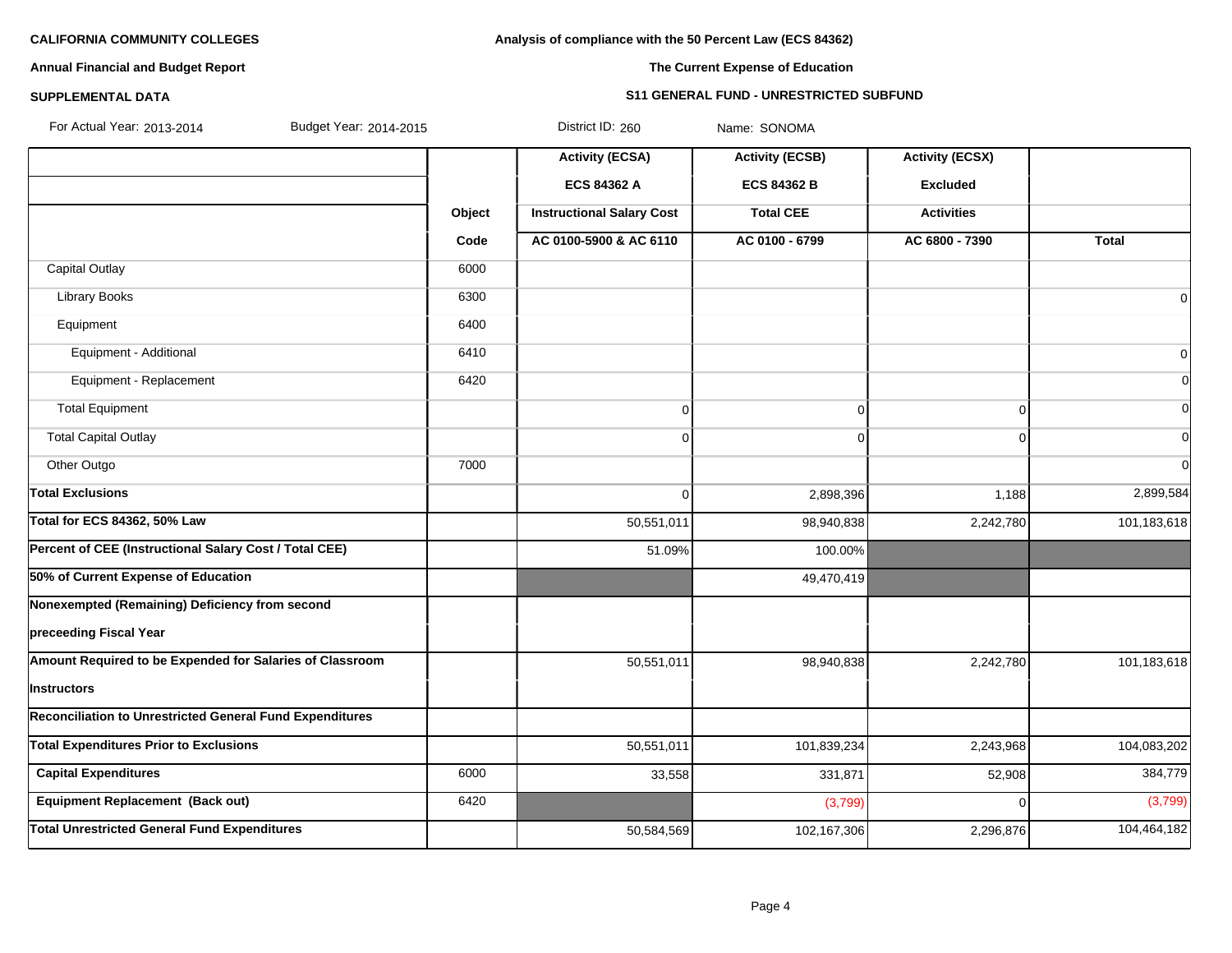#### **COMBINED BALANCE SHEET 10 General Fund — Combined**

### **(Total Unrestricted and Restricted)**

| For Year Ended June 30, 2014                    | District ID: 260 | Name: SONOMA        |                     |                     |
|-------------------------------------------------|------------------|---------------------|---------------------|---------------------|
|                                                 |                  | 11                  | 12                  | 10                  |
|                                                 | CA               | <b>General Fund</b> | <b>General Fund</b> | <b>General Fund</b> |
| <b>Description</b>                              | (Object)         | <b>Unrestricted</b> | <b>Restricted</b>   | <b>COMBINED</b>     |
| <b>ASSETS</b>                                   |                  |                     |                     |                     |
| Cash, Investments, and Receivables              | 9100             |                     |                     |                     |
| Cash:                                           |                  |                     |                     |                     |
| Awaiting Deposit and in Banks                   | 9111             | 587,204             |                     | 587,204             |
| In County Treasury                              | 9112             | 8,177,477           | 329,336             | 8,506,813           |
| Cash With Fiscal Agents                         | 9113             | 118,474             |                     | 118,474             |
| <b>Revolving Cash Accounts</b>                  | 9114             | 95,000              |                     | 95,000              |
| Investments (at cost)                           | 9120             |                     |                     | 0                   |
| <b>Accounts Receivable</b>                      | 9130             | 15,410,329          |                     | 15,410,329          |
| Due from Other Funds                            | 9140             | 139,005             |                     | 139,005             |
| Inventories, Stores, and Prepaid Items          | 9200             |                     |                     |                     |
| <b>Inventories and Stores</b>                   | 9210             | 34,225              |                     | 34,225              |
| Prepaid Items                                   | 9220             | 163,399             |                     | 163,399             |
| <b>TOTAL ASSETS</b>                             |                  | 24,725,113          | 329,336             | 25,054,449          |
| <b>LIABILITIES</b>                              |                  |                     |                     |                     |
| <b>Current Liabilities and Deferred Revenue</b> | 9500             |                     |                     |                     |
| <b>Accounts Payable</b>                         | 9510             | 5,327,319           |                     | 5,327,319           |
| Accrued Salaries and Wages Payable              | 9520             | 1,089,724           |                     | 1,089,724           |
| <b>Compensated Absences Payable Current</b>     | 9530             | 2,784,572           |                     | 2,784,572           |
| Due to Other Funds                              | 9540             | 723,029             |                     | 723,029             |
| <b>Temporary Loans</b>                          | 9550             |                     |                     | 0                   |
| Current Portion of Long-Term Debt               | 9560             |                     |                     | $\Omega$            |
| <b>Deferred Revenues</b>                        | 9570             | 2,855,725           |                     | 2,855,725           |
| <b>TOTAL LIABILITIES</b>                        |                  | 12,780,369          | 0                   | 12,780,369          |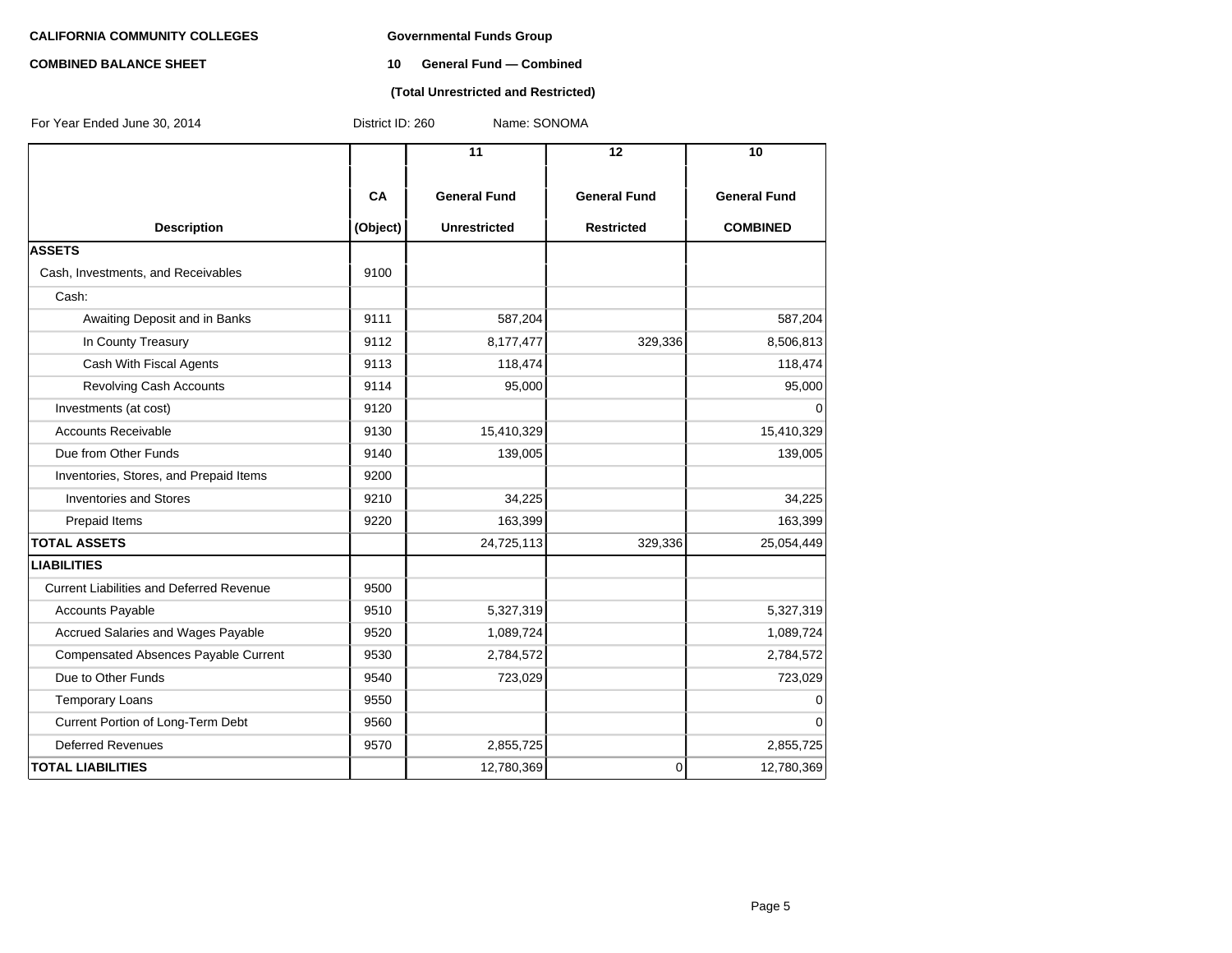#### **COMBINED BALANCE SHEET 10 General Fund — Combined**

### **(Total Unrestricted and Restricted)**

| For Year Ended June 30, 2014                    | District ID: 260 | Name: SONOMA        |                     |                     |
|-------------------------------------------------|------------------|---------------------|---------------------|---------------------|
|                                                 |                  | 11                  | $12 \overline{ }$   | 10                  |
|                                                 | CA               | <b>General Fund</b> | <b>General Fund</b> | <b>General Fund</b> |
| <b>Description</b>                              | (Object)         | <b>Unrestricted</b> | <b>Restricted</b>   | <b>COMBINED</b>     |
| <b>FUND BALANCE (NON-GASB 54)</b>               |                  |                     |                     |                     |
| <b>Fund Balance Reserved</b>                    | 9710             |                     |                     | 0                   |
| <b>NonCash Assets</b>                           | 9711             |                     |                     | 0                   |
| Amounts Restricted by Law for Specific Purposes | 9712             |                     |                     | 0                   |
| Reserve for Encumbrances Credit                 | 9713             |                     |                     | 0                   |
| Reserve for Encumbrances Debit                  | 9714             |                     |                     | 0                   |
| <b>Reserve for Debt Services</b>                | 9715             |                     |                     | 0                   |
| Assigned/Committed                              | 9754             |                     |                     | 0                   |
| Unassigned                                      | 9790             |                     |                     | 0                   |
| <b>Total Fund Balance</b>                       |                  | 0                   | 0                   | 0                   |
| <b>Fund Balance (GASB 54)</b>                   | 9750             |                     |                     |                     |
| Nonspendable Fund Balance                       | 9751             |                     |                     | 0                   |
| <b>Restricted Fund Balance</b>                  | 9752             |                     | 329,336             | 329,336             |
| <b>Committed Fund Balance</b>                   | 9753             | 292,624             |                     | 292,624             |
| Assigned Fund Balance                           | 9754             |                     |                     | $\Omega$            |
| <b>Total Designated Fund Balance</b>            |                  | 292,624             | 329,336             | 621,960             |
| Uncommitted Fund Balance                        | 9790             | 11,652,120          |                     | 11,652,120          |
| <b>TOTAL FUND EQUITY</b>                        |                  | 11,944,744          | 329,336             | 12,274,080          |
| <b>TOTAL LIABILITIES AND FUND EQUITY</b>        |                  | 24,725,113          | 329,336             | 25,054,449          |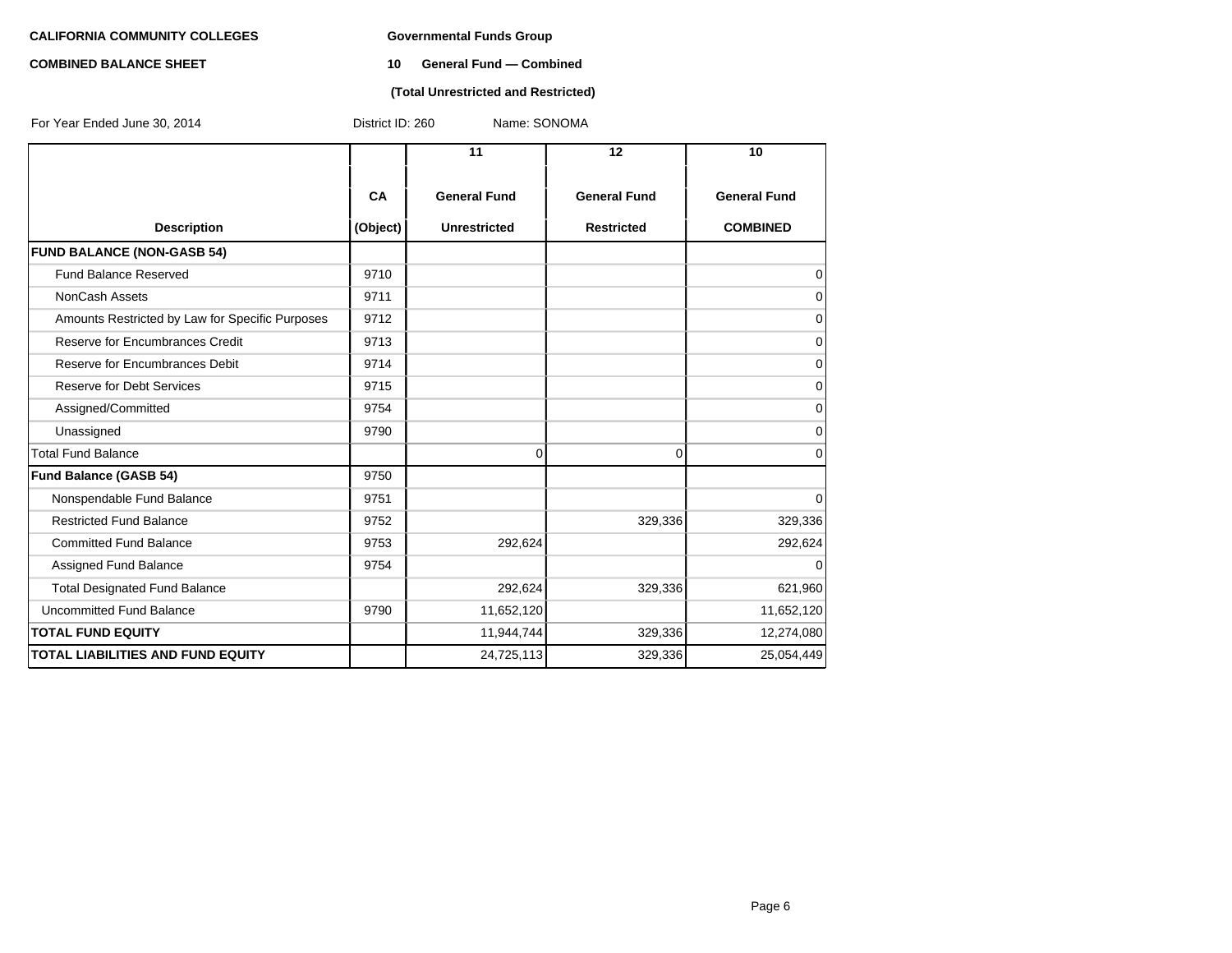**Annual Financial and Budget Report 20 Debt Service Funds:**

- 
- **21 Bond Interest and Redemption Fund**
- **22 Revenue Bond Interest and Redemption Fund**
- 
- **COMBINED BALANCE SHEET 29 Other Debt Service Fund**

District ID: 260 Name: SONOMA

|                                                 |          | 21                     | 22                     | 29                  |
|-------------------------------------------------|----------|------------------------|------------------------|---------------------|
|                                                 |          | <b>Bond Interest</b>   | <b>Revenue Bond</b>    |                     |
|                                                 | CA       | and                    | Interest and           | <b>Other Debt</b>   |
| <b>Description</b>                              | (Object) | <b>Redemption Fund</b> | <b>Redemption Fund</b> | <b>Service Fund</b> |
| <b>ASSETS</b>                                   |          |                        |                        |                     |
| Cash, Investments, and Receivables              | 9100     |                        |                        |                     |
| Cash:                                           |          |                        |                        |                     |
| Awaiting Deposit and in Banks                   | 9111     |                        |                        |                     |
| In County Treasury                              | 9112     |                        | 1,822,361              |                     |
| Cash With Fiscal Agents                         | 9113     |                        |                        |                     |
| Investments (at cost)                           | 9120     |                        |                        |                     |
| <b>Accounts Receivable</b>                      | 9130     |                        |                        |                     |
| Due from Other Funds                            | 9140     |                        |                        |                     |
| <b>TOTAL ASSETS</b>                             |          | $\Omega$               | 1,822,361              | $\Omega$            |
| <b>LIABILITIES</b>                              |          |                        |                        |                     |
| <b>Current Liabilities and Deferred Revenue</b> | 9500     |                        |                        |                     |
| <b>Accounts Payable</b>                         | 9510     |                        | 6,000                  |                     |
| Accrued Salaries and Wages Payable              | 9520     |                        |                        |                     |
| <b>Compensated Absences Payable Current</b>     | 9530     |                        |                        |                     |
| Due to Other Funds                              | 9540     |                        |                        |                     |
| <b>Temporary Loans</b>                          | 9550     |                        |                        |                     |
| Current Portion of Long-Term Debt               | 9560     |                        |                        |                     |
| <b>Deferred Revenues</b>                        | 9570     |                        |                        |                     |
| <b>TOTAL LIABILITIES</b>                        |          | $\overline{0}$         | 6,000                  | $\overline{0}$      |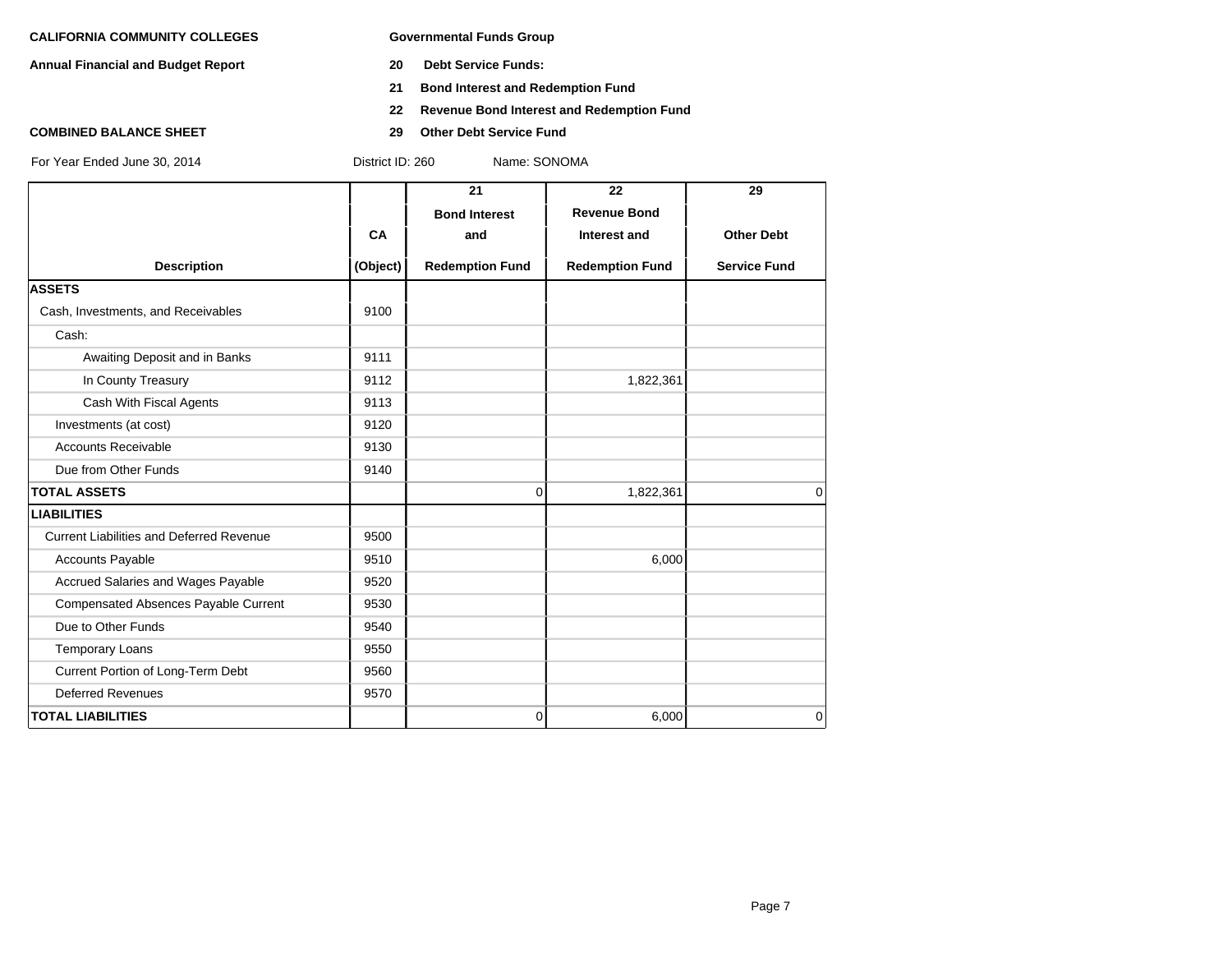**Annual Financial and Budget Report 20 Debt Service Funds:**

- 
- **21 Bond Interest and Redemption Fund**
- **22 Revenue Bond Interest and Redemption Fund**
- **COMBINED BALANCE SHEET 29 Other Debt Service Fund**

|                                                 |          | 21                     | 22                     | 29                  |
|-------------------------------------------------|----------|------------------------|------------------------|---------------------|
|                                                 |          | <b>Bond Interest</b>   | <b>Revenue Bond</b>    |                     |
|                                                 | CA       | and                    | Interest and           | <b>Other Debt</b>   |
| <b>Description</b>                              | (Object) | <b>Redemption Fund</b> | <b>Redemption Fund</b> | <b>Service Fund</b> |
| <b>FUND BALANCE (NON-GASB 54)</b>               |          |                        |                        |                     |
| Fund Balance Reserved                           | 9710     |                        |                        |                     |
| NonCash Assets                                  | 9711     |                        |                        |                     |
| Amounts Restricted by Law for Specific Purposes | 9712     |                        |                        |                     |
| Reserve for Encumbrances Credit                 | 9713     |                        |                        |                     |
| Reserve for Encumbrances Debit                  | 9714     |                        |                        |                     |
| <b>Reserve for Debt Services</b>                | 9715     |                        |                        |                     |
| Assigned/Committed                              | 9754     |                        |                        |                     |
| Unassigned                                      | 9790     |                        |                        |                     |
| <b>Total Fund Balance</b>                       |          | $\Omega$               | 0                      | $\mathbf 0$         |
| <b>Fund Balance (GASB 54)</b>                   | 9750     |                        |                        |                     |
| Nonspendable Fund Balance                       | 9751     |                        |                        |                     |
| <b>Restricted Fund Balance</b>                  | 9752     |                        |                        |                     |
| <b>Committed Fund Balance</b>                   | 9753     |                        | 1,816,361              |                     |
| Assigned Fund Balance                           | 9754     |                        |                        |                     |
| <b>Total Designated Fund Balance</b>            |          | $\Omega$               | 1,816,361              | $\mathbf 0$         |
| <b>Uncommitted Fund Balance</b>                 | 9790     |                        |                        |                     |
| <b>TOTAL FUND EQUITY</b>                        |          | 0                      | 1,816,361              | $\mathbf 0$         |
| <b>TOTAL LIABILITIES AND FUND EQUITY</b>        |          | $\Omega$               | 1,822,361              | $\mathbf 0$         |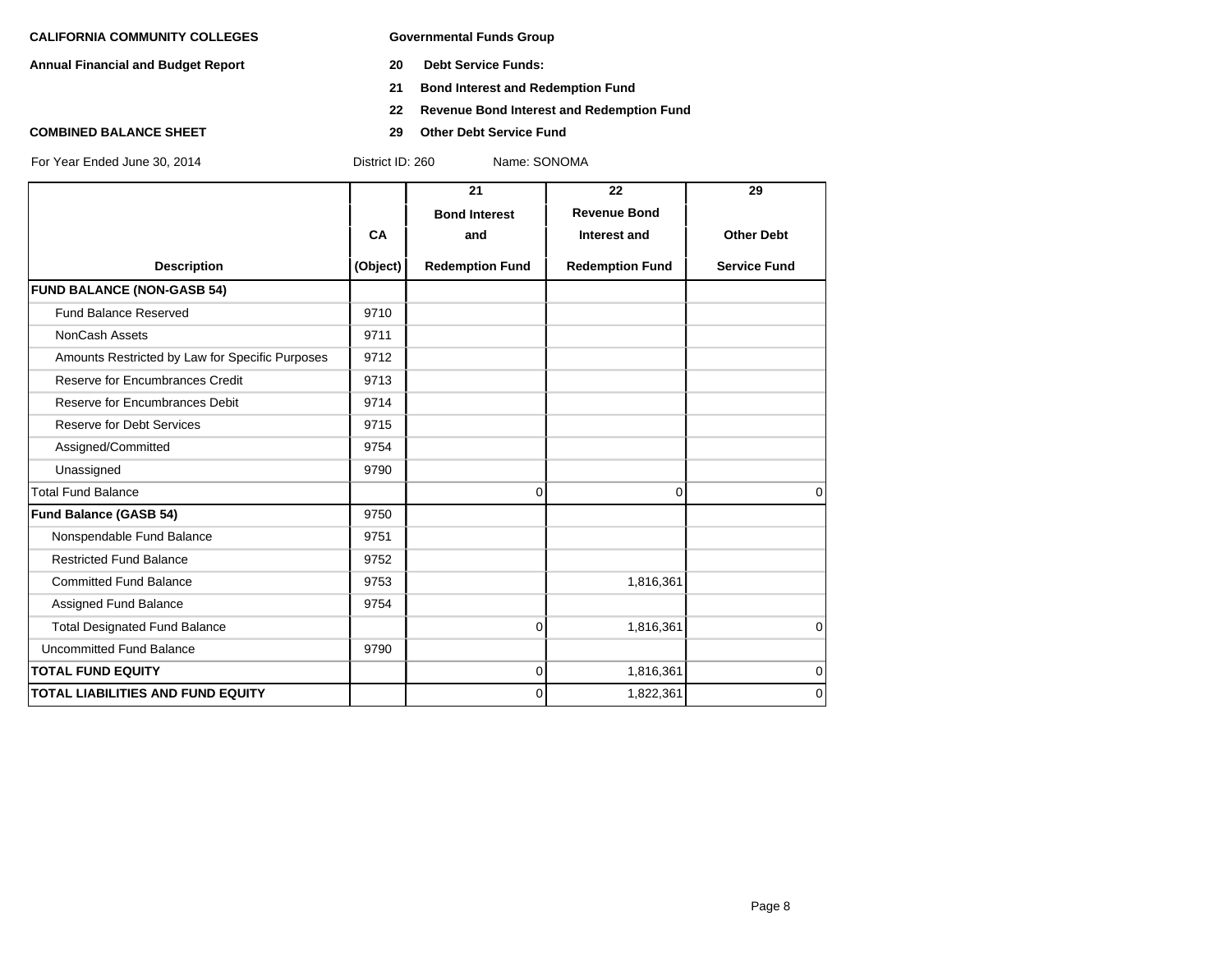**Annual Financial and Budget Report 30 Special Revenue Funds:**

- **31 Bookstore Fund 34 Farm Operation Fund**
- 
- **COMBINED BALANCE SHEET 33 Child Development Fund 39 Other Special Revenue Fund**

**32 Cafeteria Fund 35 Revenue Bond Project Fund**

|                                                 |          | 31                    | 32                    | 33                   | 34                    | 35                  | 39                   |
|-------------------------------------------------|----------|-----------------------|-----------------------|----------------------|-----------------------|---------------------|----------------------|
|                                                 | CA       |                       |                       | Child<br>Development | <b>Farm Operation</b> | <b>Revenue Bond</b> | <b>Other Special</b> |
| <b>Description</b>                              | (Object) | <b>Bookstore Fund</b> | <b>Cafeteria Fund</b> | <b>Fund</b>          | <b>Fund</b>           | <b>Project Fund</b> | <b>Revenue Fund</b>  |
| <b>ASSETS</b>                                   |          |                       |                       |                      |                       |                     |                      |
| Cash, Investments, and Receivables              | 9100     |                       |                       |                      |                       |                     |                      |
| Cash:                                           |          |                       |                       |                      |                       |                     |                      |
| Awaiting Deposit and in Banks                   | 9111     |                       |                       | 4,329                | 22,779                | 224,561             | 28,454               |
| In County Treasury                              | 9112     |                       |                       | 15,123               | 446,039               | 795,234             | 883,691              |
| Cash With Fiscal Agents                         | 9113     |                       |                       |                      |                       |                     |                      |
| Revolving Cash Accounts                         | 9114     |                       |                       |                      |                       |                     |                      |
| Investments (at cost)                           | 9120     |                       |                       |                      |                       | 2,832               |                      |
| <b>Accounts Receivable</b>                      | 9130     |                       |                       | 15,791               | 2,513                 |                     | 15,564               |
| Due from Other Funds                            | 9140     |                       |                       | 46,139               | 58,615                |                     | 60                   |
| Inventories, Stores, and Prepaid Items          | 9200     |                       |                       |                      |                       |                     |                      |
| <b>Inventories and Stores</b>                   | 9210     |                       |                       |                      |                       |                     |                      |
| Prepaid Items                                   | 9220     |                       |                       |                      | 56,552                |                     |                      |
| <b>TOTAL ASSETS</b>                             |          | $\overline{0}$        | $\overline{0}$        | 81,382               | 586,498               | 1,022,627           | 927,769              |
| <b>LIABILITIES</b>                              |          |                       |                       |                      |                       |                     |                      |
| <b>Current Liabilities and Deferred Revenue</b> | 9500     |                       |                       |                      |                       |                     |                      |
| <b>Accounts Payable</b>                         | 9510     |                       |                       | 1,517                | 16, 142               | 3,960               | 33,040               |
| Accrued Salaries and Wages Payable              | 9520     |                       |                       |                      | 83                    |                     | 9,913                |
| <b>Compensated Absences Payable Current</b>     | 9530     |                       |                       |                      |                       |                     |                      |
| Due to Other Funds                              | 9540     |                       |                       | 79,865               | 2,553                 | 122                 | 29,770               |
| <b>Temporary Loans</b>                          | 9550     |                       |                       |                      |                       |                     |                      |
| Current Portion of Long-Term Debt               | 9560     |                       |                       |                      |                       |                     |                      |
| <b>Deferred Revenues</b>                        | 9570     |                       |                       |                      |                       |                     | 3,408                |
| <b>TOTAL LIABILITIES</b>                        |          | $\overline{0}$        | $\overline{0}$        | 81,382               | 18,778                | 4,082               | 76,131               |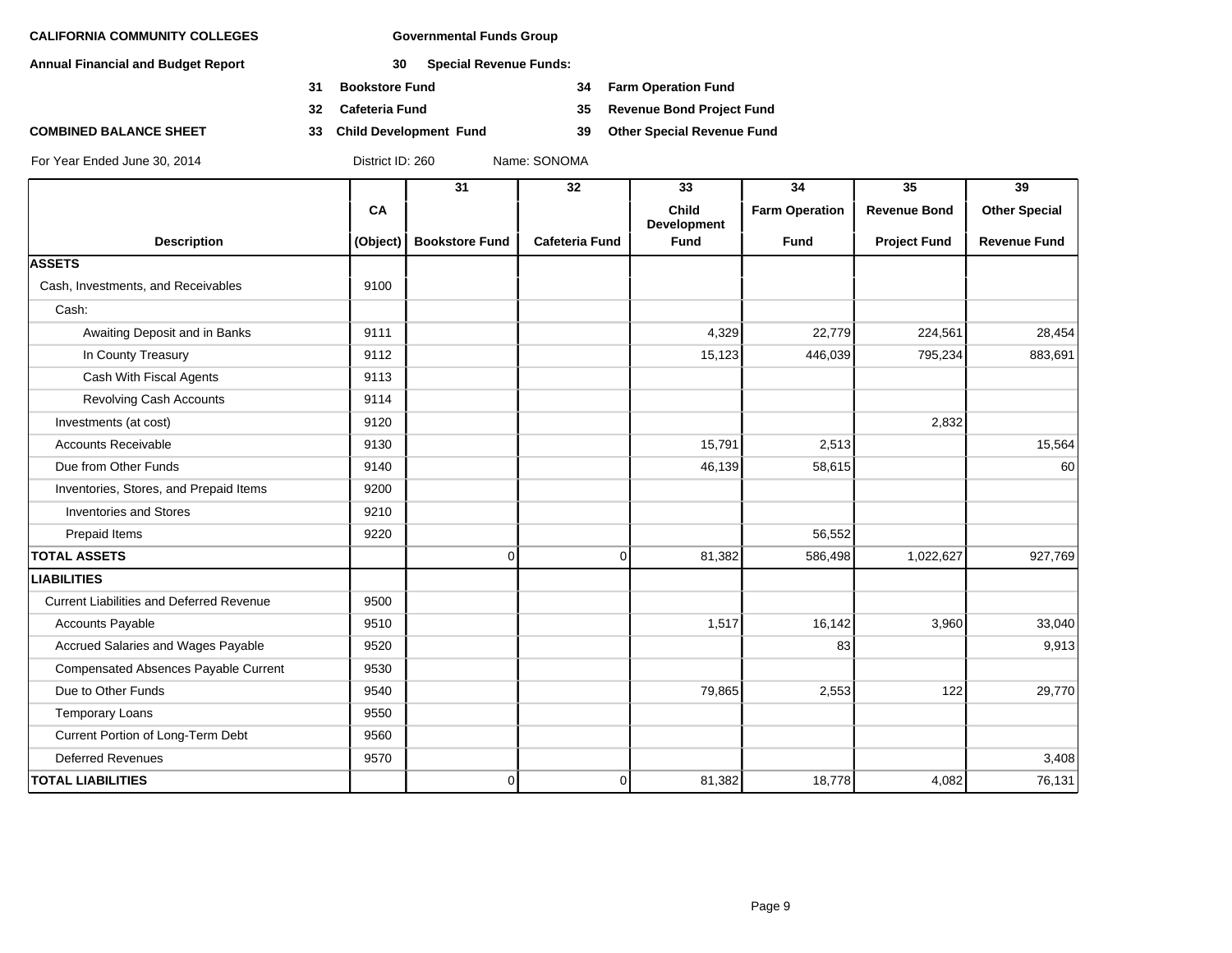**Annual Financial and Budget Report 30 Special Revenue Funds:**

- **31 Bookstore Fund 34 Farm Operation Fund**
- **32 Cafeteria Fund 35 Revenue Bond Project Fund**
- **COMBINED BALANCE SHEET 33 Child Development Fund 39 Other Special Revenue Fund**

|                                                 |          | 31                    | 32                    | 33                                 | 34                    | 35                  | 39                   |
|-------------------------------------------------|----------|-----------------------|-----------------------|------------------------------------|-----------------------|---------------------|----------------------|
|                                                 | CA       |                       |                       | <b>Child</b><br><b>Development</b> | <b>Farm Operation</b> | <b>Revenue Bond</b> | <b>Other Special</b> |
| <b>Description</b>                              | (Object) | <b>Bookstore Fund</b> | <b>Cafeteria Fund</b> | <b>Fund</b>                        | <b>Fund</b>           | <b>Project Fund</b> | <b>Revenue Fund</b>  |
| <b>FUND BALANCE (NON-GASB 54)</b>               |          |                       |                       |                                    |                       |                     |                      |
| Fund Balance Reserved                           | 9710     |                       | $\Omega$              | 0                                  |                       | U                   |                      |
| NonCash Assets                                  | 9711     |                       | $\Omega$              | $\Omega$                           |                       | O                   |                      |
| Amounts Restricted by Law for Specific Purposes | 9712     | n                     | $\Omega$              | $\Omega$                           | n                     | 0                   | ∩                    |
| Reserve for Encumbrances Credit                 | 9713     | ∩                     | $\Omega$              | $\Omega$                           | <sup>0</sup>          | $\Omega$            |                      |
| Reserve for Encumbrances Debit                  | 9714     |                       | $\Omega$              | $\Omega$                           |                       | 0                   | $\Omega$             |
| Reserve for Debt Services                       | 9715     | <sup>0</sup>          | $\Omega$              | $\Omega$                           | O                     | 0                   | ∩                    |
| Assigned/Committed                              | 9754     |                       | $\Omega$              | $\Omega$                           | <sup>0</sup>          | $\Omega$            |                      |
| Unassigned                                      | 9790     |                       | $\Omega$              | 0                                  |                       | ∩                   | $\Omega$             |
| <b>Total Fund Balance</b>                       |          | 0                     | $\Omega$              | $\Omega$                           | 0                     | $\Omega$            | $\Omega$             |
| Fund Balance (GASB 54)                          | 9750     |                       |                       |                                    |                       |                     |                      |
| Nonspendable Fund Balance                       | 9751     | n                     | $\Omega$              | $\Omega$                           |                       | $\Omega$            | ∩                    |
| <b>Restricted Fund Balance</b>                  | 9752     | <sup>0</sup>          | $\Omega$              | $\Omega$                           |                       | $\Omega$            | 180,855              |
| <b>Committed Fund Balance</b>                   | 9753     | ∩                     | $\Omega$              | $\Omega$                           |                       | U                   | $\Omega$             |
| Assigned Fund Balance                           | 9754     |                       | $\Omega$              | 0                                  | 567,720               | 1,018,545           | 670,783              |
| <b>Total Designated Fund Balance</b>            |          |                       | $\Omega$              | $\Omega$                           | 567,720               | 1,018,545           | 851,638              |
| <b>Uncommitted Fund Balance</b>                 | 9790     | <sup>n</sup>          | $\Omega$              | U                                  |                       | <sup>0</sup>        |                      |
| <b>TOTAL FUND EQUITY</b>                        |          |                       | $\Omega$              |                                    | 567,720               | 1,018,545           | 851,638              |
| TOTAL LIABILITIES AND FUND EQUITY               |          | $\Omega$              | $\Omega$              | 81,382                             | 586,498               | 1,022,627           | 927,769              |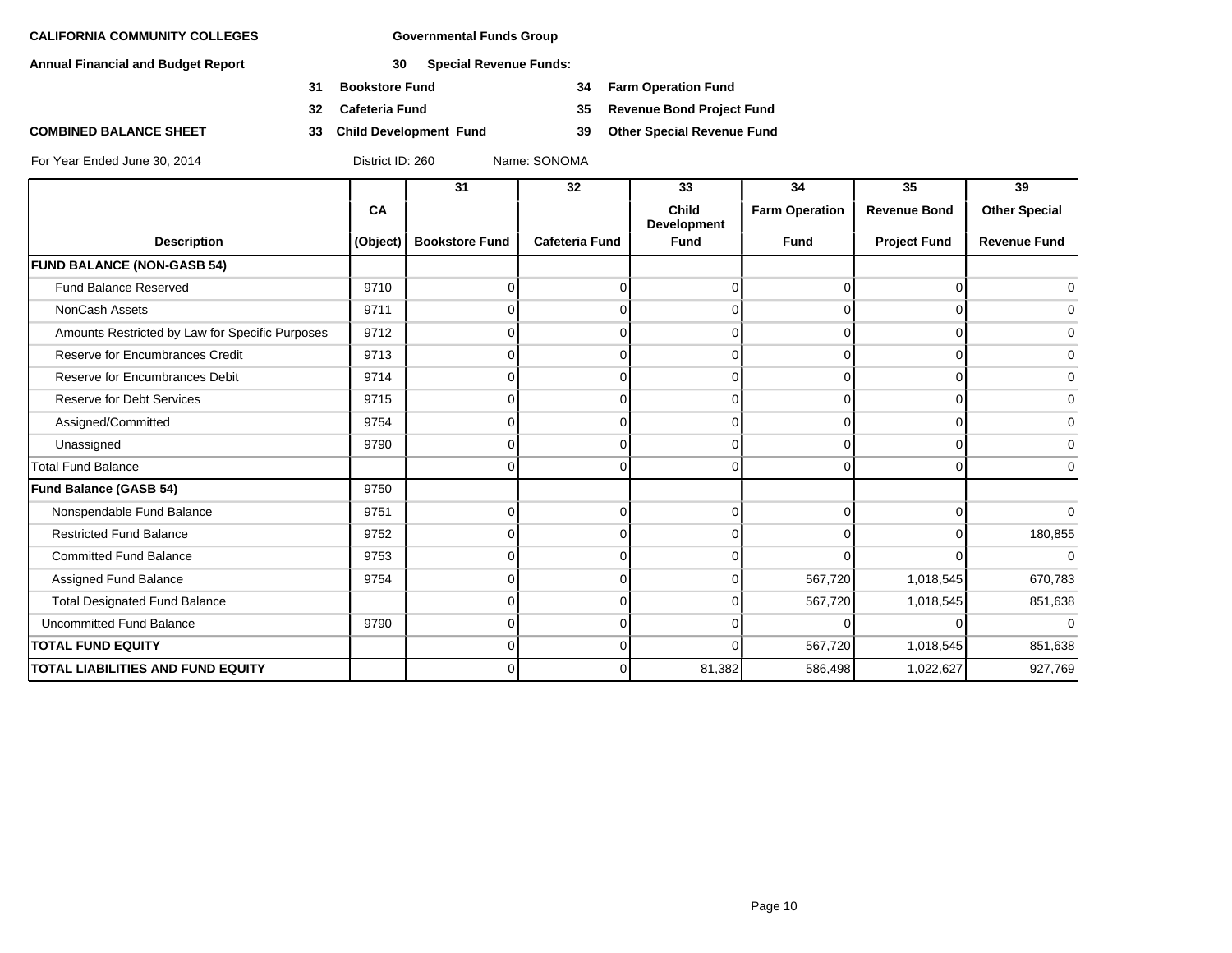**Annual Financial and Budget Report 40 Capital Projects Funds:**

- - **41 Capital Outlay Projects Fund**
- **COMBINED BALANCE SHEET 42 Revenue Bond Construction Fund**

|                                                 |                | 41                                            | 42                                              | 43                                            |
|-------------------------------------------------|----------------|-----------------------------------------------|-------------------------------------------------|-----------------------------------------------|
| <b>Description</b>                              | CA<br>(Object) | <b>Capital Outlay</b><br><b>Projects Fund</b> | <b>Revenue Bond</b><br><b>Construction Fund</b> | <b>General Obligation</b><br><b>Bond Fund</b> |
| <b>ASSETS</b>                                   |                |                                               |                                                 |                                               |
| Cash, Investments, and Receivables              | 9100           |                                               |                                                 |                                               |
| Cash:                                           |                |                                               |                                                 |                                               |
| Awaiting Deposit and in Banks                   | 9111           |                                               |                                                 |                                               |
| In County Treasury                              | 9112           | 6,266,780                                     | 114,536                                         |                                               |
| Cash With Fiscal Agents                         | 9113           |                                               | 1,625                                           |                                               |
| <b>Revolving Cash Accounts</b>                  | 9114           |                                               |                                                 |                                               |
| Investments (at cost)                           | 9120           |                                               | 12,856,232                                      |                                               |
| <b>Accounts Receivable</b>                      | 9130           |                                               | 126,235                                         |                                               |
| Due from Other Funds                            | 9140           | 2,001,722                                     | 13,136                                          |                                               |
| Inventories, Stores, and Prepaid Items          | 9200           |                                               |                                                 |                                               |
| <b>Inventories and Stores</b>                   | 9210           |                                               | 4,326                                           |                                               |
| Prepaid Items                                   | 9220           |                                               |                                                 |                                               |
| <b>TOTAL ASSETS</b>                             |                | 8,268,502                                     | 13,116,090                                      | $\Omega$                                      |
| <b>LIABILITIES</b>                              |                |                                               |                                                 |                                               |
| <b>Current Liabilities and Deferred Revenue</b> | 9500           |                                               |                                                 |                                               |
| <b>Accounts Payable</b>                         | 9510           | 125,706                                       | 114,545                                         |                                               |
| Accrued Salaries and Wages Payable              | 9520           |                                               |                                                 |                                               |
| Compensated Absences Payable Current            | 9530           |                                               |                                                 |                                               |
| Due to Other Funds                              | 9540           | 8,200                                         | 388,239                                         |                                               |
| <b>Temporary Loans</b>                          | 9550           |                                               |                                                 |                                               |
| Current Portion of Long-Term Debt               | 9560           |                                               |                                                 |                                               |
| <b>Deferred Revenues</b>                        | 9570           |                                               |                                                 |                                               |
| <b>TOTAL LIABILITIES</b>                        |                | 133,906                                       | 502,784                                         | $\mathbf 0$                                   |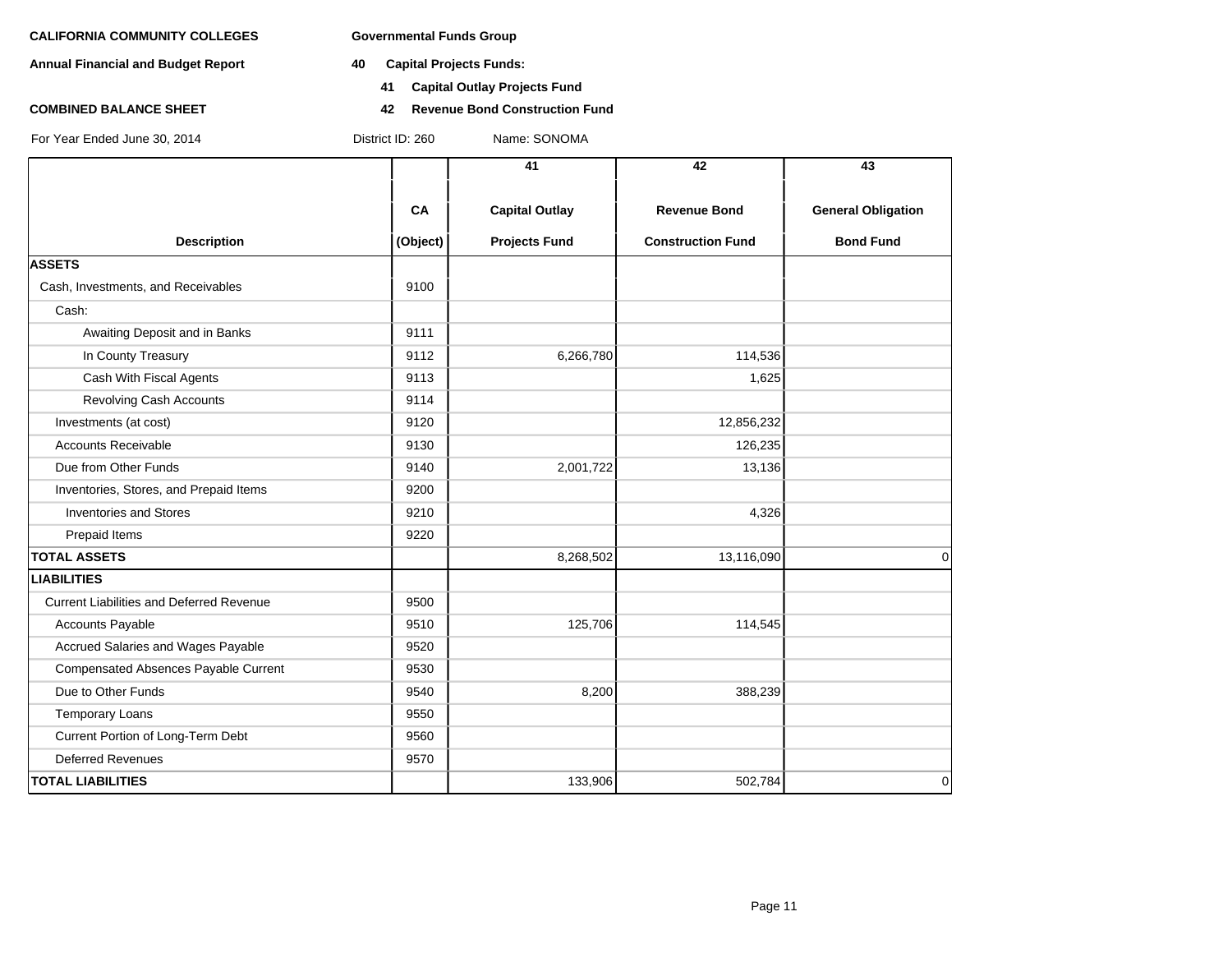**Annual Financial and Budget Report 40 Capital Projects Funds:**

- - **41 Capital Outlay Projects Fund**
- **COMBINED BALANCE SHEET 42 Revenue Bond Construction Fund**

|                                                 |                | 41                                            | 42                                              | 43                                            |
|-------------------------------------------------|----------------|-----------------------------------------------|-------------------------------------------------|-----------------------------------------------|
| <b>Description</b>                              | CA<br>(Object) | <b>Capital Outlay</b><br><b>Projects Fund</b> | <b>Revenue Bond</b><br><b>Construction Fund</b> | <b>General Obligation</b><br><b>Bond Fund</b> |
| <b>FUND BALANCE (NON-GASB 54)</b>               |                |                                               |                                                 |                                               |
| <b>Fund Balance Reserved</b>                    | 9710           |                                               |                                                 |                                               |
| NonCash Assets                                  | 9711           |                                               |                                                 |                                               |
| Amounts Restricted by Law for Specific Purposes | 9712           |                                               |                                                 |                                               |
| Reserve for Encumbrances Credit                 | 9713           |                                               |                                                 |                                               |
| Reserve for Encumbrances Debit                  | 9714           |                                               |                                                 |                                               |
| <b>Reserve for Debt Services</b>                | 9715           |                                               |                                                 |                                               |
| Assigned/Committed                              | 9754           |                                               |                                                 |                                               |
| Unassigned                                      | 9790           |                                               |                                                 |                                               |
| <b>Total Fund Balance</b>                       |                | $\Omega$                                      | $\Omega$                                        | $\Omega$                                      |
| Fund Balance (GASB 54)                          | 9750           |                                               |                                                 |                                               |
| Nonspendable Fund Balance                       | 9751           |                                               |                                                 |                                               |
| <b>Restricted Fund Balance</b>                  | 9752           |                                               | 12,613,306                                      |                                               |
| <b>Committed Fund Balance</b>                   | 9753           |                                               |                                                 |                                               |
| Assigned Fund Balance                           | 9754           | 8,134,596                                     |                                                 |                                               |
| <b>Total Designated Fund Balance</b>            |                | 8,134,596                                     | 12,613,306                                      | $\mathbf 0$                                   |
| <b>Uncommitted Fund Balance</b>                 | 9790           |                                               |                                                 |                                               |
| <b>TOTAL FUND EQUITY</b>                        |                | 8,134,596                                     | 12,613,306                                      | $\mathbf 0$                                   |
| <b>TOTAL LIABILITIES AND FUND EQUITY</b>        |                | 8,268,502                                     | 13,116,090                                      | $\mathbf 0$                                   |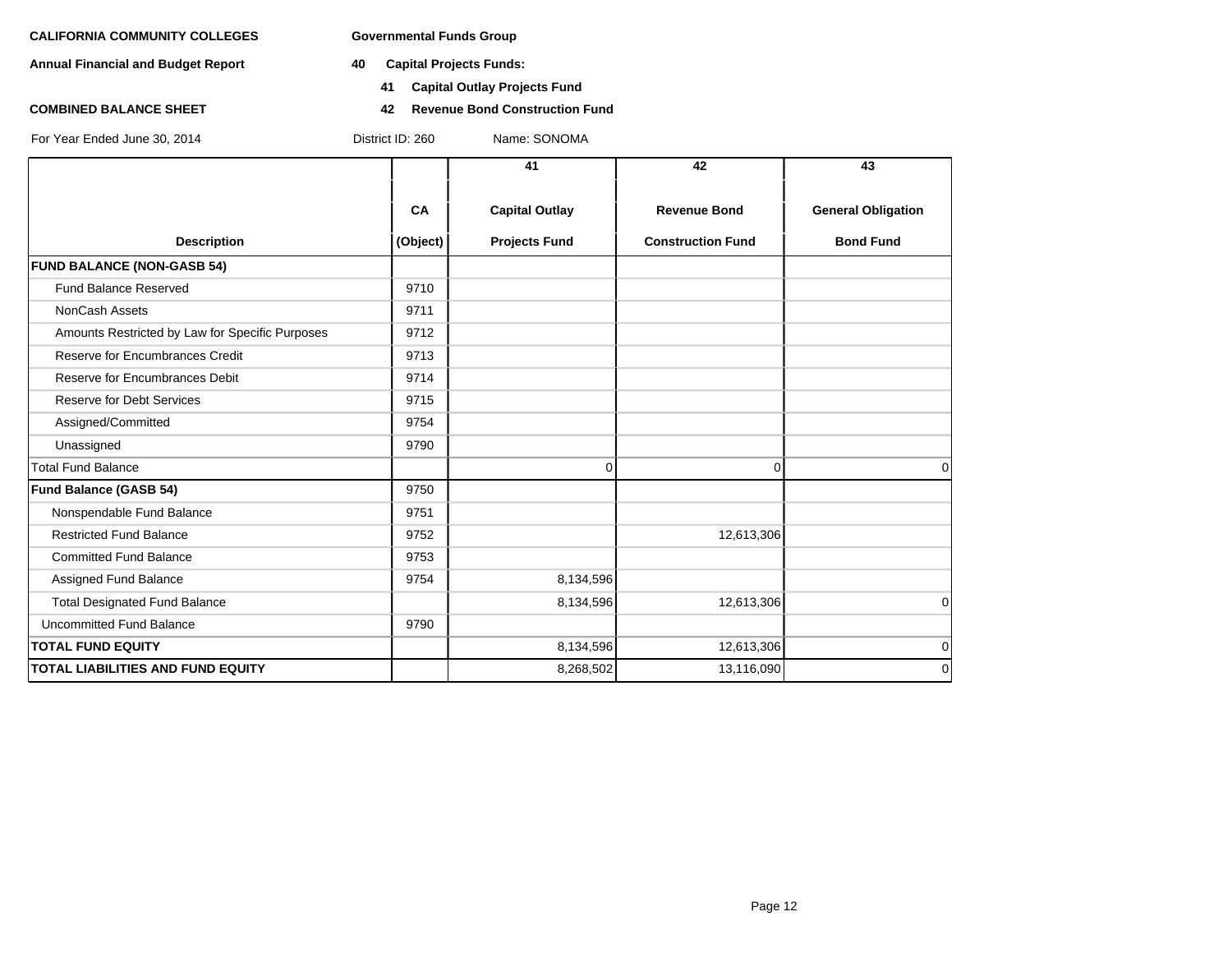**Annual Financial and Budget Report 50 Enterprise Funds:**

**51 Bookstore Fund 53 Farm Operations Fund**

**COMBINED BALANCE SHEET 52 Cafeteria Fund 59 Other Enterprise Fund**

| Farm<br>CA<br><b>Bookstore</b><br>Cafeteria<br><b>Operations</b><br><b>Description</b><br>Fund<br>(Object)<br><b>Fund</b><br><b>Fund</b><br><b>ASSETS</b><br>Cash, Investments, and Receivables<br>9100<br>Cash:<br>Awaiting Deposit and in Banks<br>1,972,204<br>9111<br>In County Treasury<br>9112<br>Cash With Fiscal Agents<br>9113<br><b>Revolving Cash Accounts</b><br>9114<br>Investments (at cost)<br>9120<br><b>Accounts Receivable</b><br>9130<br>13,860<br>Due from Other Funds<br>9140<br>Inventories, Stores, and Prepaid Items<br>9200<br><b>Inventories and Stores</b><br>9210<br>772,251<br>Prepaid Items<br>9220<br><b>Fixed Assets</b><br>9300<br><b>Sites</b><br>9310<br>9320<br>Site Improvements<br>Accumulated Depreciation Site Improvements<br>9321<br><b>Buildings</b><br>9330<br><b>Accumulated Depreciation Buildings</b><br>9331<br>Library Books<br>9340<br>Equipment<br>9350<br>366,602<br><b>Accumulated Depreciation Equipment</b><br>300,361<br>9351<br>Work in Progress<br>9360 | 59                | 53 | 52          | 51     |                           |
|-------------------------------------------------------------------------------------------------------------------------------------------------------------------------------------------------------------------------------------------------------------------------------------------------------------------------------------------------------------------------------------------------------------------------------------------------------------------------------------------------------------------------------------------------------------------------------------------------------------------------------------------------------------------------------------------------------------------------------------------------------------------------------------------------------------------------------------------------------------------------------------------------------------------------------------------------------------------------------------------------------------------|-------------------|----|-------------|--------|---------------------------|
|                                                                                                                                                                                                                                                                                                                                                                                                                                                                                                                                                                                                                                                                                                                                                                                                                                                                                                                                                                                                                   | Other             |    |             |        |                           |
|                                                                                                                                                                                                                                                                                                                                                                                                                                                                                                                                                                                                                                                                                                                                                                                                                                                                                                                                                                                                                   | <b>Enterprise</b> |    |             |        |                           |
|                                                                                                                                                                                                                                                                                                                                                                                                                                                                                                                                                                                                                                                                                                                                                                                                                                                                                                                                                                                                                   | Fund              |    |             |        |                           |
|                                                                                                                                                                                                                                                                                                                                                                                                                                                                                                                                                                                                                                                                                                                                                                                                                                                                                                                                                                                                                   |                   |    |             |        |                           |
|                                                                                                                                                                                                                                                                                                                                                                                                                                                                                                                                                                                                                                                                                                                                                                                                                                                                                                                                                                                                                   |                   |    |             |        |                           |
|                                                                                                                                                                                                                                                                                                                                                                                                                                                                                                                                                                                                                                                                                                                                                                                                                                                                                                                                                                                                                   |                   |    |             |        |                           |
|                                                                                                                                                                                                                                                                                                                                                                                                                                                                                                                                                                                                                                                                                                                                                                                                                                                                                                                                                                                                                   |                   |    |             |        |                           |
|                                                                                                                                                                                                                                                                                                                                                                                                                                                                                                                                                                                                                                                                                                                                                                                                                                                                                                                                                                                                                   |                   |    |             |        |                           |
|                                                                                                                                                                                                                                                                                                                                                                                                                                                                                                                                                                                                                                                                                                                                                                                                                                                                                                                                                                                                                   |                   |    |             |        |                           |
|                                                                                                                                                                                                                                                                                                                                                                                                                                                                                                                                                                                                                                                                                                                                                                                                                                                                                                                                                                                                                   |                   |    |             |        |                           |
|                                                                                                                                                                                                                                                                                                                                                                                                                                                                                                                                                                                                                                                                                                                                                                                                                                                                                                                                                                                                                   |                   |    |             |        |                           |
|                                                                                                                                                                                                                                                                                                                                                                                                                                                                                                                                                                                                                                                                                                                                                                                                                                                                                                                                                                                                                   |                   |    |             |        |                           |
|                                                                                                                                                                                                                                                                                                                                                                                                                                                                                                                                                                                                                                                                                                                                                                                                                                                                                                                                                                                                                   |                   |    |             |        |                           |
|                                                                                                                                                                                                                                                                                                                                                                                                                                                                                                                                                                                                                                                                                                                                                                                                                                                                                                                                                                                                                   |                   |    |             |        |                           |
|                                                                                                                                                                                                                                                                                                                                                                                                                                                                                                                                                                                                                                                                                                                                                                                                                                                                                                                                                                                                                   |                   |    |             |        |                           |
|                                                                                                                                                                                                                                                                                                                                                                                                                                                                                                                                                                                                                                                                                                                                                                                                                                                                                                                                                                                                                   |                   |    |             |        |                           |
|                                                                                                                                                                                                                                                                                                                                                                                                                                                                                                                                                                                                                                                                                                                                                                                                                                                                                                                                                                                                                   |                   |    |             |        |                           |
|                                                                                                                                                                                                                                                                                                                                                                                                                                                                                                                                                                                                                                                                                                                                                                                                                                                                                                                                                                                                                   |                   |    |             |        |                           |
|                                                                                                                                                                                                                                                                                                                                                                                                                                                                                                                                                                                                                                                                                                                                                                                                                                                                                                                                                                                                                   |                   |    |             |        |                           |
|                                                                                                                                                                                                                                                                                                                                                                                                                                                                                                                                                                                                                                                                                                                                                                                                                                                                                                                                                                                                                   |                   |    |             |        |                           |
|                                                                                                                                                                                                                                                                                                                                                                                                                                                                                                                                                                                                                                                                                                                                                                                                                                                                                                                                                                                                                   |                   |    |             |        |                           |
|                                                                                                                                                                                                                                                                                                                                                                                                                                                                                                                                                                                                                                                                                                                                                                                                                                                                                                                                                                                                                   |                   |    |             |        |                           |
|                                                                                                                                                                                                                                                                                                                                                                                                                                                                                                                                                                                                                                                                                                                                                                                                                                                                                                                                                                                                                   |                   |    |             |        |                           |
|                                                                                                                                                                                                                                                                                                                                                                                                                                                                                                                                                                                                                                                                                                                                                                                                                                                                                                                                                                                                                   |                   |    |             |        |                           |
|                                                                                                                                                                                                                                                                                                                                                                                                                                                                                                                                                                                                                                                                                                                                                                                                                                                                                                                                                                                                                   |                   |    |             |        |                           |
|                                                                                                                                                                                                                                                                                                                                                                                                                                                                                                                                                                                                                                                                                                                                                                                                                                                                                                                                                                                                                   |                   |    |             |        |                           |
|                                                                                                                                                                                                                                                                                                                                                                                                                                                                                                                                                                                                                                                                                                                                                                                                                                                                                                                                                                                                                   | $\mathbf 0$       | 0  | $\mathbf 0$ | 66,241 | <b>Total Fixed Assets</b> |
| <b>TOTAL ASSETS</b><br>2,824,556<br>0<br>0                                                                                                                                                                                                                                                                                                                                                                                                                                                                                                                                                                                                                                                                                                                                                                                                                                                                                                                                                                        | 0                 |    |             |        |                           |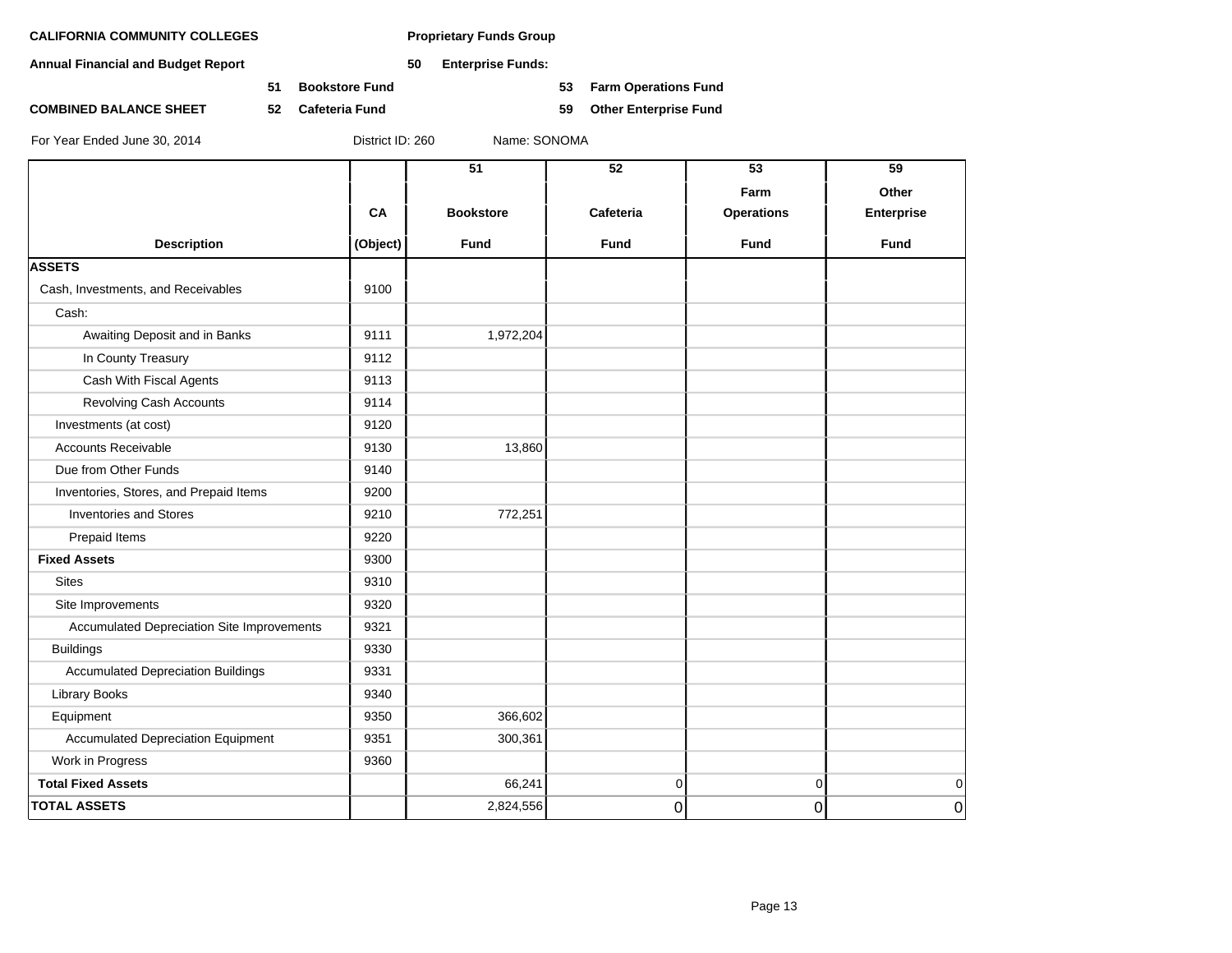**Annual Financial and Budget Report 50 Enterprise Funds:**

**51 Bookstore Fund 53 Farm Operations Fund**

**COMBINED BALANCE SHEET 52 Cafeteria Fund 59 Other Enterprise Fund**

|  |  | For Year Ended June 30, 2014 |  |  |  |
|--|--|------------------------------|--|--|--|
|--|--|------------------------------|--|--|--|

District ID: 260 Name: SONOMA

|                                                       |           | 51               | 52          | 53                | 59                |
|-------------------------------------------------------|-----------|------------------|-------------|-------------------|-------------------|
|                                                       |           |                  |             | Farm              | Other             |
|                                                       | <b>CA</b> | <b>Bookstore</b> | Cafeteria   | <b>Operations</b> | <b>Enterprise</b> |
| <b>Description</b>                                    | (Object)  | <b>Fund</b>      | <b>Fund</b> | <b>Fund</b>       | <b>Fund</b>       |
| <b>LIABILITIES</b>                                    |           |                  |             |                   |                   |
| <b>Current Liabilities and Deferred Revenue</b>       | 9500      |                  |             |                   |                   |
| <b>Accounts Payable</b>                               | 9510      | (4, 110)         |             |                   |                   |
| Accrued Salaries and Wages Payable                    | 9520      |                  |             |                   |                   |
| <b>Compensated Absences Payable Current</b>           | 9530      | 50,703           |             |                   |                   |
| Due to Other Funds                                    | 9540      | 1,000,000        |             |                   |                   |
| <b>Temporary Loans</b>                                | 9550      |                  |             |                   |                   |
| Current Portion of Long-Term Debt                     | 9560      |                  |             |                   |                   |
| <b>Deferred Revenues</b>                              | 9570      | 171,820          |             |                   |                   |
| <b>Total Current Liabilities and Deferred Revenue</b> |           | 1,218,413        | $\Omega$    | $\Omega$          | $\Omega$          |
| Long-Term Liabilities                                 | 9600      |                  |             |                   |                   |
| <b>Bonds Payable</b>                                  | 9610      |                  |             |                   |                   |
| Revenue Bonds Payable                                 | 9620      |                  |             |                   |                   |
| Certificates of Participation                         | 9630      |                  |             |                   |                   |
| Lease Purchase of Capital Lease                       | 9640      |                  |             |                   |                   |
| Compensated Absences Long Term                        | 9650      |                  |             |                   |                   |
| Post-Employment Benefits Long Term                    | 9660      |                  |             |                   |                   |
| Other Long-Term Liabilities                           | 9670      |                  |             |                   |                   |
| <b>Total Long-Term Liabilities</b>                    |           | $\Omega$         | 0           | $\mathbf 0$       | $\mathbf 0$       |
| <b>TOTAL LIABILITIES</b>                              | 968       | 1,218,413        | 0           | 0                 | 0                 |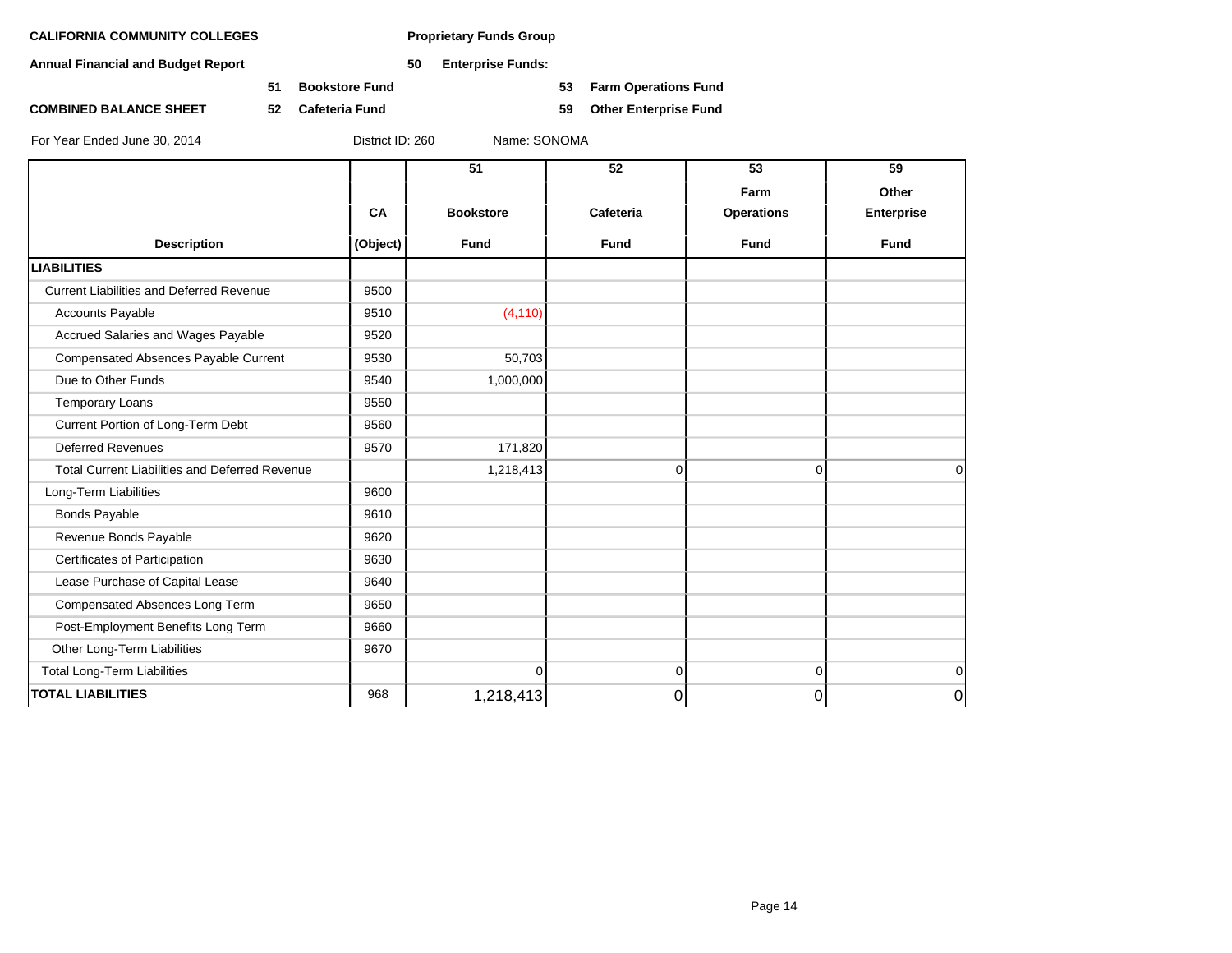**Annual Financial and Budget Report 50 Enterprise Funds:**

**51 Bookstore Fund 53 Farm Operations Fund**

**COMBINED BALANCE SHEET 52 Cafeteria Fund 59 Other Enterprise Fund**

|                                                 |          | 51               | 52          | 53                | 59                |
|-------------------------------------------------|----------|------------------|-------------|-------------------|-------------------|
|                                                 |          |                  |             | Farm              | Other             |
|                                                 | CA       | <b>Bookstore</b> | Cafeteria   | <b>Operations</b> | <b>Enterprise</b> |
| <b>Description</b>                              | (Object) | <b>Fund</b>      | <b>Fund</b> | <b>Fund</b>       | <b>Fund</b>       |
| <b>FUND EQUITY</b>                              |          |                  |             |                   |                   |
| <b>Fund Balance Reserved</b>                    | 9710     |                  |             |                   |                   |
| NonCash Assets                                  | 9711     |                  |             |                   |                   |
| Amounts Restricted by Law for Specific Purposes | 9712     |                  |             |                   |                   |
| Reserve for Encumbrances Credit                 | 9713     |                  |             |                   |                   |
| Reserve for Encumbrances Debit                  | 9714     |                  |             |                   |                   |
| <b>Reserve for Debt Services</b>                | 9715     |                  |             |                   |                   |
| Assigned/Committed                              | 9754     |                  |             |                   |                   |
| Unassigned                                      | 9790     |                  |             |                   |                   |
| <b>Total Reserved Fund Balance</b>              |          | $\mathbf 0$      | 0           | 0                 | $\mathbf 0$       |
| Fund Balance (GASB 54)                          | 9750     |                  |             |                   |                   |
| Nonspendable Fund Balance                       | 9751     |                  |             |                   |                   |
| <b>Restricted Fund Balance</b>                  | 9752     |                  |             |                   |                   |
| <b>Committed Fund Balance</b>                   | 9753     |                  |             |                   |                   |
| Assigned Fund Balance                           | 9754     |                  |             |                   |                   |
| <b>Total Designated Fund Balance</b>            |          | $\Omega$         | $\mathbf 0$ | $\Omega$          | $\Omega$          |
| Uncommitted(Unrestricted) Fund Balance          | 9790     | 1,606,143        |             |                   |                   |
| <b>Other Equity</b>                             | 9800     |                  |             |                   |                   |
| <b>Contributed Capital</b>                      | 9810     |                  |             |                   |                   |
| <b>Retained Earnings</b>                        | 9850     |                  |             |                   |                   |
| Investment in General Fixed Assets              | 9890     |                  |             |                   |                   |
| <b>TOTAL FUND EQUITY</b>                        |          | 1,606,143        | 0           | 0                 | $\mathbf 0$       |
| TOTAL LIABILITIES AND FUND EQUITY               |          | 2,824,556        | 0           | 0                 | $\mathbf 0$       |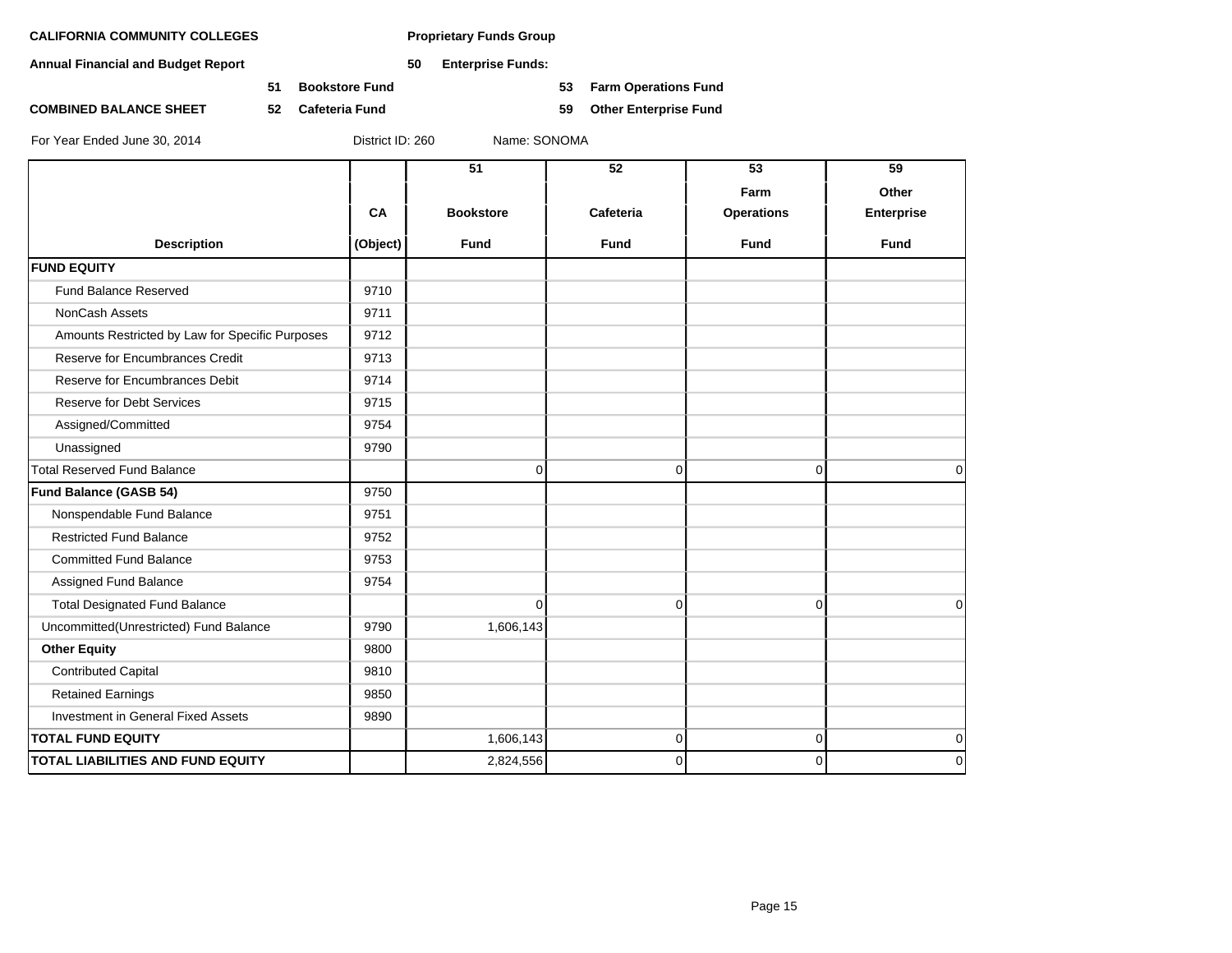- **Annual Financial and Budget Report 60 Internal Service Funds:**
	- **61 Self-Insurance Fund**
- **COMBINED BALANCE SHEET 69 Other Internal Service Fund**

|                                            |           | 61                         | 69                            |
|--------------------------------------------|-----------|----------------------------|-------------------------------|
|                                            | <b>CA</b> |                            | <b>Other Internal Service</b> |
| <b>Description</b>                         | (Object)  | <b>Self-Insurance Fund</b> | <b>Fund</b>                   |
| <b>ASSETS</b>                              |           |                            |                               |
| Cash, Investments, and Receivables         | 9100      |                            |                               |
| Cash:                                      |           |                            |                               |
| Awaiting Deposit and in Banks              | 9111      |                            |                               |
| In County Treasury                         | 9112      | 1,063,217                  | 3,219,961                     |
| Cash With Fiscal Agents                    | 9113      | 542,270                    |                               |
| Revolving Cash Accounts                    | 9114      |                            |                               |
| Investments (at cost)                      | 9120      |                            |                               |
| <b>Accounts Receivable</b>                 | 9130      | 358                        |                               |
| Due from Other Funds                       | 9140      | 148                        |                               |
| <b>Student Loans Receivable</b>            | 9150      |                            |                               |
| Inventories, Stores, and Prepaid Items     | 9200      |                            |                               |
| <b>Inventories and Stores</b>              | 9210      |                            |                               |
| Prepaid Items                              | 9220      | 12,000                     |                               |
| <b>Fixed Assets</b>                        | 9300      |                            |                               |
| <b>Sites</b>                               | 9310      |                            |                               |
| Site Improvements                          | 9320      |                            |                               |
| Accumulated Depreciation Site Improvements | 9321      |                            |                               |
| <b>Buildings</b>                           | 9330      |                            |                               |
| <b>Accumulated Depreciation Buildings</b>  | 9331      |                            |                               |
| <b>Library Books</b>                       | 9340      |                            |                               |
| Equipment                                  | 9350      |                            |                               |
| <b>Accumulated Depreciation Equipment</b>  | 9351      |                            |                               |
| Work in Progress                           | 9360      |                            |                               |
| <b>Total Fixed Assets</b>                  |           | $\Omega$                   | 0                             |
| <b>TOTAL ASSETS</b>                        |           | 1,617,993                  | 3,219,961                     |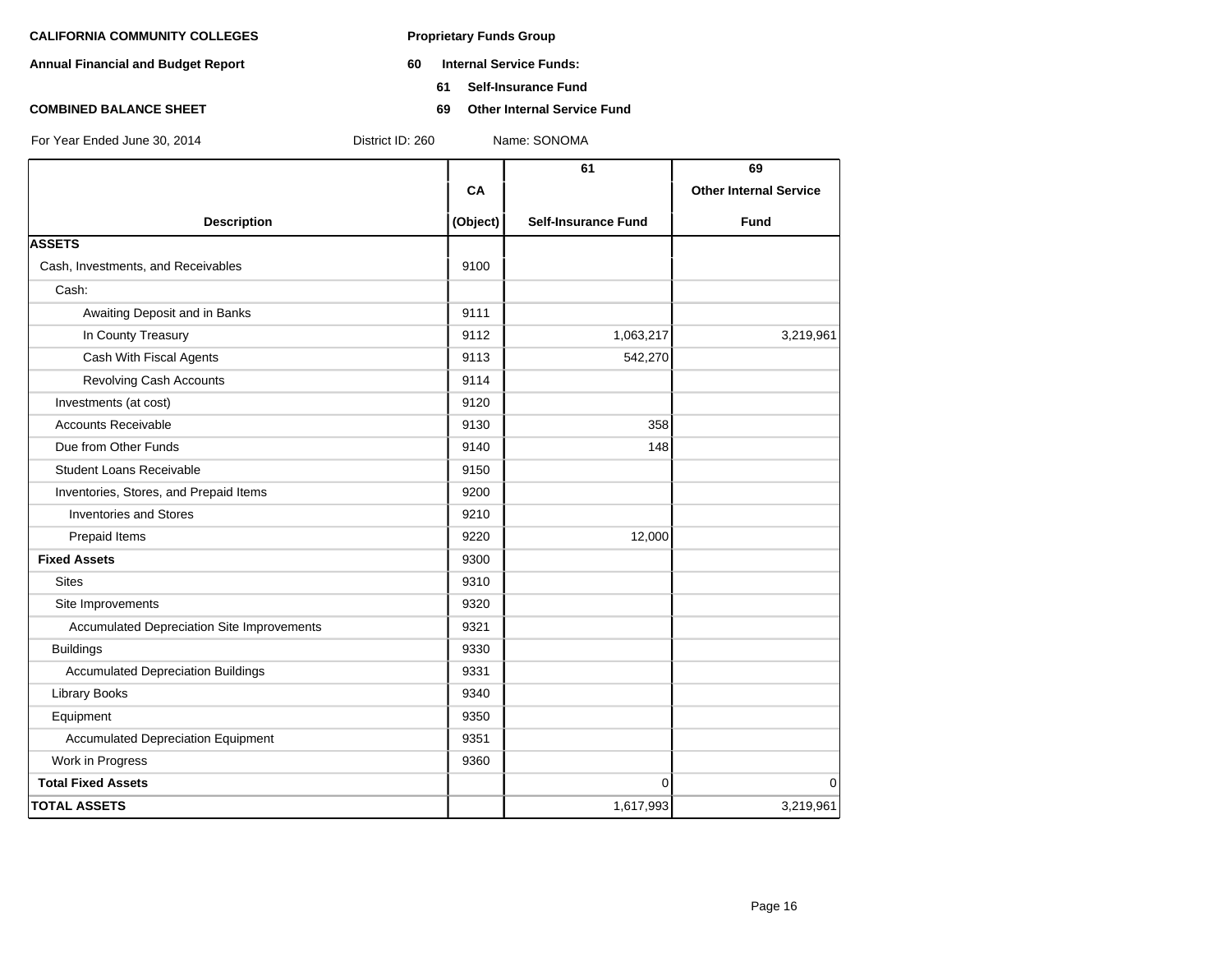- **Annual Financial and Budget Report 60 Internal Service Funds:**
	- **61 Self-Insurance Fund**
- **COMBINED BALANCE SHEET 69 Other Internal Service Fund**

|                                                       |          | 61                         | 69                            |
|-------------------------------------------------------|----------|----------------------------|-------------------------------|
|                                                       | CA       |                            | <b>Other Internal Service</b> |
| <b>Description</b>                                    | (Object) | <b>Self-Insurance Fund</b> | <b>Fund</b>                   |
| <b>LIABILITIES</b>                                    |          |                            |                               |
| <b>Current Liabilities and Deferred Revenue</b>       | 9500     |                            |                               |
| <b>Accounts Payable</b>                               | 9510     | 889,220                    |                               |
| <b>Accrued Salaries and Wages Payable</b>             | 9520     |                            |                               |
| Compensated Absences Payable Current                  | 9530     |                            |                               |
| Due to Other Funds                                    | 9540     |                            |                               |
| <b>Temporary Loans</b>                                | 9550     |                            |                               |
| Current Portion of Long-Term Debt                     | 9560     |                            |                               |
| <b>Deferred Revenues</b>                              | 9570     |                            |                               |
| <b>Total Current Liabilities and Deferred Revenue</b> |          | 889,220                    | $\Omega$                      |
| Long-Term Liabilities                                 | 9600     |                            |                               |
| <b>Bonds Payable</b>                                  | 9610     |                            |                               |
| Revenue Bonds Payable                                 | 9620     |                            |                               |
| Certificates of Participation                         | 9630     |                            |                               |
| Lease Purchase of Capital Lease                       | 9640     |                            |                               |
| Compensated Absences Long Term                        | 9650     |                            |                               |
| Post-Employment Benefits Long Term                    | 9660     |                            |                               |
| Other Long-Term Liabilities                           | 9670     |                            |                               |
| <b>Total Long-Term Liabilities</b>                    |          | $\Omega$                   | 0                             |
| <b>TOTAL LIABILITIES</b>                              | 968      | 889,220                    | $\mathbf 0$                   |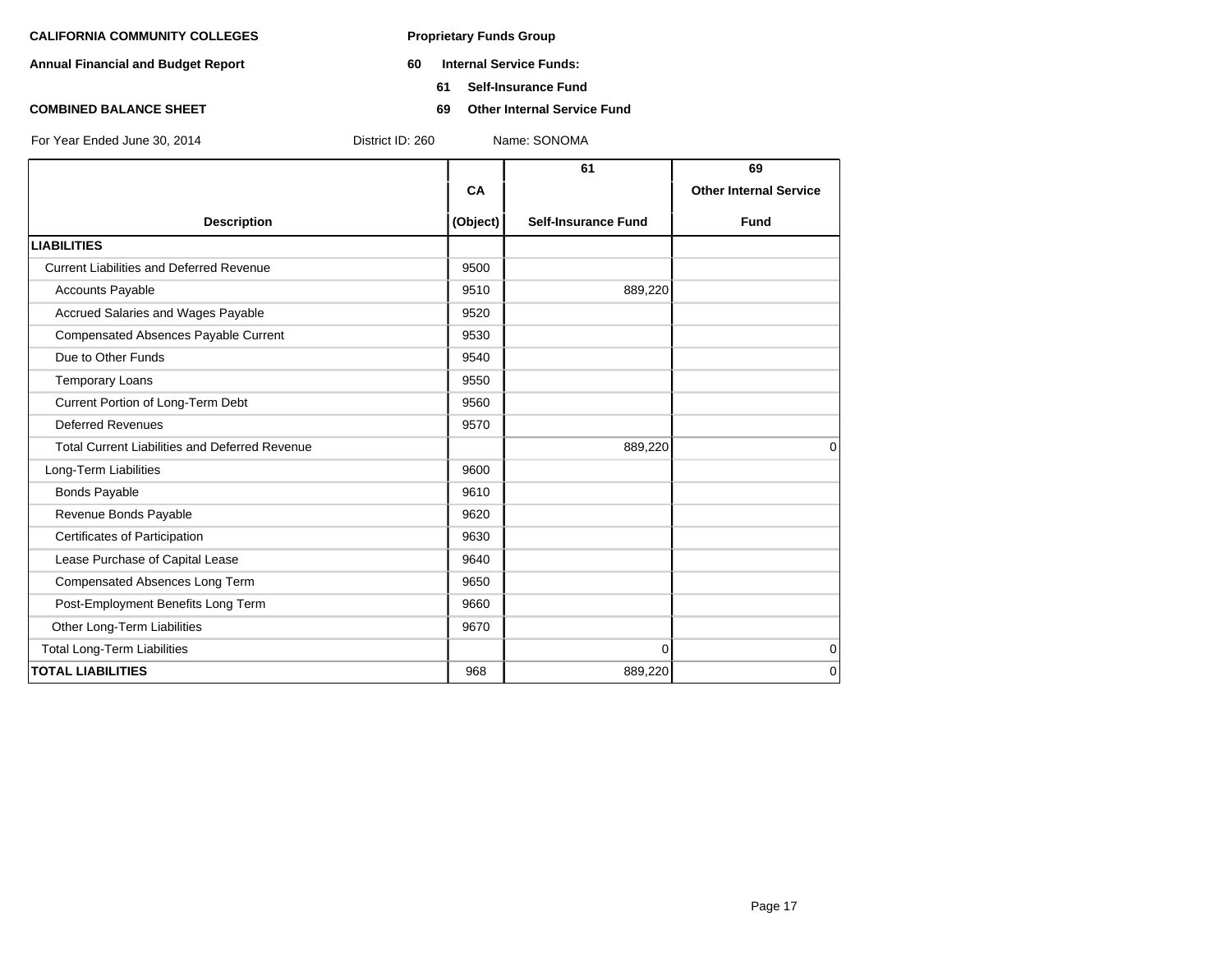- **Annual Financial and Budget Report 60 Internal Service Funds:**
	- **61 Self-Insurance Fund**
- **COMBINED BALANCE SHEET 69 Other Internal Service Fund**

|                                                 |           | 61                         | 69                            |
|-------------------------------------------------|-----------|----------------------------|-------------------------------|
|                                                 | <b>CA</b> |                            | <b>Other Internal Service</b> |
| <b>Description</b>                              | (Object)  | <b>Self-Insurance Fund</b> | <b>Fund</b>                   |
| <b>FUND EQUITY</b>                              |           |                            |                               |
| <b>Fund Balance Reserved</b>                    | 9710      |                            |                               |
| NonCash Assets                                  | 9711      |                            |                               |
| Amounts Restricted by Law for Specific Purposes | 9712      |                            |                               |
| Reserve for Encumbrances Credit                 | 9713      |                            |                               |
| Reserve for Encumbrances Debit                  | 9714      |                            |                               |
| <b>Reserve for Debt Services</b>                | 9715      |                            |                               |
| Assigned/Committed                              | 9754      |                            |                               |
| Unassigned                                      | 9790      |                            |                               |
| <b>Total Reserved Fund Balance</b>              |           | $\Omega$                   | $\Omega$                      |
| Fund Balance (GASB 54)                          | 9750      |                            |                               |
| Nonspendable Fund Balance                       | 9751      |                            |                               |
| <b>Restricted Fund Balance</b>                  | 9752      |                            |                               |
| <b>Committed Fund Balance</b>                   | 9753      |                            |                               |
| Assigned Fund Balance                           | 9754      |                            | 3,219,961                     |
| <b>Total Designated Fund Balance</b>            |           | $\Omega$                   | 3,219,961                     |
| Uncommitted(Unrestricted) Fund Balance          | 9790      | 728,773                    |                               |
| <b>Other Equity</b>                             | 9800      |                            |                               |
| <b>Contributed Capital</b>                      | 9810      |                            |                               |
| <b>Retained Earnings</b>                        | 9850      |                            |                               |
| Investment in General Fixed Assets              | 9890      |                            |                               |
| <b>TOTAL FUND EQUITY</b>                        |           | 728,773                    | 3,219,961                     |
| <b>TOTAL LIABILITIES AND FUND EQUITY</b>        |           | 1,617,993                  | 3,219,961                     |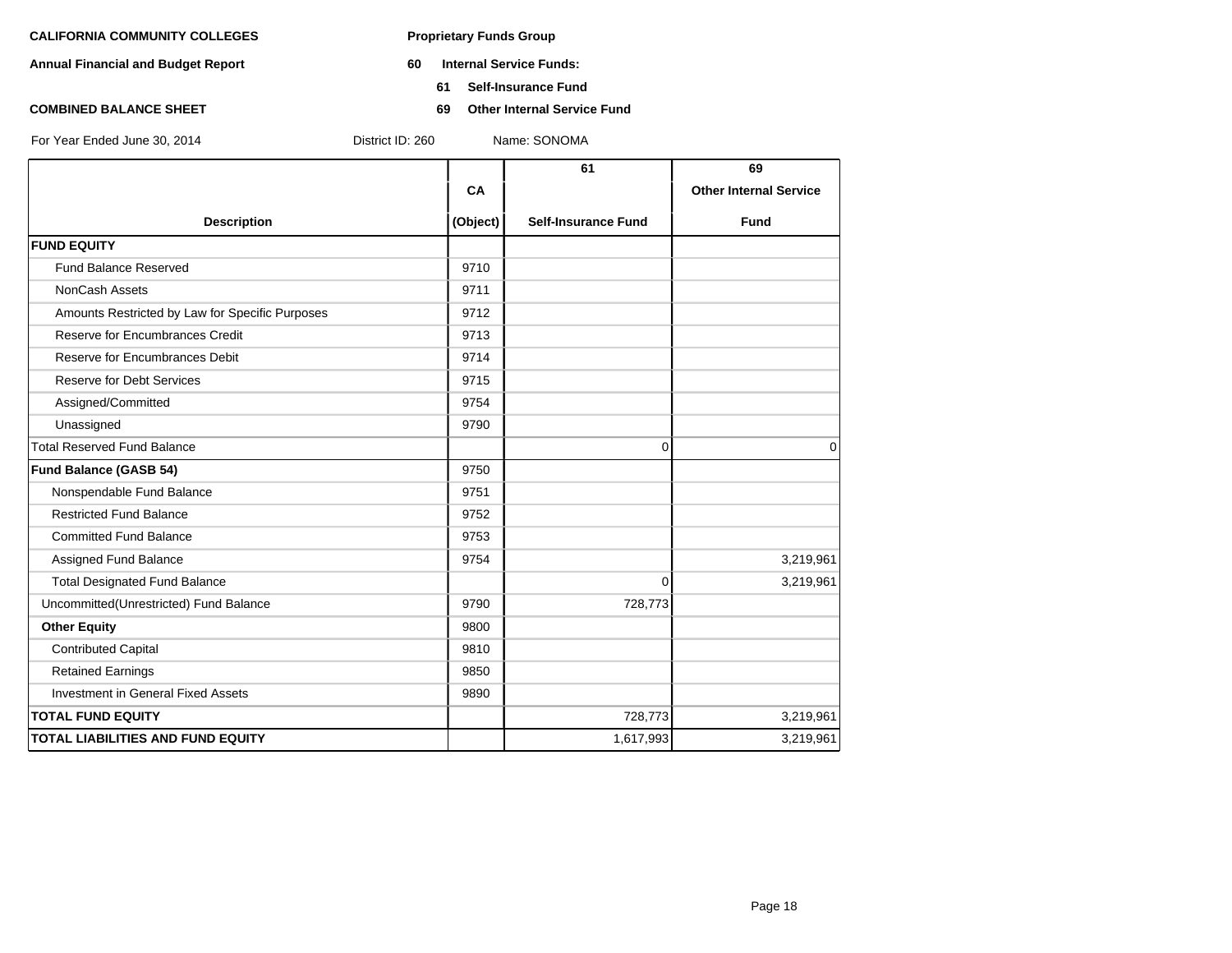# **CALIFORNIA COMMUNITY COLLEGES Fiduciary Funds Group**

**Annual Financial and Budget Report 70 Trust Funds**

### **COMBINED BALANCE SHEET**

|                                            |          | 71                | $\overline{72}$       | 73                  | 74                   | 75                | 76                | 77                | 79                |
|--------------------------------------------|----------|-------------------|-----------------------|---------------------|----------------------|-------------------|-------------------|-------------------|-------------------|
|                                            |          | Associated        | <b>Student</b>        | <b>Student Body</b> | <b>Student</b>       | Scholarship       |                   | <b>Deferred</b>   |                   |
|                                            | CA       | <b>Students</b>   | Representation        | <b>Center Fee</b>   | <b>Financial Aid</b> | and Loan          | Investment        | Compensation      | Other             |
| <b>Description</b>                         | (Object) | <b>Trust Fund</b> | <b>Fee Trust Fund</b> | <b>Trust Fund</b>   | <b>Trust Fund</b>    | <b>Trust Fund</b> | <b>Trust Fund</b> | <b>Trust Fund</b> | <b>Trust Fund</b> |
| <b>ASSETS</b>                              |          |                   |                       |                     |                      |                   |                   |                   |                   |
| Cash, Investments, and Receivables         | 9100     |                   |                       |                     |                      |                   |                   |                   |                   |
| Cash:                                      |          |                   |                       |                     |                      |                   |                   |                   |                   |
| Awaiting Deposit and in Banks              | 9111     | 368,130           | 1,373                 |                     | 59,737               | 33,103            |                   |                   |                   |
| In County Treasury                         | 9112     |                   | 176,794               |                     |                      |                   |                   |                   | 1,158             |
| Cash With Fiscal Agents                    | 9113     |                   |                       |                     |                      |                   |                   |                   |                   |
| Revolving Cash Accounts                    | 9114     |                   |                       |                     |                      |                   |                   |                   |                   |
| Investments (at cost)                      | 9120     |                   |                       |                     |                      |                   |                   |                   |                   |
| <b>Accounts Receivable</b>                 | 9130     | 3,760             | 17                    |                     | 102,006              |                   |                   |                   | 25,834            |
| Due from Other Funds                       | 9140     |                   |                       |                     |                      |                   |                   |                   |                   |
| <b>Student Loans Receivable</b>            | 9150     |                   |                       |                     |                      |                   |                   |                   |                   |
| Inventories, Stores, and Prepaid Items     | 9200     |                   |                       |                     |                      |                   |                   |                   |                   |
| <b>Inventories and Stores</b>              | 9210     |                   |                       |                     |                      |                   |                   |                   |                   |
| Prepaid Items                              | 9220     |                   |                       |                     |                      |                   |                   |                   |                   |
| <b>Fixed Assets</b>                        | 9300     |                   |                       |                     |                      |                   |                   |                   |                   |
| <b>Sites</b>                               | 9310     |                   |                       |                     |                      |                   |                   |                   |                   |
| Site Improvements                          | 9320     |                   |                       |                     |                      |                   |                   |                   |                   |
| Accumulated Depreciation Site Improvements | 9321     |                   |                       |                     |                      |                   |                   |                   |                   |
| <b>Buildings</b>                           | 9330     |                   |                       |                     |                      |                   |                   |                   |                   |
| <b>Accumulated Depreciation Buildings</b>  | 9331     |                   |                       |                     |                      |                   |                   |                   |                   |
| <b>Library Books</b>                       | 9340     |                   |                       |                     |                      |                   |                   |                   |                   |
| Equipment                                  | 9350     |                   |                       |                     |                      |                   |                   |                   |                   |
| <b>Accumulated Depreciation Equipment</b>  | 9351     |                   |                       |                     |                      |                   |                   |                   |                   |
| Work in Progress                           | 9360     |                   |                       |                     |                      |                   |                   |                   |                   |
| <b>Total Fixed Assets</b>                  |          | $\mathbf 0$       | $\Omega$              | $\mathbf 0$         | $\overline{0}$       | $\overline{0}$    | $\mathbf 0$       | $\overline{0}$    | $\Omega$          |
| <b>TOTAL ASSETS</b>                        |          | 371,890           | 178,184               | 0                   | 161,743              | 33,103            | $\mathbf 0$       | $\mathbf 0$       | 26,992            |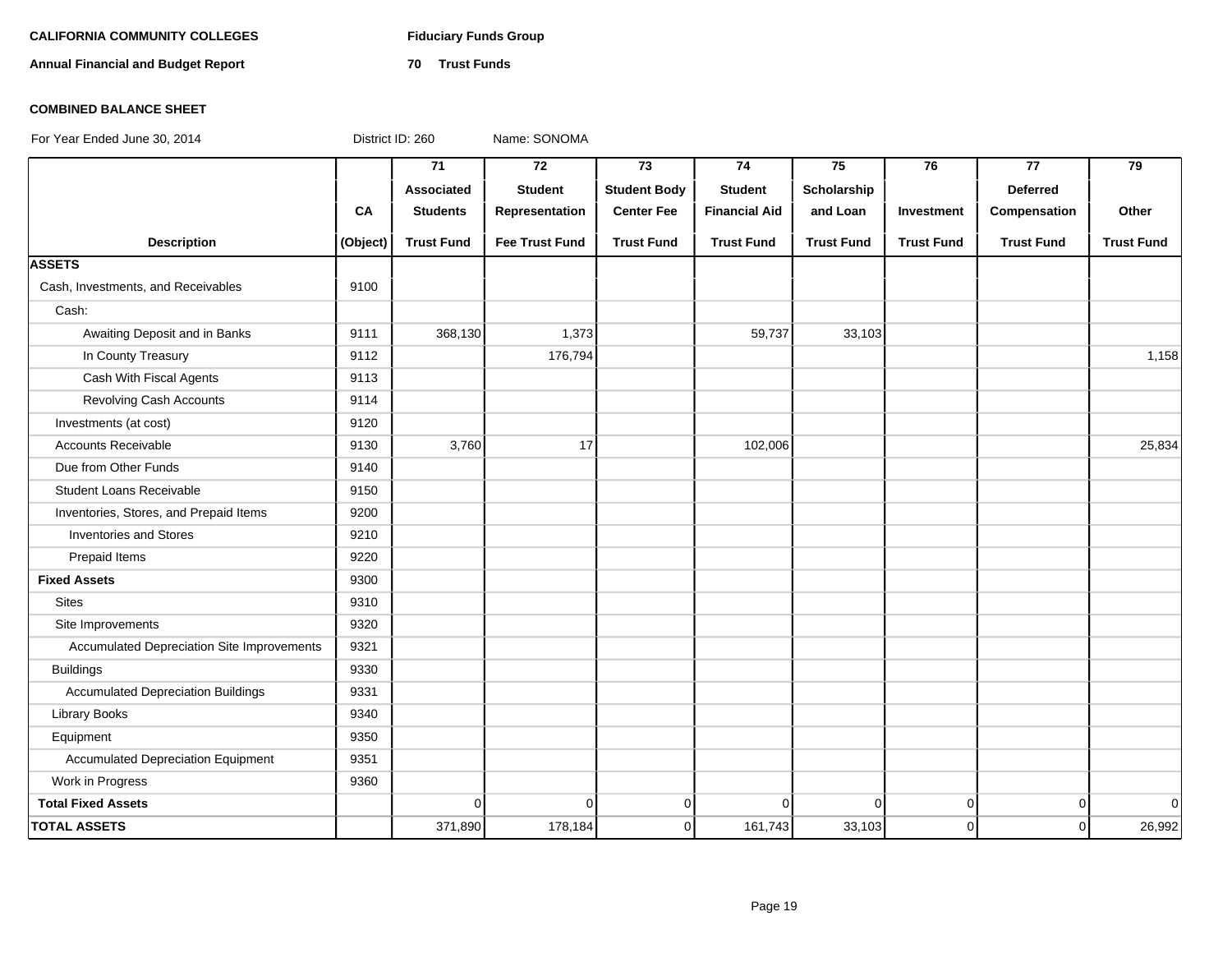# **CALIFORNIA COMMUNITY COLLEGES Fiduciary Funds Group**

**Annual Financial and Budget Report 70 Trust Funds**

### **COMBINED BALANCE SHEET**

|                                                       |           | 71                | 72                    | 73                  | 74                   | 75                | 76                | 77                | 79                |
|-------------------------------------------------------|-----------|-------------------|-----------------------|---------------------|----------------------|-------------------|-------------------|-------------------|-------------------|
|                                                       |           | <b>Associated</b> | <b>Student</b>        | <b>Student Body</b> | <b>Student</b>       | Scholarship       |                   | <b>Deferred</b>   |                   |
|                                                       | <b>CA</b> | <b>Students</b>   | Representation        | <b>Center Fee</b>   | <b>Financial Aid</b> | and Loan          | Investment        | Compensation      | Other             |
| <b>Description</b>                                    | (Object)  | <b>Trust Fund</b> | <b>Fee Trust Fund</b> | <b>Trust Fund</b>   | <b>Trust Fund</b>    | <b>Trust Fund</b> | <b>Trust Fund</b> | <b>Trust Fund</b> | <b>Trust Fund</b> |
| <b>LIABILITIES</b>                                    |           |                   |                       |                     |                      |                   |                   |                   |                   |
| <b>Current Liabilities and Deferred Revenue</b>       | 9500      |                   |                       |                     |                      |                   |                   |                   |                   |
| <b>Accounts Payable</b>                               | 9510      | 3,077             | 2                     |                     | 161,743              |                   |                   |                   | 298               |
| Accrued Salaries and Wages Payable                    | 9520      |                   |                       |                     |                      |                   |                   |                   |                   |
| <b>Compensated Absences Payable Current</b>           | 9530      |                   |                       |                     |                      |                   |                   |                   |                   |
| Due to Other Funds                                    | 9540      | 1,195             | 353                   |                     |                      |                   |                   |                   | 26,694            |
| Temporary Loans                                       | 9550      |                   |                       |                     |                      |                   |                   |                   |                   |
| Current Portion of Long-Term Debt                     | 9560      |                   |                       |                     |                      |                   |                   |                   |                   |
| <b>Deferred Revenues</b>                              | 9570      | 1,938             | 125                   |                     |                      | 33,103            |                   |                   |                   |
| <b>Total Current Liabilities and Deferred Revenue</b> |           | 6,210             | 480                   | $\Omega$            | 161,743              | 33,103            | $\Omega$          | $\Omega$          | 26,992            |
| Long-Term Liabilities                                 | 9600      |                   |                       |                     |                      |                   |                   |                   |                   |
| <b>Bonds Payable</b>                                  | 9610      |                   |                       |                     |                      |                   |                   |                   |                   |
| Revenue Bonds Payable                                 | 9620      |                   |                       |                     |                      |                   |                   |                   |                   |
| Certificates of Participation                         | 9630      |                   |                       |                     |                      |                   |                   |                   |                   |
| Lease Purchase of Capital Lease                       | 9640      |                   |                       |                     |                      |                   |                   |                   |                   |
| Compensated Absences Long Term                        | 9650      |                   |                       |                     |                      |                   |                   |                   |                   |
| Post-Employment Benefits Long Term                    | 9660      |                   |                       |                     |                      |                   |                   |                   |                   |
| Other Long-Term Liabilities                           | 9670      |                   |                       |                     |                      |                   |                   |                   |                   |
| <b>Total Long-Term Liabilities</b>                    |           | $\Omega$          | $\Omega$              | $\Omega$            | $\mathbf 0$          | $\Omega$          | $\Omega$          | $\Omega$          | 0                 |
| <b>TOTAL LIABILITIES</b>                              | 968       | 6,210             | 480                   | $\Omega$            | 161,743              | 33,103            | $\Omega$          | $\Omega$          | 26,992            |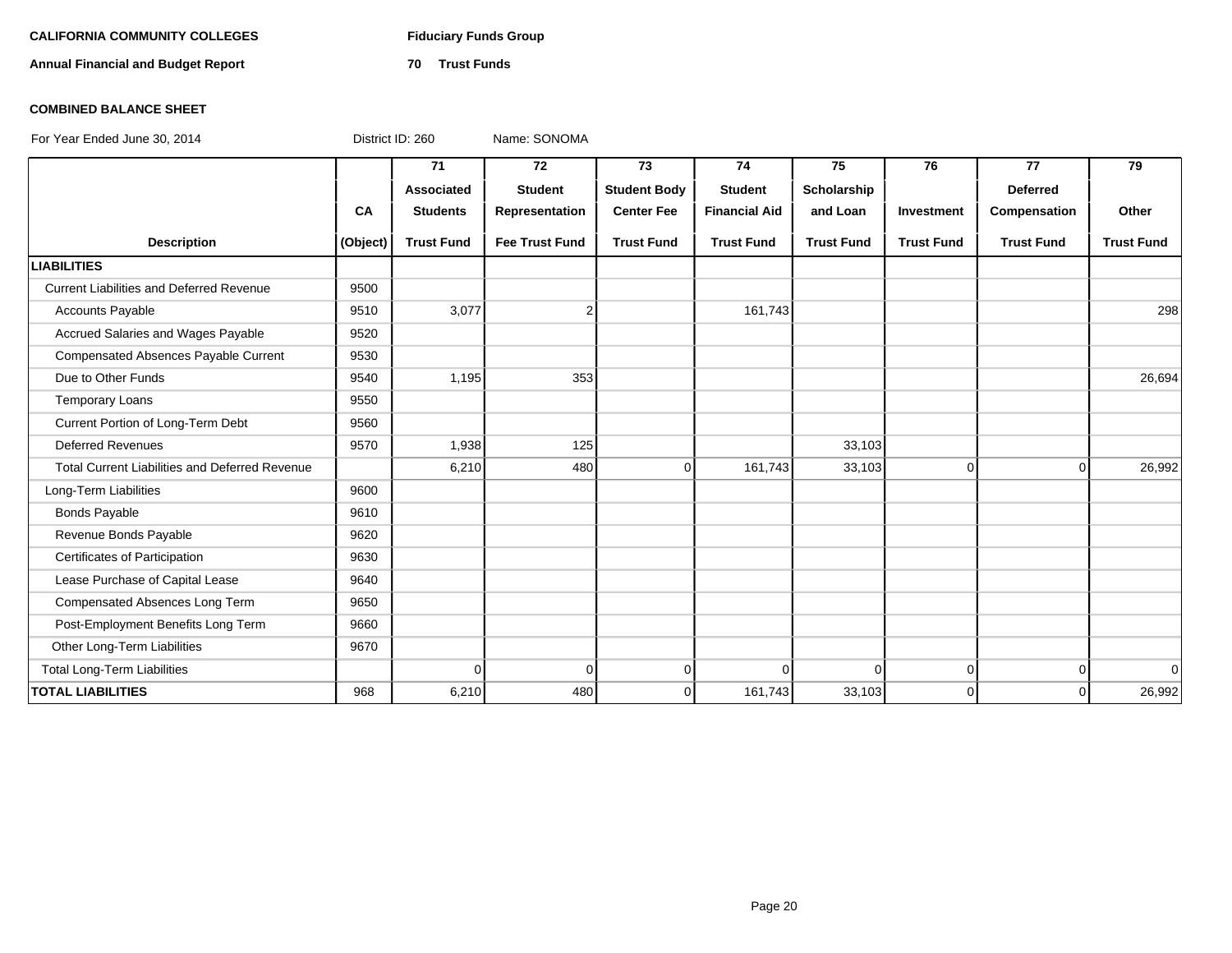# **CALIFORNIA COMMUNITY COLLEGES Fiduciary Funds Group**

**Annual Financial and Budget Report 70 Trust Funds**

### **COMBINED BALANCE SHEET**

|                                                 |          | 71                | 72                    | 73                  | 74                   | 75                | 76                | 77                | 79                |
|-------------------------------------------------|----------|-------------------|-----------------------|---------------------|----------------------|-------------------|-------------------|-------------------|-------------------|
|                                                 |          | Associated        | <b>Student</b>        | <b>Student Body</b> | <b>Student</b>       | Scholarship       |                   | <b>Deferred</b>   |                   |
|                                                 | CA       | <b>Students</b>   | Representation        | <b>Center Fee</b>   | <b>Financial Aid</b> | and Loan          | Investment        | Compensation      | Other             |
| <b>Description</b>                              | (Object) | <b>Trust Fund</b> | <b>Fee Trust Fund</b> | <b>Trust Fund</b>   | <b>Trust Fund</b>    | <b>Trust Fund</b> | <b>Trust Fund</b> | <b>Trust Fund</b> | <b>Trust Fund</b> |
| <b>FUND EQUITY</b>                              |          |                   |                       |                     |                      |                   |                   |                   |                   |
| Fund Balance Reserved                           | 9710     |                   |                       |                     |                      |                   |                   |                   |                   |
| <b>NonCash Assets</b>                           | 9711     |                   |                       |                     |                      |                   |                   |                   |                   |
| Amounts Restricted by Law for Specific Purposes | 9712     |                   |                       |                     |                      |                   |                   |                   |                   |
| Reserve for Encumbrances Credit                 | 9713     |                   |                       |                     |                      |                   |                   |                   |                   |
| Reserve for Encumbrances Debit                  | 9714     |                   |                       |                     |                      |                   |                   |                   |                   |
| Reserve for Debt Services                       | 9715     |                   |                       |                     |                      |                   |                   |                   |                   |
| Assigned/Committed                              | 9754     |                   |                       |                     |                      |                   |                   |                   |                   |
| Unassigned                                      | 9790     |                   |                       |                     |                      |                   |                   |                   |                   |
| <b>Total Reserved Fund Balance</b>              |          | $\mathbf 0$       | $\Omega$              | $\Omega$            | $\Omega$             | $\mathbf 0$       | $\mathbf 0$       | $\Omega$          | $\Omega$          |
| Fund Balance (GASB 54)                          | 9750     |                   |                       |                     |                      |                   |                   |                   |                   |
| Nonspendable Fund Balance                       | 9751     |                   |                       |                     |                      |                   |                   |                   |                   |
| <b>Restricted Fund Balance</b>                  | 9752     |                   |                       |                     |                      |                   |                   |                   |                   |
| <b>Committed Fund Balance</b>                   | 9753     | 365,680           |                       |                     |                      |                   |                   |                   |                   |
| Assigned Fund Balance                           | 9754     |                   | 177,704               |                     |                      |                   |                   |                   |                   |
| <b>Total Designated Fund Balance</b>            |          | 365,680           | 177,704               | $\Omega$            | $\overline{0}$       | $\mathbf 0$       | $\mathbf 0$       | $\Omega$          | $\Omega$          |
| Uncommitted(Unrestricted) Fund Balance          | 9790     |                   |                       |                     |                      |                   |                   |                   |                   |
| <b>Other Equity</b>                             | 9800     |                   |                       |                     |                      |                   |                   |                   |                   |
| <b>Contributed Capital</b>                      | 9810     |                   |                       |                     |                      |                   |                   |                   |                   |
| <b>Retained Earnings</b>                        | 9850     |                   |                       |                     |                      |                   |                   |                   |                   |
| Investment in General Fixed Assets              | 9890     |                   |                       |                     |                      |                   |                   |                   |                   |
| <b>TOTAL FUND EQUITY</b>                        |          | 365,680           | 177,704               | $\Omega$            | $\Omega$             | $\Omega$          | $\Omega$          | $\Omega$          | $\Omega$          |
| <b>TOTAL LIABILITIES AND FUND EQUITY</b>        |          | 371,890           | 178,184               | $\Omega$            | 161,743              | 33,103            | $\Omega$          | $\Omega$          | 26,992            |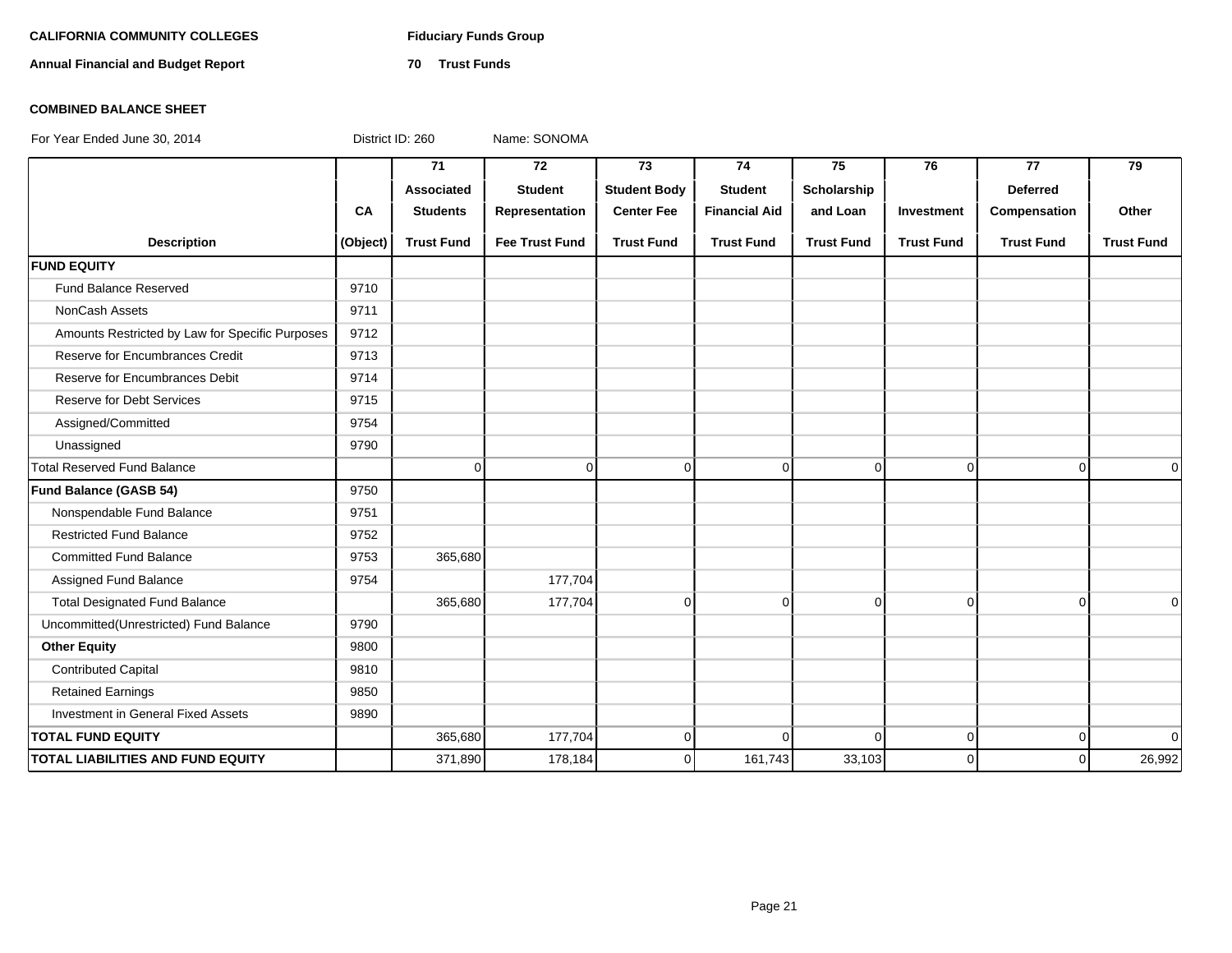### **CALIFORNIA COMMUNITY COLLEGES Details of General Fund Revenue**

# **Annual Financial and Budget Report**

### **SUPPLEMENTAL DATA**

For Actual Year: 2013-2014 District ID: 260 Name: SONOMA

|                                                                   |        | Fund S11            | Fund S12          | Fund S10 Total      |
|-------------------------------------------------------------------|--------|---------------------|-------------------|---------------------|
|                                                                   | Object | <b>Unrestricted</b> | <b>Restricted</b> | <b>General Fund</b> |
| <b>Description</b>                                                | Code   | Actual              | <b>Actual</b>     | <b>Actual</b>       |
| <b>Federal Revenues</b>                                           | 8100   |                     |                   |                     |
| <b>Forest Revenues</b>                                            | 8110   |                     |                   | $\mathbf 0$         |
| <b>Higher Education Act</b>                                       | 8120   |                     |                   | 0                   |
| Workforce Investment Act                                          | 8130   |                     |                   | $\Omega$            |
| Temporary Assistance for Needy Families (TANF)                    | 8140   |                     | 74,192            | 74,192              |
| <b>Student Financial Aid</b>                                      | 8150   |                     |                   | 0                   |
| <b>Veterans Education</b>                                         | 8160   | 7,713               |                   | 7,713               |
| Vocational and Technical Education Act (VATEA)                    | 8170   |                     | 535,087           | 535,087             |
| <b>Other Federal Revenues</b>                                     | 8190   | 25,262              | 1,653,211         | 1,678,473           |
| <b>Total Federal Revnues</b>                                      | 8100   | 32,975              | 2,262,490         | 2,295,465           |
| <b>State Revenues</b>                                             | 8600   |                     |                   |                     |
| <b>General Apportionments</b>                                     | 8610   |                     |                   | 0                   |
| Apprenticeship Apportionment                                      | 8611   | 83,151              |                   | 83,151              |
| <b>State General Apportionment</b>                                | 8612   | 31,216,580          |                   | 31,216,580          |
| Other General Apportionment                                       | 8613   | 634,916             |                   | 634,916             |
| <b>General Categorical Programs</b>                               | 8620   |                     |                   |                     |
| <b>Child Development</b>                                          | 8621   |                     | 29,592            | 29,592              |
| Extended Opportunity Programs and Services (EOPS)                 | 8622   |                     | 595,961           | 595,961             |
| Disabled Students Programs and Services(DSPS)                     | 8623   |                     | 1,888,375         | 1,888,375           |
| Temporary Assistance for Needy Families (TANF)                    | 8624   |                     |                   | $\Omega$            |
| California Work Opportunity and Responsibility to Kids (CalWORKs) | 8625   |                     | 446,443           | 446,443             |
| Telecommunications and Technology Infrasturcture Program (TTIP)   | 8626   |                     |                   | $\Omega$            |
| Other General Categorical Programs                                | 8627   |                     | 3,648,286         | 3,648,286           |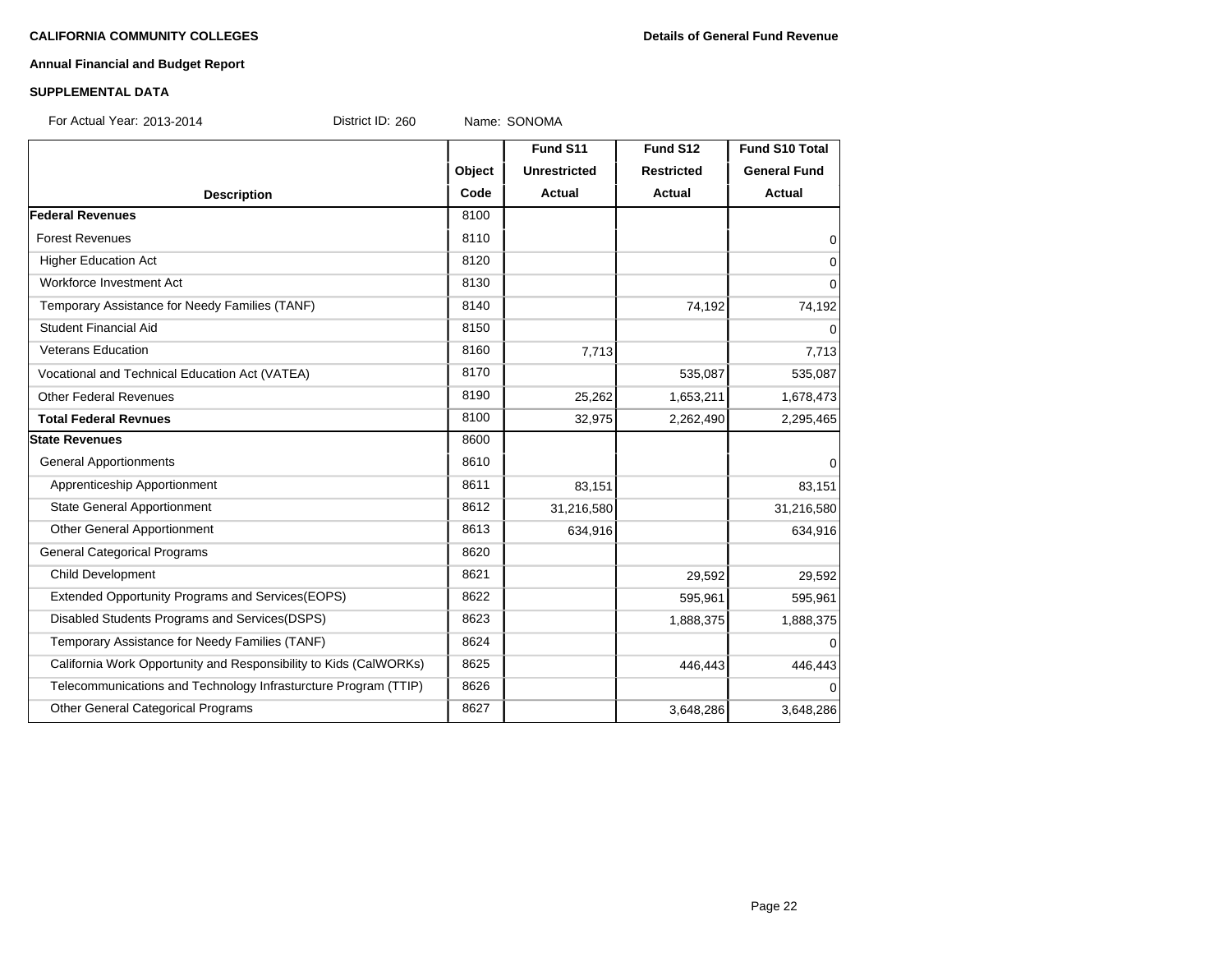# **CALIFORNIA COMMUNITY COLLEGES Details of General Fund Revenue**

## **Annual Financial and Budget Report**

# **SUPPLEMENTAL DATA**

| For Actual Year: 2013-2014               | District ID: 260 |        | Name: SONOMA        |                   |                       |
|------------------------------------------|------------------|--------|---------------------|-------------------|-----------------------|
|                                          |                  |        | Fund S11            | Fund S12          | <b>Fund S10 Total</b> |
|                                          |                  | Object | <b>Unrestricted</b> | <b>Restricted</b> | <b>General Fund</b>   |
| <b>Description</b>                       |                  | Code   | <b>Actual</b>       | <b>Actual</b>     | <b>Actual</b>         |
| <b>EPA Proceeds</b>                      |                  | 8630   | 13,898,759          |                   | 13,898,759            |
| Reimburseable Categorical Programs       |                  | 8650   |                     |                   |                       |
| Instructional Inprovement Grant          |                  | 8651   |                     |                   | 0                     |
| Other Reimburseable Categorical Programs |                  | 8652   |                     | 130,599           | 130,599               |
| <b>State Tax Subventions</b>             |                  | 8670   |                     |                   |                       |
| Homeowners' Property Tax Refief          |                  | 8671   | 384,036             |                   | 384,036               |
| <b>Timber Yield Tax</b>                  |                  | 8672   | 7,390               |                   | 7,390                 |
| <b>Other State Tax Subventions</b>       |                  | 8673   |                     |                   | $\Omega$              |
| <b>State Non-Tax Revenues</b>            |                  | 8680   |                     |                   |                       |
| <b>State Lottery Proceeds</b>            |                  | 8681   | 2,692,732           | 789,859           | 3,482,591             |
| <b>State Mandated Costs</b>              |                  | 8685   | 511,659             |                   | 511,659               |
| Other State Non-Tax Revnues              |                  | 8686   |                     |                   | $\Omega$              |
| <b>Other State Revenues</b>              |                  | 8690   | 5,555               |                   | 5,555                 |
| <b>Total State Revenues</b>              |                  | 8600   | 49,434,778          | 7,529,115         | 56,963,893            |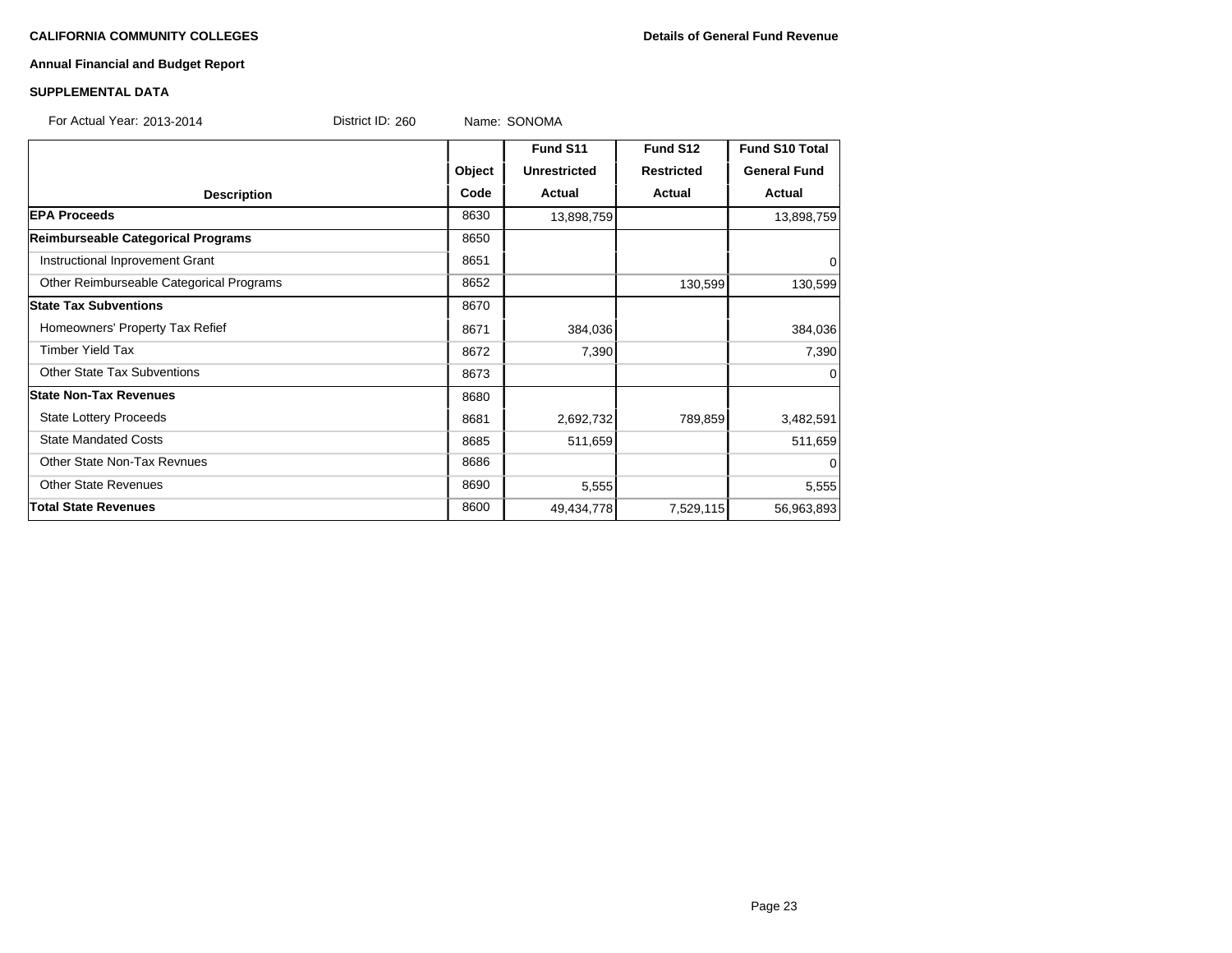#### **CALIFORNIA COMMUNITY COLLEGES Details of General Fund Revenue**

#### **Annual Financial and Budget Report**

#### **SUPPLEMENTAL DATA**

| SUPPLEMENTAL DATA                              |                  |        |                     |                   |                       |
|------------------------------------------------|------------------|--------|---------------------|-------------------|-----------------------|
| For Actual Year: 2013-2014                     | District ID: 260 |        | Name: SONOMA        |                   |                       |
|                                                |                  |        | Fund S11            | Fund S12          | <b>Fund S10 Total</b> |
|                                                |                  | Object | <b>Unrestricted</b> | <b>Restricted</b> | <b>General Fund</b>   |
| <b>Description</b>                             |                  | Code   | Actual              | <b>Actual</b>     | Actual                |
| <b>Local Revenues</b>                          |                  | 8800   |                     |                   |                       |
| <b>Property Taxes</b>                          |                  | 8810   |                     |                   |                       |
| Tax Allocation, Secured Roll                   |                  | 8811   | 38,618,619          |                   | 38,618,619            |
| Tax Allocation, Supplemental Roll              |                  | 8812   | 727,246             |                   | 727,246               |
| Tax Allocation, Unsecured Roll                 |                  | 8813   | 1,382,425           |                   | 1,382,425             |
| <b>Prior Years Taxes</b>                       |                  | 8816   | 737,270             |                   | 737,270               |
| Education Revenues Augmentation Fund (ERAF)    |                  | 8817   | 383,472             |                   | 383,472               |
| Redevelopment Agency Funds - Pass Through      |                  | 8818   |                     |                   | 0                     |
| Redevelopment Agency Funds - Residual          |                  | 8819   | 935,621             |                   | 935,621               |
| Redevelopment Agency Funds - Asset Liquidation |                  | 8819.1 | 373,800             |                   | 373,800               |
| Contributions, Gifts, Grants, and Endowments   |                  | 8820   |                     |                   | 0                     |
| <b>Contract Services</b>                       |                  | 8830   |                     |                   |                       |
| <b>Contract Instructional Services</b>         |                  | 8831   | 153,380             |                   | 153,380               |
| <b>Other Contranct Services</b>                |                  | 8832   |                     |                   | 0                     |

| Contributions, Gifts, Grants, and Endowments        | 8820   |           |         | $\mathbf 0$    |
|-----------------------------------------------------|--------|-----------|---------|----------------|
| <b>Contract Services</b>                            | 8830   |           |         |                |
| <b>Contract Instructional Services</b>              | 8831   | 153,380   |         | 153,380        |
| <b>Other Contranct Services</b>                     | 8832   |           |         | 0              |
| Sales and Commissions                               | 8840   | 200,306   |         | 200,306        |
| <b>Rentals and Leases</b>                           | 8850   | 94,158    |         | 94,158         |
| Interest and Investment Income                      | 8860   | 63,793    |         | 63,793         |
| <b>Student Fees and Charges</b>                     | 8870   |           |         |                |
| <b>Community Services Classes</b>                   | 8872   | 654,017   |         | 654,017        |
| Dormitory                                           | 8873   |           |         | $\mathbf 0$    |
| Enrollment                                          | 8874   | 8,553,517 |         | 8,553,517      |
| Contra Revenue Account                              | 8874.1 |           |         | 0              |
| Field Trips and Use of Nondistrict Facilities       | 8875   |           |         | $\overline{0}$ |
| <b>Health Services</b>                              | 8876   |           | 928,604 | 928,604        |
| Instructional Materials Fees and Sales of Materials | 8877   | 872,186   |         | 872,186        |
| Insurance                                           | 8878   |           |         | $\Omega$       |
| <b>Student Records</b>                              | 8879   | 93,912    |         | 93,912         |
| Nonresident Tuition                                 | 8880   | 1,144,093 | 5,000   | 1,149,093      |

Parking Services and Public Transportation **8.518** 8881 8,518 8,518 8,518 8,518 Other Student Fees and Charges **8885** 82,772 82,772 82,772 Other Local Revenues 2,240,309 1,391,312 848,997 2,240,309 **Total Local Revenues** 8800 56,461,899 1,791,119 58,253,018 **Total Revenues** 105,929,652 11,582,724 117,512,376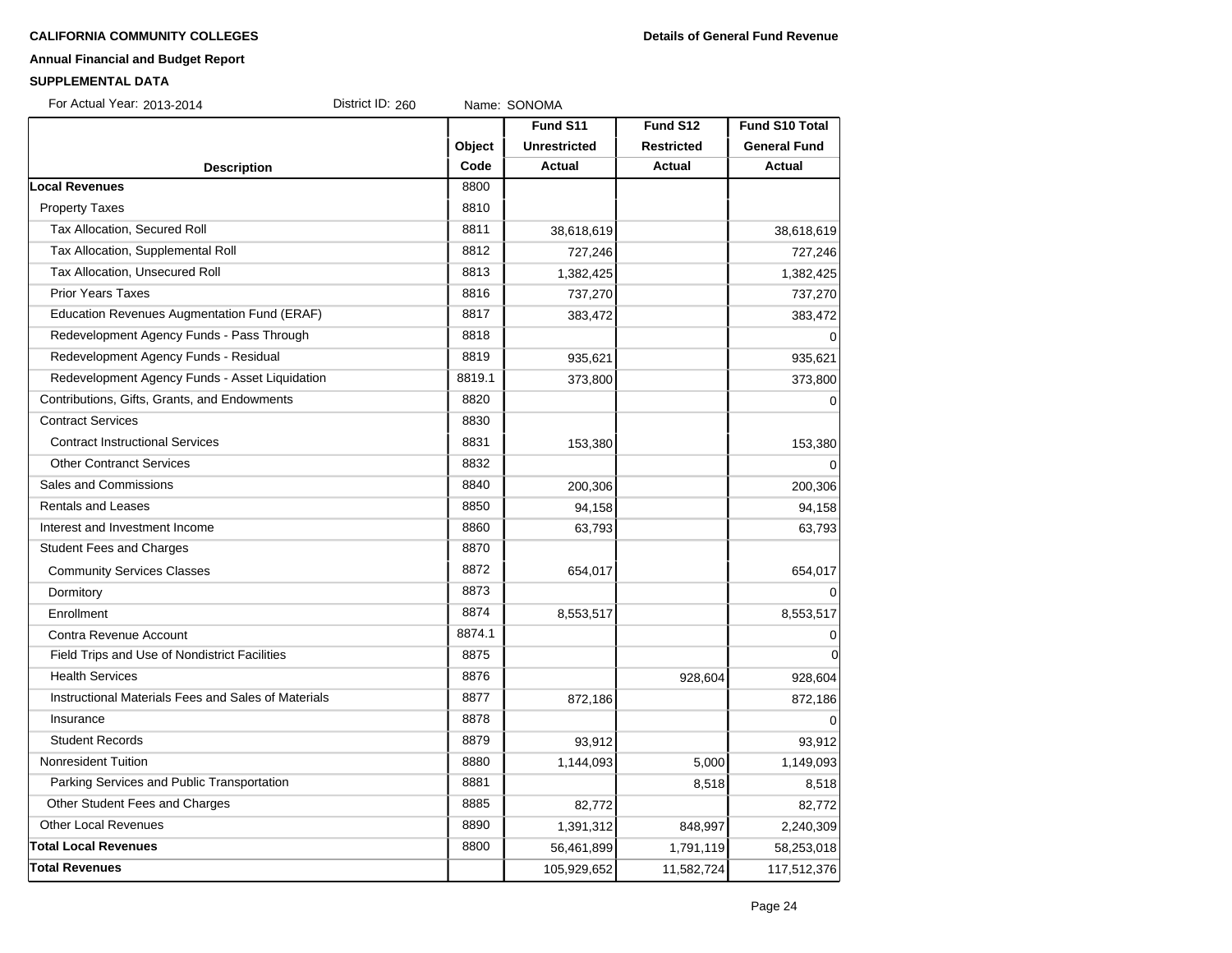# **CALIFORNIA COMMUNITY COLLEGES Details of General Fund Revenue**

# **Annual Financial and Budget Report**

# **SUPPLEMENTAL DATA**

| For Actual Year: 2013-2014                        | District ID: 260 |        | Name: SONOMA |                   |                       |
|---------------------------------------------------|------------------|--------|--------------|-------------------|-----------------------|
|                                                   |                  |        | Fund S11     | Fund S12          | <b>Fund S10 Total</b> |
|                                                   |                  | Object | Unrestricted | <b>Restricted</b> | <b>General Fund</b>   |
| <b>Description</b>                                |                  | Code   | Actual       | Actual            | Actual                |
| <b>Other Financing Sources</b>                    |                  | 8900   |              |                   |                       |
| Proceeds of General Fixed Assets                  |                  | 8910   |              |                   | 0                     |
| Proceeds of Long-Term Debt                        |                  | 8940   |              |                   | $\Omega$              |
| Incoming Transfers -- (8981/8982/8983)            |                  | 898#   | 1,289,893    | 455,935           | 1,745,828             |
| <b>Total Other Financing Sources</b>              |                  | 8900   | 1,289,893    | 455,935           | 1,745,828             |
| <b>Total Revenues and Other Financing Sources</b> |                  |        | 107,219,545  | 12,038,659        | 119,258,204           |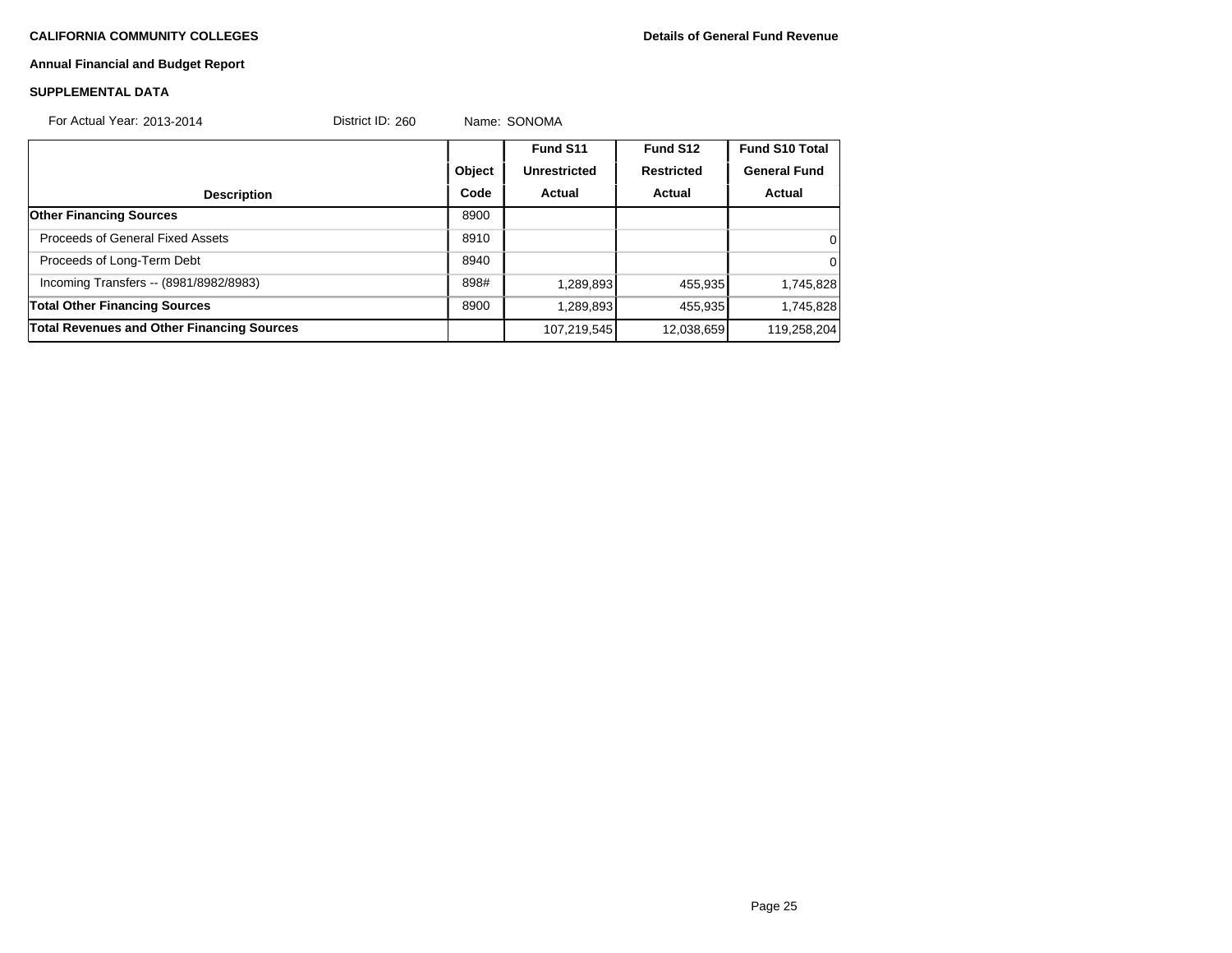**Expend by Instructional Activity**

(Total Unrestricted and Restricted)

# **Annual Financial and Budget Report**

# **S10 General Fund - Combined**

# **SUPPLEMENTAL DATA**

For Actual Year: 2013-2014 Budget Year: 2014-2015 Connect Solie Research District ID: 260 Name: SONOMA

|                                                                                                                   |                 | <b>Salaries and Benefits</b> |                      | Operating       | <b>Capital</b> | Other     | <b>Total</b> |
|-------------------------------------------------------------------------------------------------------------------|-----------------|------------------------------|----------------------|-----------------|----------------|-----------|--------------|
|                                                                                                                   | <b>Activity</b> |                              | <b>Non</b>           | <b>Expenses</b> | Outlay         | Outgo     |              |
| <b>Activity Classification</b>                                                                                    | Code            | <b>Instructional</b>         | <b>Instructional</b> | $(4000 - 5000)$ | (6000)         | (7000)    |              |
| Agriculture and Natual Resources                                                                                  | 0100            | 1,088,166                    | 382,006              | 182,535         | 86,213         |           | 1,738,920    |
| Architecture and Environmental Design                                                                             | 0200            |                              |                      |                 |                |           | $\mathbf 0$  |
| Environmental Sciences and Technologies                                                                           | 0300            |                              |                      |                 |                |           | $\Omega$     |
| <b>Biological Sciences</b>                                                                                        | 0400            | 1,978,292                    | 118,147              | 76,580          | 23             |           | 2,173,042    |
| Business and Management                                                                                           | 0500            | 1,766,319                    | 145,062              | 41,568          |                |           | 1,952,949    |
| Communications                                                                                                    | 0600            | 1,608,392                    | 146,363              | 60,131          |                |           | 1,814,886    |
| Computer and Information Science                                                                                  | 0700            | 2,157,957                    | 257,063              | 14,142          | 22,332         |           | 2,451,494    |
| Education                                                                                                         | 0800            | 202,739                      | 138,766              | 211,501         |                |           | 553,006      |
| Engineering and Related Industrial Technology                                                                     | 0900            | 1,737,767                    | 194,186              | 147,485         | 90,179         |           | 2,169,617    |
| Fine and Applied Arts                                                                                             | 1000            | 3,225,879                    | 731,751              | 233,247         | 12,916         |           | 4,203,793    |
| Foreign language                                                                                                  | 1100            | 1,524,409                    | 67,312               | 815             |                |           | 1,592,536    |
| Health                                                                                                            | 1200            | 6,053,683                    | 1,165,483            | 110,581         | 179,371        |           | 7,509,118    |
| Consumer Education And Home Economics                                                                             | 1300            | 2,531,350                    | 556,609              | 425,958         | 9,245          |           | 3,523,162    |
| Law                                                                                                               | 1400            |                              |                      |                 |                |           | $\Omega$     |
| Humanities(Letters)                                                                                               | 1500            | 6,420,795                    | 604,147              | 71,509          | 3,572          |           | 7,100,023    |
| Library Science                                                                                                   | 1600            | 167,671                      |                      |                 |                |           | 167,671      |
| Mathematics                                                                                                       | 1700            | 4,113,873                    | 283,587              | 33,271          |                |           | 4,430,731    |
| Military Studies                                                                                                  | 1800            |                              |                      |                 |                |           |              |
| <b>Physical Sciences</b>                                                                                          | 1900            | 2,255,151                    | 139,589              | 91,301          | 24,574         |           | 2,510,615    |
| Psychology                                                                                                        | 2000            | 2,277,074                    | 235,518              | 3,863           | 4,722          |           | 2,521,177    |
| Public Affairs and Services                                                                                       | 2100            | 1,505,553                    | 1,800,581            | 718,229         | 51,852         |           | 4,076,215    |
| Social Sciences                                                                                                   | 2200            | 1,973,363                    | 52,798               | 861             |                |           | 2,027,022    |
| Commercial Services                                                                                               | 3000            |                              |                      |                 |                |           | $\Omega$     |
| Interdisciplinary Studies                                                                                         | 4900            | 6,801,045                    | 2,274,621            | 1,729,898       | 174,623        |           | 10,980,187   |
| Instruc Staff-Retirees' Bnfts & Retire Incents                                                                    | 5900            |                              |                      |                 |                |           |              |
| <b>Sub-Total Instructional Activites</b>                                                                          |                 | 49,389,478                   | 9,293,589            | 4,153,475       | 659,622        |           | 63,496,164   |
| Total Expenditures for GF Activities*                                                                             |                 | 49,965,460                   | 49,663,427           | 13,762,740      | 1,260,704      | 4,790,290 | 119,442,621  |
| *Total Expenditures for GF Activities above is the grand total of Instructional and Non-Instructional activities. |                 |                              |                      |                 |                |           |              |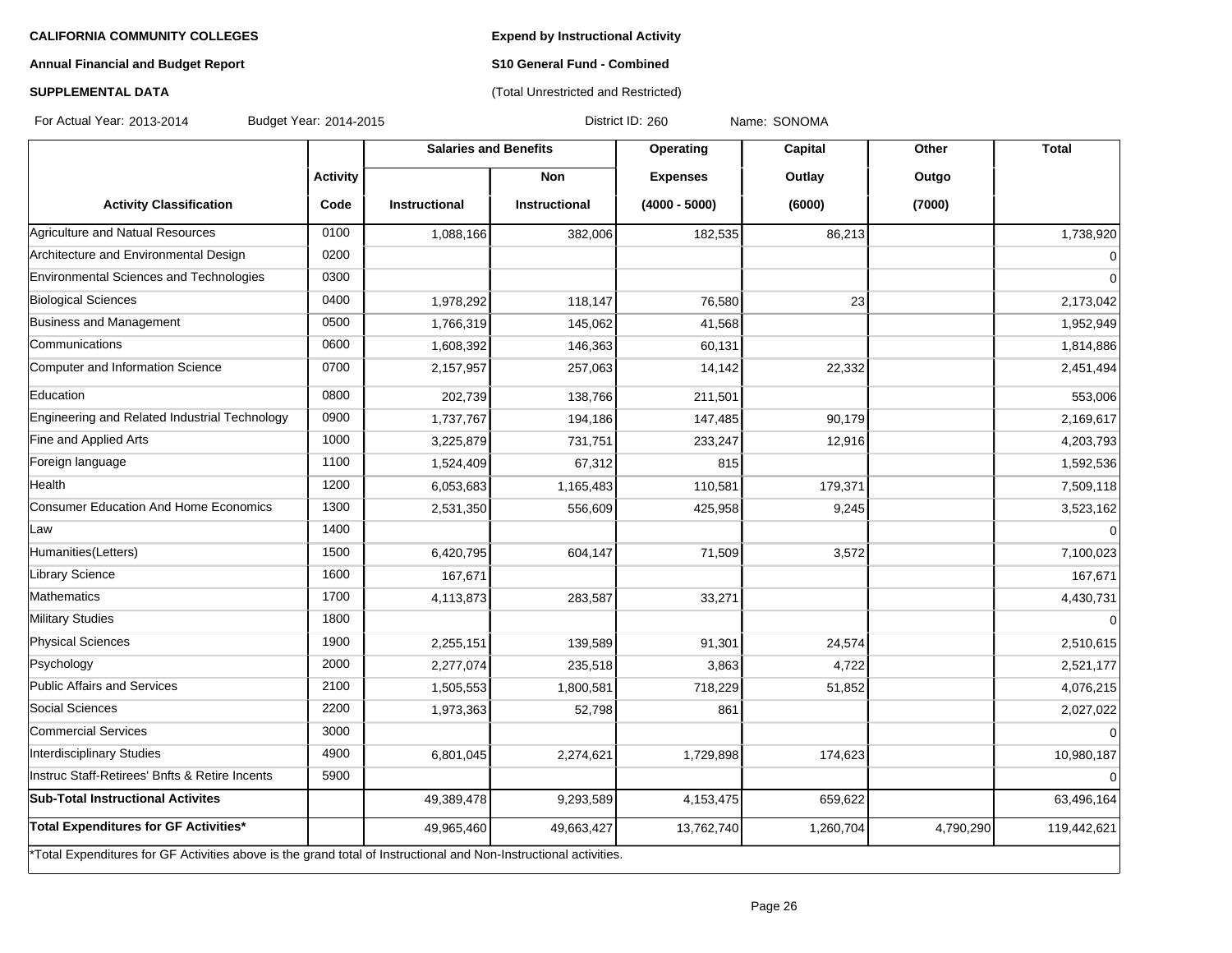# **Annual Financial and Budget Report S10 General Fund - Combined**

## **SUPPLEMENTAL DATA CONSUMPTER ACCOUNT ACCOUNT ACCOUNT ACCOUNT ACCOUNT ACCOUNT ACCOUNT ACCOUNT ACCOUNT ACCOUNT ACCOUNT ACCOUNT ACCOUNT ACCOUNT ACCOUNT ACCOUNT ACCOUNT ACCOUNT ACCOUNT ACCOUNT ACCOUNT ACCOUNT ACCOUNT ACCOUN**

For Actual Year: 2013-2014 Budget Year: 2014-2015 District ID: 260 Name: SONOMA

|                                                 |                 | <b>Salaries and Benefits</b> |                      | <b>Operating</b> | Capital | Other          | <b>Total</b> |
|-------------------------------------------------|-----------------|------------------------------|----------------------|------------------|---------|----------------|--------------|
|                                                 | <b>Activity</b> |                              | <b>Non</b>           | <b>Expenses</b>  | Outlay  | Outgo          |              |
| <b>Activity Classification</b>                  | Code            | <b>Instructional</b>         | <b>Instructional</b> | $(4000 - 5000)$  | (6000)  | (7000)         |              |
| Instructional Administration and Governance     | 6000            |                              |                      |                  |         |                |              |
| Academic Administration                         | 6010            |                              | 4,121,381            | 156,814          | 27,738  |                | 4,305,933    |
| Course and Curriculum Development               | 6020            |                              | 245,062              | 10,195           |         |                | 255,257      |
| Academic / Faculty Senate                       | 6030            |                              | 139,238              | 10,145           |         |                | 149,383      |
| Other Instructional Administration & Governance | 6090            |                              | 92,092               | 134,057          |         |                | 226,149      |
| Total Instructional Admin. & Governance         |                 | $\pmb{0}$                    | 4,597,773            | 311,211          | 27,738  | $\overline{0}$ | 4,936,722    |
| Instructional Support Services                  | 6100            |                              |                      |                  |         |                |              |
| Learning Center                                 | 6110            | 573,603                      | 191,883              | 4,841            | 1,253   |                | 771,580      |
| Library                                         | 6120            |                              | 2,389,047            | 69,524           | 210,329 |                | 2,668,900    |
| Media                                           | 6130            |                              | 1,225,730            | 42,671           | 4,567   |                | 1,272,968    |
| Museums and Gallaries                           | 6140            |                              | 33,936               | 3,970            |         |                | 37,906       |
| Academic Information Systems and Technology     | 6150            |                              |                      |                  |         |                | $\mathbf{0}$ |
| Other Instructional Support Services            | 6190            |                              |                      |                  |         |                | $\Omega$     |
| <b>Total Instructional Support Services</b>     |                 | 573,603                      | 3,840,596            | 121,006          | 216,149 | $\Omega$       | 4,751,354    |
| Admissions and Records                          | 6200            |                              | 2,195,373            | 167,662          | 7,230   |                | 2,370,265    |
| Student Counseling and Guidance                 | 6300            |                              |                      |                  |         |                |              |
| Counseling and Guidance                         | 6310            |                              | 2,749,210            | 16,040           |         |                | 2,765,250    |
| Matriculation and Student Assessment            | 6320            |                              | 684,555              | 98,415           | 71,539  |                | 854,509      |
| Transfer Programs                               | 6330            |                              | 304,768              | 4,366            |         |                | 309,134      |
| Career Guidance                                 | 6340            |                              | 188,320              | 19,873           |         |                | 208,193      |
| Other Student Counseling and Guidance           | 6390            |                              | 161,129              | 14,222           |         |                | 175,351      |
| <b>Total Student Couseling and Guidance</b>     |                 | $\mathbf 0$                  | 4,087,982            | 152,916          | 71,539  | $\overline{0}$ | 4,312,437    |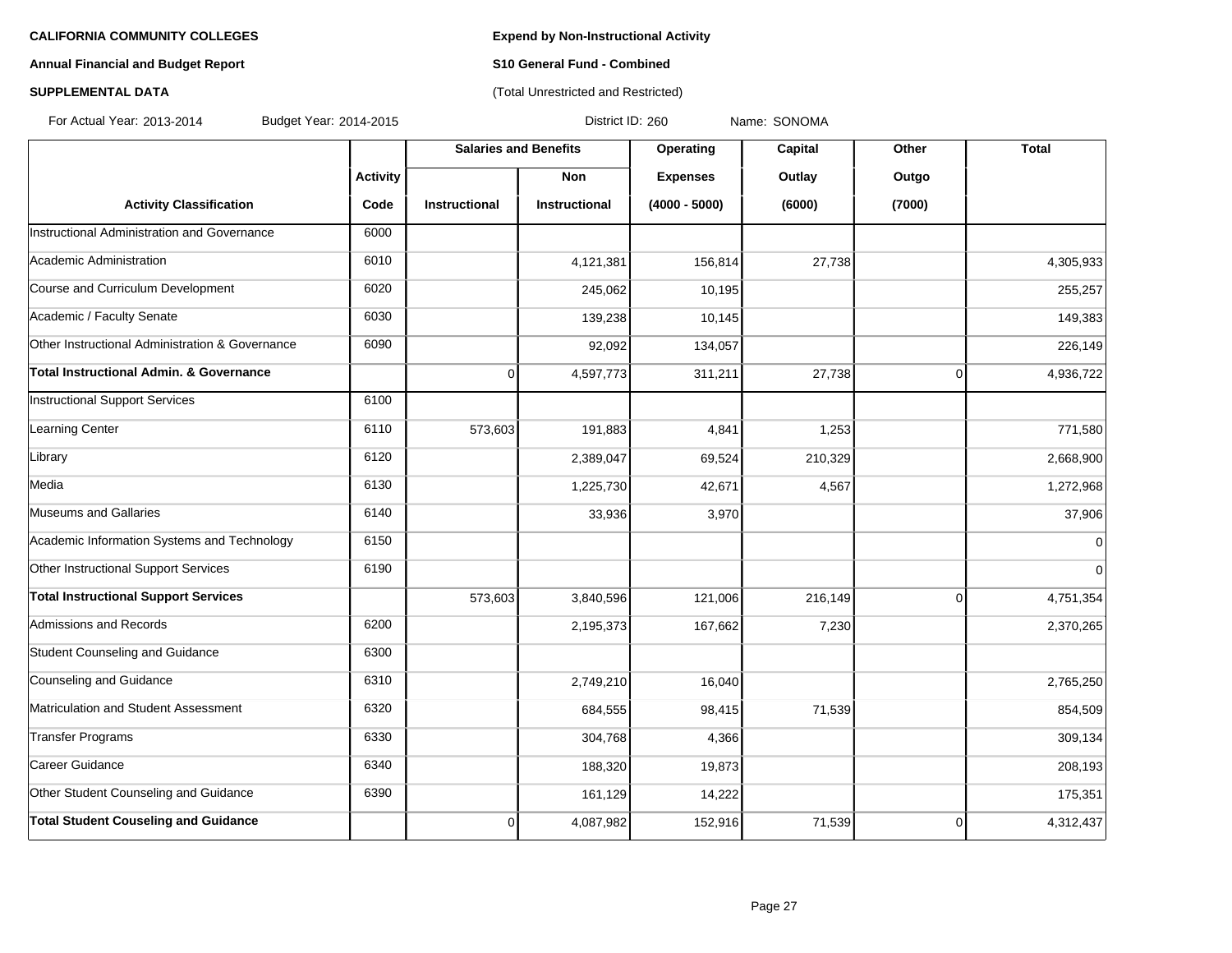# **Annual Financial and Budget Report S10 General Fund - Combined**

# **SUPPLEMENTAL DATA CONSUMPTER ACCOUNT ACCOUNT ACCOUNT ACCOUNT ACCOUNT ACCOUNT ACCOUNT ACCOUNT ACCOUNT ACCOUNT ACCOUNT ACCOUNT ACCOUNT ACCOUNT ACCOUNT ACCOUNT ACCOUNT ACCOUNT ACCOUNT ACCOUNT ACCOUNT ACCOUNT ACCOUNT ACCOUN**

For Actual Year: 2013-2014 Budget Year: 2014-2015 District ID: 260 Name: SONOMA

|                                                   |                 | <b>Salaries and Benefits</b> |                      | Operating       | Capital | Other          | <b>Total</b> |
|---------------------------------------------------|-----------------|------------------------------|----------------------|-----------------|---------|----------------|--------------|
|                                                   | <b>Activity</b> |                              | <b>Non</b>           | <b>Expenses</b> | Outlay  | Outgo          |              |
| <b>Activity Classification</b>                    | Code            | Instructional                | <b>Instructional</b> | $(4000 - 5000)$ | (6000)  | (7000)         |              |
| <b>Other Student Services</b>                     | 6400            |                              |                      |                 |         |                |              |
| Cal Work Opportunity and Responsibility to Kids * | 6410            |                              |                      |                 |         |                | 0            |
| Disabled Student Programs and Services (DSPS)     | 6420            |                              | 3,140,886            | 81,124          | 2,675   |                | 3,224,685    |
| Extended Opportunity Programs and Services (EOPS) | 6430            |                              | 646,404              | 177,321         |         |                | 823,725      |
| <b>Health Services</b>                            | 6440            |                              | 1,183,181            | 154,524         | 720     |                | 1,338,425    |
| Student Personnel Administration                  | 6450            |                              | 370,988              | 35,263          | 5,138   |                | 411,389      |
| Financial Aid Administration                      | 6460            |                              | 1,746,724            | 66,180          | 7.875   |                | 1,820,779    |
| <b>Job Placement Services</b>                     | 6470            |                              |                      |                 |         |                | $\Omega$     |
| Veterans Services                                 | 6480            |                              | 119,880              | 62              |         |                | 119,942      |
| Miscellaneous Student Services                    | 6490            |                              | 540,602              | 93,053          | 2,248   |                | 635,903      |
| <b>Total Other Student Services</b>               |                 | 0                            | 7,748,665            | 607,527         | 18,656  | $\overline{0}$ | 8,374,848    |
| Operation and maintenance of Plant                | 6500            |                              |                      |                 |         |                |              |
| <b>Building Maintenance and Repairs</b>           | 6510            |                              | 1,757,361            | 810,261         | 79,041  |                | 2,646,663    |
| <b>Custodial Services</b>                         | 6530            |                              | 2,918,748            | 73,431          | 526     |                | 2,992,705    |
| Grounds Maintenance and Repairs                   | 6550            |                              | 850,510              | 53,886          | 615     |                | 905,011      |
| <b>Utilities</b>                                  | 6570            |                              |                      | 3,195,225       |         |                | 3,195,225    |
| Other Operations and Maintenance of Plant         | 6590            |                              | 12,740               |                 |         |                | 12,740       |
| <b>Total Operation and Maintenance of Plant</b>   | 6500            | 0                            | 5,539,359            | 4,132,803       | 80,182  | $\overline{0}$ | 9,752,344    |
| Planning, Policymaking and Coordinations          | 6600            |                              | 1,348,227            | 692,029         |         |                | 2,040,256    |

\* California Work Opportunity and Responsibility to Kids (CalWORKs).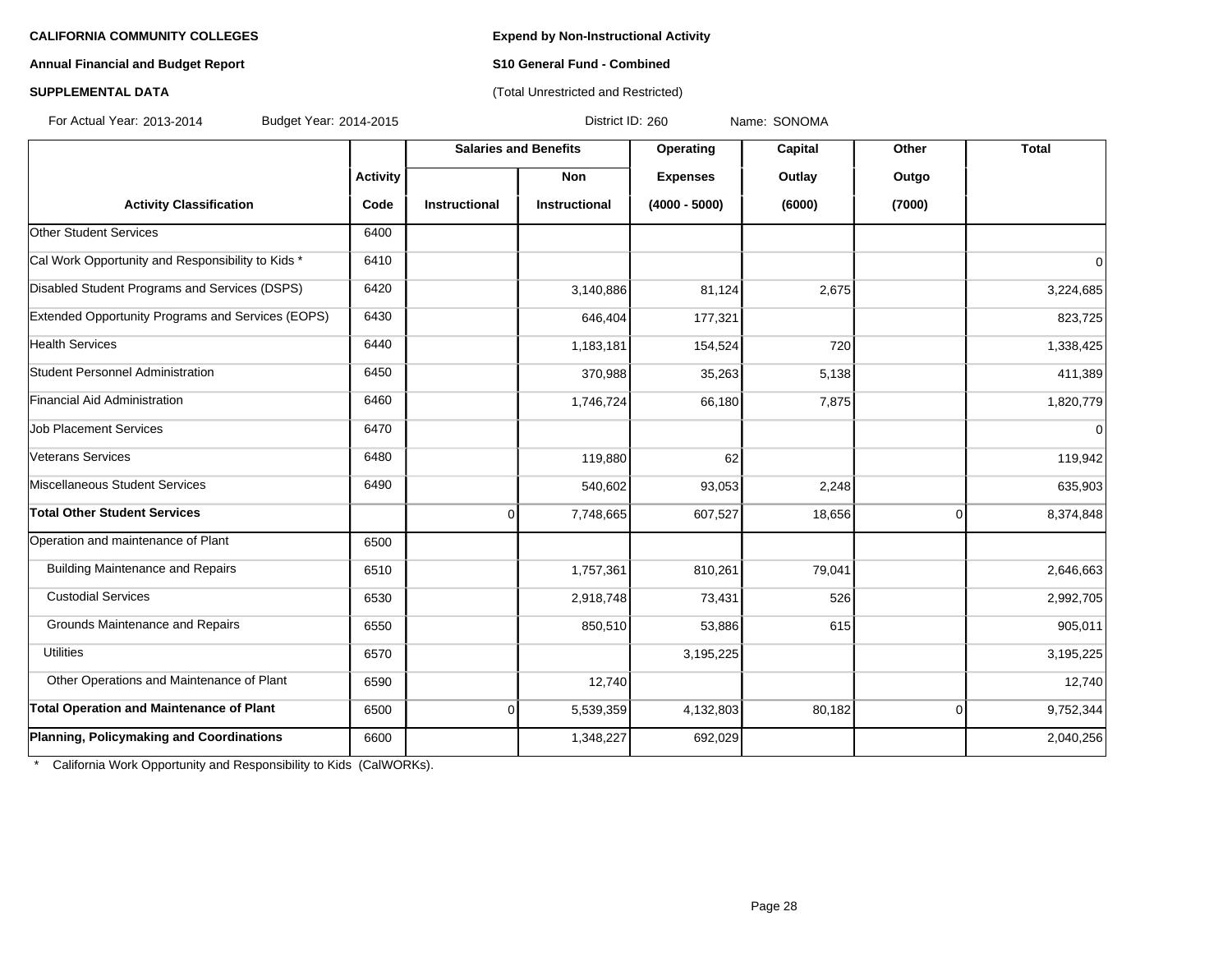### **Annual Financial and Budget Report S10 General Fund - Combined**

# **SUPPLEMENTAL DATA** (Total Unrestricted and Restricted)

For Actual Year: 2013-2014 Budget Year: 2014-2015 District ID: 260 Name: SONOMA

|                                                     |                 | <b>Salaries and Benefits</b> |                      | Operating       | Capital  | Other       | <b>Total</b>   |
|-----------------------------------------------------|-----------------|------------------------------|----------------------|-----------------|----------|-------------|----------------|
|                                                     | <b>Activity</b> |                              | <b>Non</b>           | <b>Expenses</b> | Outlay   | Outgo       |                |
| <b>Activity Classification</b>                      | Code            | <b>Instructional</b>         | <b>Instructional</b> | $(4000 - 5000)$ | (6000)   | (7000)      |                |
| General Institutional Support Services              | 6700            |                              |                      |                 |          |             |                |
| <b>Community Relations</b>                          | 6710            |                              | 330,781              | 256,367         | 701      |             | 587,849        |
| <b>Fiscal Operations</b>                            | 6720            |                              | 1,636,622            | 453,381         | 14,687   |             | 2,104,690      |
| Human Resourses Management                          | 6730            |                              | 1,590,855            | 114,586         | 1,675    |             | 1,707,116      |
| Noninstruct Staff Retirees' Benefits & Retirement * | 6740            |                              |                      |                 |          |             | 0              |
| Staff Development                                   | 6750            |                              | 225,341              | 44,981          |          |             | 270,322        |
| <b>Staff Diversity</b>                              | 6760            |                              | 8,521                | 15,035          |          |             | 23,556         |
| <b>Logistical Services</b>                          | 6770            |                              | 1,887,234            | 1,839,707       | 90,926   |             | 3,817,867      |
| Management Information Systems                      | 6780            |                              | 3,094,085            | 199,681         | 7,690    |             | 3,301,456      |
| Other General Institutional Support Services        | 6790            |                              | 494,022              | 10,722          |          |             | 504,744        |
| <b>Total General Institutional Support Services</b> | 6700            | $\Omega$                     | 9,267,461            | 2,934,460       | 115,679  | $\mathbf 0$ | 12,317,600     |
| Community Services & Economic Development           | 6800            |                              |                      |                 |          |             |                |
| <b>Community Recreation</b>                         | 6810            |                              | 1,587                | 4,675           |          |             | 6,262          |
| <b>Community Service Classes</b>                    | 6820            |                              | 320,412              | 250,219         |          |             | 570,631        |
| <b>Community Use of Facilities</b>                  | 6830            |                              | 8,786                |                 |          |             | 8,793          |
| Economic Development                                | 6840            |                              |                      |                 |          |             | $\Omega$       |
| Other Community Services & Economic Development     | 6890            |                              |                      |                 |          |             | $\overline{0}$ |
| <b>Total Community Services</b>                     | 6800            | $\overline{0}$               | 330,785              | 254,901         | $\Omega$ | $\mathbf 0$ | 585,686        |

\* Noninstructional Staff Retirees' Benefits & Retirement Incentives.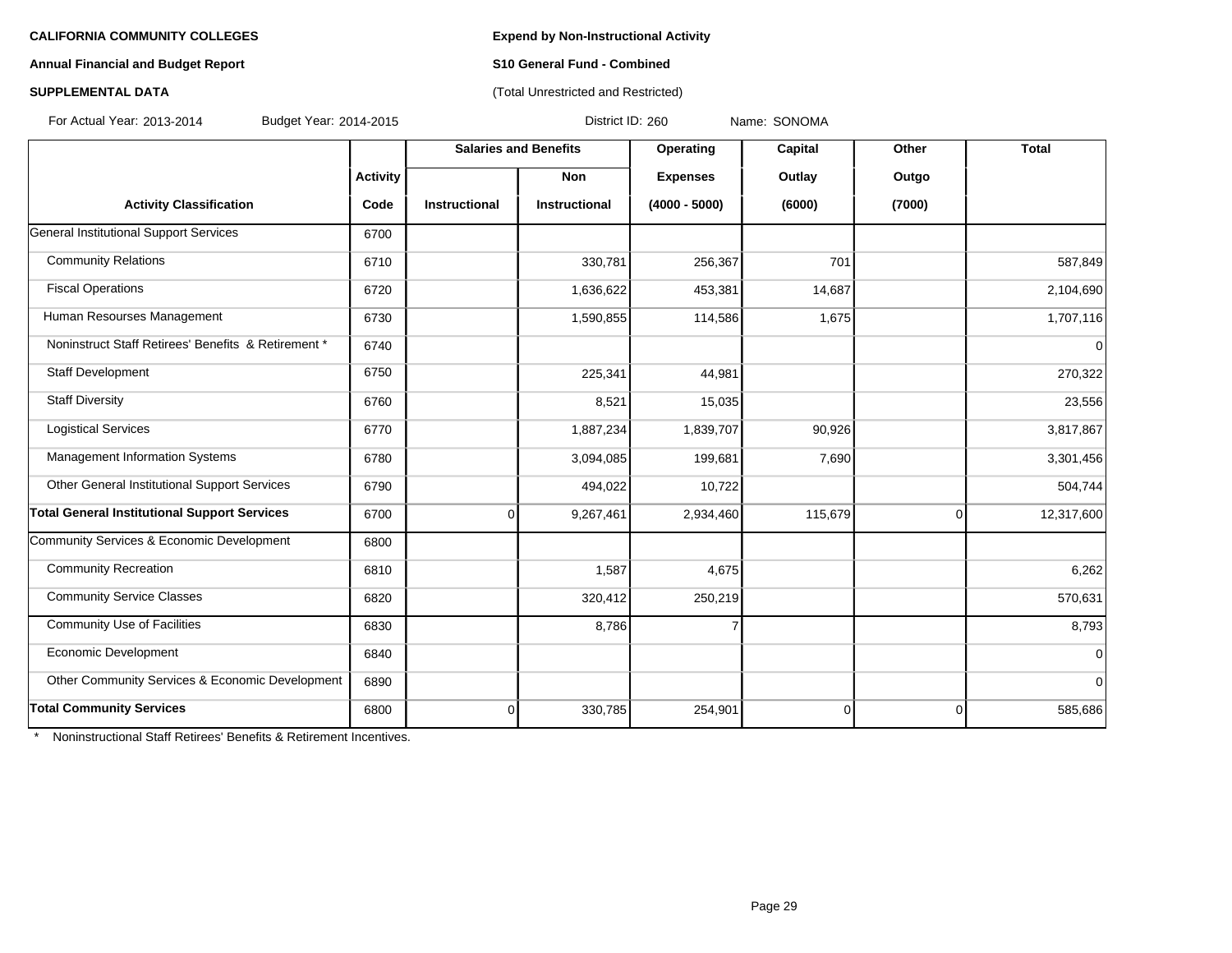**Annual Financial and Budget Report S10 General Fund - Combined**

### **SUPPLEMENTAL DATA CONSUMPTER ACCOUNT ACCOUNT ACCOUNT ACCOUNT ACCOUNT ACCOUNT ACCOUNT ACCOUNT ACCOUNT ACCOUNT ACCOUNT ACCOUNT ACCOUNT ACCOUNT ACCOUNT ACCOUNT ACCOUNT ACCOUNT ACCOUNT ACCOUNT ACCOUNT ACCOUNT ACCOUNT ACCOUN**

For Actual Year: 2013-2014 Budget Year: 2014-2015 District ID: 260 Name: SONOMA

|                                      |                 | <b>Salaries and Benefits</b> |                      | Operating       | Capital | Other  | <b>Total</b>   |
|--------------------------------------|-----------------|------------------------------|----------------------|-----------------|---------|--------|----------------|
|                                      | <b>Activity</b> |                              | Non                  | <b>Expenses</b> | Outlay  | Outgo  |                |
| <b>Activity Classification</b>       | Code            | <b>Instructional</b>         | <b>Instructional</b> | $(4000 - 5000)$ | (6000)  | (7000) |                |
| <b>Ancillary Services</b>            | 6900            |                              |                      |                 |         |        |                |
| Bookstore                            | 6910            |                              |                      |                 |         |        | 0              |
| <b>Child Development Centers</b>     | 6920            |                              | 33,090               | 7,396           |         |        | 40,486         |
| Farm Operations                      | 6930            |                              |                      |                 |         |        | $\Omega$       |
| <b>Food Services</b>                 | 6940            |                              |                      |                 |         |        | $\overline{0}$ |
| Parking                              | 6950            |                              |                      |                 |         |        | $\mathbf 0$    |
| Student and Co-Curricular Activities | 6960            |                              | 1,327,964            | 220,132         | 63,909  |        | 1,612,005      |
| <b>Student Housing</b>               | 6970            |                              | 5,356                | 39              |         |        | 5,395          |
| <b>Other Ancillary Services</b>      | 6990            |                              |                      |                 |         |        | $\Omega$       |
| <b>Total Ancillary Services</b>      | 6900            | Ωl                           | 1,366,410            | 227,567         | 63,909  | 0      | 1,657,886      |
| <b>Auxiliary Operations</b>          | 7000            |                              |                      |                 |         |        |                |
| <b>Contract Education</b>            | 7010            | 2,379                        | 47,207               | 7,183           |         |        | 56,769         |
| <b>Other Auxiliary Operations</b>    | 7090            |                              |                      |                 |         |        | $\Omega$       |
| <b>Total Auxiliary Operations</b>    | 7000            | 2,379                        | 47,207               | 7,183           | 0       | 0      | 56,769         |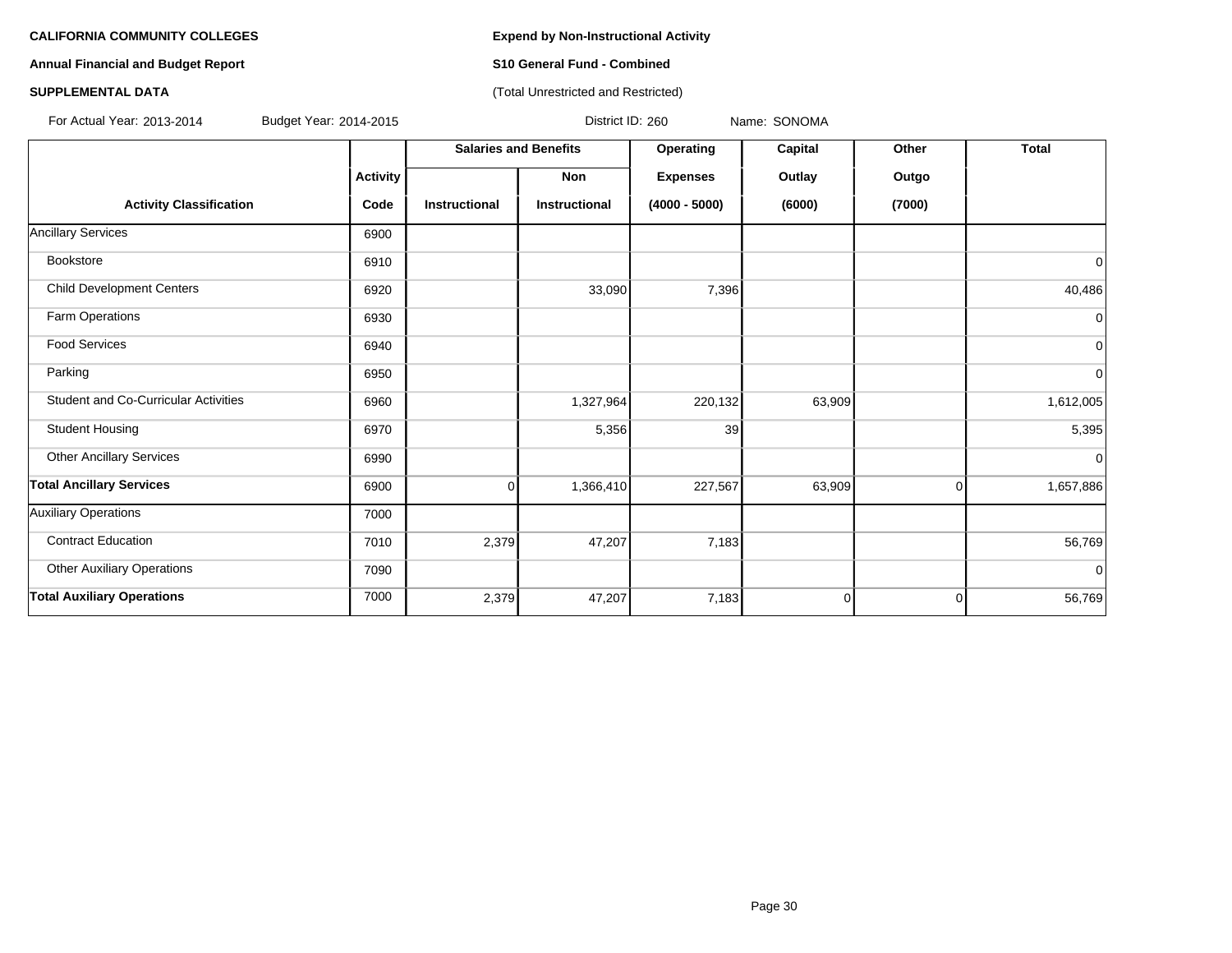**Annual Financial and Budget Report S10 General Fund - Combined**

# **SUPPLEMENTAL DATA** (Total Unrestricted and Restricted)

For Actual Year: 2013-2014 Budget Year: 2014-2015 District ID: 260 Name: SONOMA

|                                                   |                 | <b>Salaries and Benefits</b> |                      | Operating       | Capital   | Other     | <b>Total</b>   |
|---------------------------------------------------|-----------------|------------------------------|----------------------|-----------------|-----------|-----------|----------------|
|                                                   | <b>Activity</b> |                              | Non                  | <b>Expenses</b> | Outlay    | Outgo     |                |
| <b>Activity Classification</b>                    | Code            | Instructional                | <b>Instructional</b> | $(4000 - 5000)$ | (6000)    | (7000)    |                |
| <b>Physical Property and Related Acquisitions</b> | 7100            |                              |                      |                 |           |           | 0              |
| Long-Term Debt and Other Financing                | 7200            |                              |                      |                 |           |           |                |
| Long_Term Debt                                    | 7210            |                              |                      |                 |           |           | $\overline{0}$ |
| Tax revenue Anticipation Notes                    | 7220            |                              |                      |                 |           |           | $\overline{0}$ |
| Other Financing                                   | 7290            |                              |                      |                 |           |           | $\overline{0}$ |
| <b>Total Long-Term Debt and Other Financing</b>   | 7200            | $\Omega$                     | $\Omega$             |                 | $\Omega$  |           | $\overline{0}$ |
| Transfers, Student Aid and Other Outgo            | 7300            |                              |                      |                 |           |           |                |
| Transfers                                         | 7310            |                              |                      |                 |           | 4,664,219 | 4,664,219      |
| <b>Student Aid</b>                                | 7320            |                              |                      |                 |           |           | $\overline{0}$ |
| Other Outgo                                       | 7390            |                              |                      |                 |           | 126,071   | 126,071        |
| Total Transfers, Student Aid and Other Outgo      | 7300            | $\Omega$                     | $\Omega$             | $\Omega$        | $\Omega$  | 4,790,290 | 4,790,290      |
|                                                   |                 |                              |                      |                 |           |           |                |
| <b>Sub-Total Non-Instructional Activites</b>      |                 | 575,982                      | 40,369,838           | 9,609,265       | 601,082   | 4,790,290 | 55,946,457     |
|                                                   |                 |                              |                      |                 |           |           |                |
| Total Expenditures General Fund: activities *     |                 | 49,965,460                   | 49,663,427           | 13,762,740      | 1,260,704 | 4,790,290 | 119,442,621    |

\* Total Expenditures for the General Fund: Instructional Activities and Non-Instructional Activities.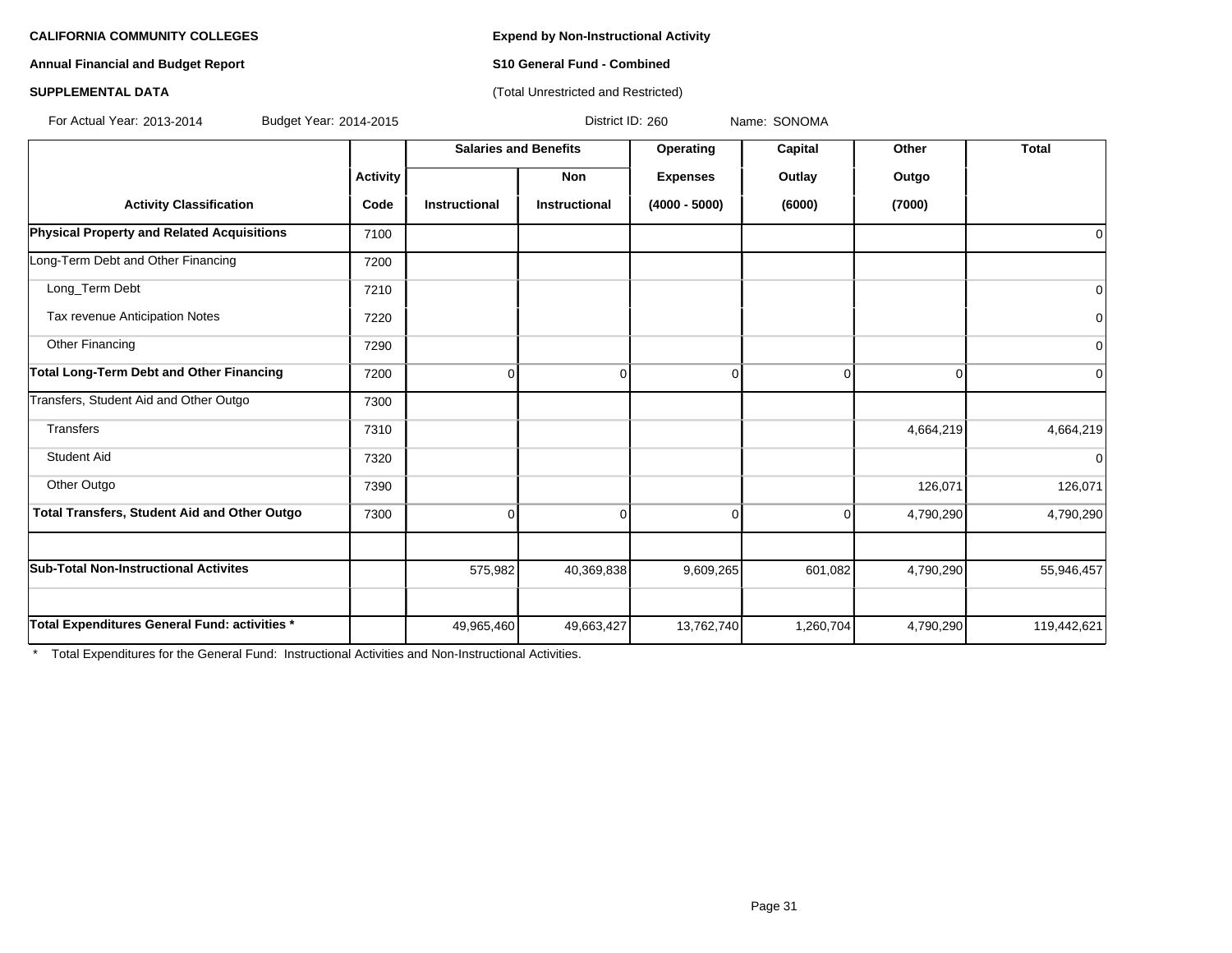### **Gann Appropriations Limit GANN Report**

# DISTRICT NAME: SONOMA

| Π.  |     | 2014-2015 Appropriations Limit:                                                                           |           |             |               |
|-----|-----|-----------------------------------------------------------------------------------------------------------|-----------|-------------|---------------|
|     | А.  | 2013-2014 Appropriations Limit:                                                                           |           |             | \$148,293,578 |
|     | Iв. | 2014-2015 Price Factor:                                                                                   | 0.9977    |             |               |
|     | IC. | Population factor:                                                                                        |           |             |               |
|     |     | 1. 2012-2013 Second Period Actual FTES                                                                    | 18,274.00 |             |               |
|     |     | 2. 2013-2014 Second Period Actual FTES                                                                    | 19,836.79 |             |               |
|     |     | 3. 2013-2014 Population change factor (C2/C1)                                                             | 1.0855    |             |               |
|     | ID. | 2013-2014 Limit adjusted by inflation and population factors (A * B * C.3)                                |           |             | \$160,602,442 |
|     | E.  | Adjustments to increase limit:                                                                            |           |             |               |
|     |     | 1. Transfers in of financial responsibility                                                               |           | \$0         |               |
|     |     | 2. Temporary voter approved increases                                                                     |           | $\Omega$    |               |
|     |     | 3. Total adjustments - increase                                                                           |           |             | $\mathbf 0$   |
|     |     | Sub-Total $(D + E.3)$                                                                                     |           |             | \$160,602,442 |
|     | IF. | Adjustments to decrease limit:                                                                            |           |             |               |
|     |     | 1. Transfers out of financial responsibility                                                              |           | \$0         |               |
|     |     | 2. Lapses of voter approved increases                                                                     |           | $\mathbf 0$ |               |
|     |     | 3. Total adjustments - decrease                                                                           |           |             | 0             |
|     | IG. | 2014-2015 Appropriations Limit ( $D + E.3 - F.3$ )                                                        |           |             | \$160,602,442 |
| II. |     | 2014-2015 Appropriations Subject to Limit:                                                                |           |             |               |
|     | A.  | State Aid (General Apportionment, Apprenticeship Allowance, Basic Skills, and Partnership for Excellence) |           |             | 30,744,600    |
|     | Iв. | State Subventions (Home Owners Property Tax Relief, Timber Yield tax, etc.)                               |           |             | 410,000       |
|     | C.  | Local Property taxes                                                                                      |           |             | 40,257,012    |
|     | ID. | <b>Estimated excess Debt Service taxes</b>                                                                |           |             | $\mathbf 0$   |
|     | ΙE. | Estimated Parcel taxes, Square Foot taxes, etc.                                                           |           |             | 0             |
|     | lF. | Interest on proceeds of taxes                                                                             |           |             | 0             |
|     | lG. | Local appropriations from taxes for unreimbursed State, court, and federal mandates                       |           |             | $\Omega$      |
|     | IH. | 2014-2015 Appropriations Subject to Limit                                                                 |           |             | \$71,411,612  |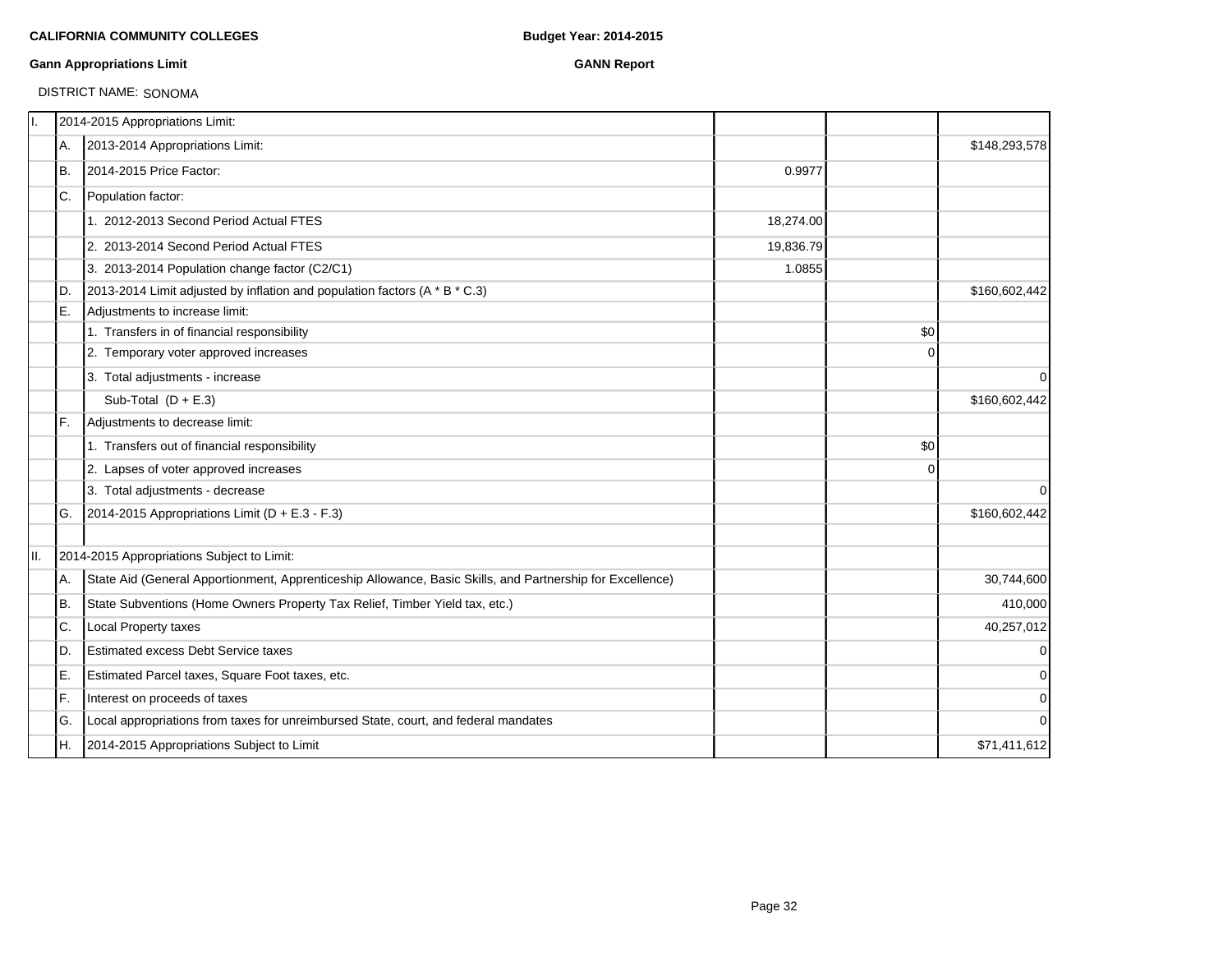**Governmental Funds Group**

Annual Financial and Budget Report

**10 General Fund**

# REVENUES, EXPENDITURES, AND FUND BALANCE DATA

#### **260** SONOMA

For Actual Year: 2013-2014 Budget Year: 2014-2015

**General Fund**

|                                                           | Object |                             | <b>Fund: 11</b> |                           | <b>Fund: 12</b> |              | <b>Fund: 10</b> |
|-----------------------------------------------------------|--------|-----------------------------|-----------------|---------------------------|-----------------|--------------|-----------------|
|                                                           | Code   | <b>UNRESTRICTED SUBFUND</b> |                 | <b>RESTRICTED SUBFUND</b> |                 | <b>TOTAL</b> |                 |
| <b>Description</b>                                        |        | Actual                      | <b>Budget</b>   | Actual                    | <b>Budget</b>   | Actual       | <b>Budget</b>   |
| <b>REVENUES:</b>                                          |        |                             |                 |                           |                 |              |                 |
| <b>Federal Revenues</b>                                   | 8100   | 32,975                      | 32,000          | 2,262,490                 | 2,762,150       | 2,295,465    | 2,794,150       |
| <b>State Revenues</b>                                     | 8600   | 49,434,778                  | 49,130,701      | 7,529,115                 | 9,261,233       | 56,963,893   | 58,391,934      |
| <b>Local Revenues</b>                                     | 8800   | 56,461,899                  | 56,205,918      | 1,791,119                 | 2,763,646       | 58,253,018   | 58,969,564      |
| <b>Total Revenues</b>                                     |        | 105,929,652                 | 105,368,619     | 11,582,724                | 14,787,029      | 117,512,376  | 120, 155, 648   |
| <b>EXPENDITURES:</b>                                      |        |                             |                 |                           |                 |              |                 |
| <b>Academic Salaries</b>                                  | 1000   | 48,078,908                  | 50,329,072      | 2,301,448                 | 2,478,238       | 50,380,356   | 52,807,310      |
| <b>Classified Salaries</b>                                | 2000   | 22,680,495                  | 24,071,898      | 4,266,480                 | 4,342,144       | 26,946,975   | 28,414,042      |
| <b>Employee Benefits</b>                                  | 3000   | 20,371,918                  | 21,495,837      | 1,929,638                 | 1,999,035       | 22,301,556   | 23,494,872      |
| <b>Supplies and Materials</b>                             | 4000   | 2,806,745                   | 2,527,829       | 246.407                   | 334,483         | 3,053,152    | 2,862,312       |
| Other Operating Expenses and Services                     | 5000   | 9,478,338                   | 10,264,577      | 1,231,250                 | 1,223,413       | 10,709,588   | 11,487,990      |
| Capital Outlay                                            | 6000   | 384.779                     | 205,586         | 875,925                   | 3,412,330       | 1,260,704    | 3,617,916       |
| <b>Total Expenditures</b>                                 |        | 103,801,183                 | 108,894,799     | 10,851,148                | 13,789,643      | 114,652,331  | 122,684,442     |
| <b>Excess /(Deficiency) of Revenues over Expenditures</b> |        | 2,128,469                   | (3,526,180)     | 731,576                   | 997,386         | 2,860,045    | (2,528,794)     |
| <b>Other Financing Sources</b>                            | 8900   | 1,289,893                   | 465,080         | 455,935                   | 146,852         | 1,745,828    | 611,932         |
| <b>Other Outgo</b>                                        | 7000   | 3,507,527                   | 3,149,714       | 1,282,763                 | 1,144,238       | 4,790,290    | 4,293,952       |
| Net Increase/(Decrease) in Fund Balance                   |        | (89, 165)                   | (6,210,814)     | (95, 252)                 | ∩               | (184, 417)   | (6,210,814)     |
| <b>BEGINNING FUND BALANCE:</b>                            |        |                             |                 |                           |                 |              |                 |
| Net Beginning Balance, July 1                             | 9010   | 12,033,909                  | 11,944,744      | 424,588                   | 329,336         | 12,458,497   | 12,274,080      |
| <b>Prior Years Adustments</b>                             | 9020   |                             |                 |                           |                 | $\Omega$     |                 |
| <b>Adjusted Beginning Balance</b>                         | 9030   | 12,033,909                  |                 | 424,588                   |                 | 12,458,497   |                 |
| <b>Ending Fund Balance, June 30</b>                       |        | 11,944,744                  | 5,733,930       | 329,336                   | 329,336         | 12,274,080   | 6,063,266       |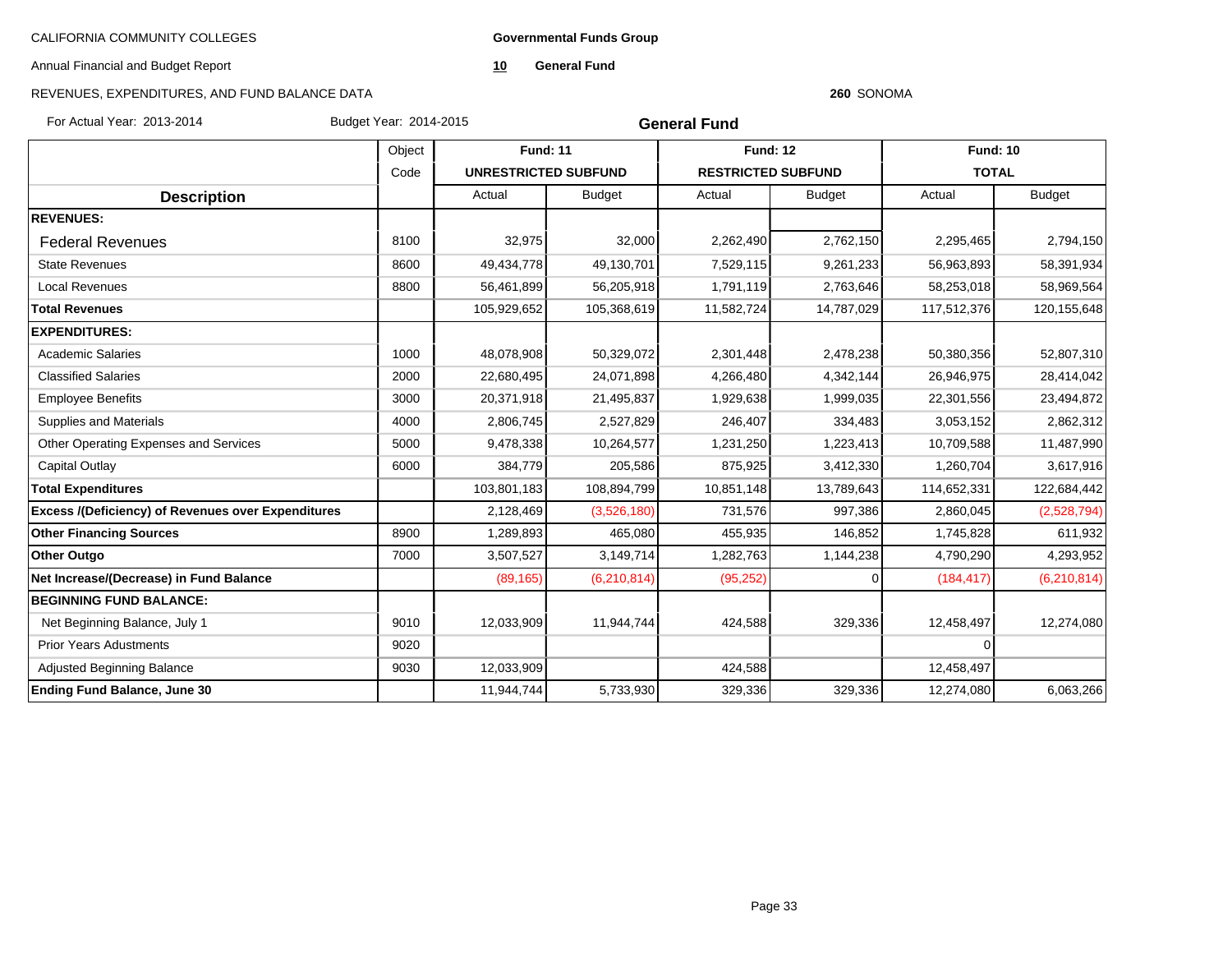**Governmental Funds Group**

**Annual Financial and Budget Report**

20 Debt service Funds

#### **260** SONOMA

# **REVENUES, EXPENDITURES, AND FUND BALANCE DATA**

For Actual Year: 2013-2014 Budget Year: 2014-2015 **DEBT SERVICE FUNDS**

|                                             | Object Code |                        | <b>Fund: 21</b>          |                              | <b>Fund: 22</b> |                         | <b>Fund: 29</b> |  |
|---------------------------------------------|-------------|------------------------|--------------------------|------------------------------|-----------------|-------------------------|-----------------|--|
|                                             |             |                        | <b>BOND INTEREST AND</b> | <b>REVENUE BOND INTEREST</b> |                 |                         |                 |  |
|                                             |             | <b>REDEMPTION FUND</b> |                          | <b>AND REDEMPTION FUND</b>   |                 | OTHER DEBT SERVICE FUND |                 |  |
| <b>Description</b>                          |             | Actual                 | <b>Budget</b>            |                              | <b>Budget</b>   | Actual                  | <b>Budget</b>   |  |
| <b>REVENUES:</b>                            |             |                        |                          |                              |                 |                         |                 |  |
| <b>Federal Revenues</b>                     | 8100        |                        |                          |                              |                 |                         |                 |  |
| <b>State Revenues</b>                       | 8600        |                        |                          |                              |                 |                         |                 |  |
| <b>Local Revenues</b>                       | 8800        |                        |                          | 11.019                       | 10,000          |                         |                 |  |
| <b>Total Revenues</b>                       |             | 0                      | 0                        | 11,019                       | 10,000          | $\Omega$                | $\mathbf 0$     |  |
| <b>Other Financing Sources</b>              | 8900        |                        |                          |                              |                 |                         |                 |  |
| Interfund Transfers In                      | 8981        |                        |                          |                              |                 |                         |                 |  |
| Other Incoming Transfers                    | 8983        |                        |                          |                              |                 |                         |                 |  |
| <b>Total Other Financing Sources</b>        |             | $\Omega$               | $\Omega$                 | $\mathbf 0$                  | $\mathbf 0$     | $\Omega$                | $\mathbf 0$     |  |
| Other Outgo                                 | 7000        |                        |                          |                              |                 |                         |                 |  |
| Debt Retirement (Long Term Debt)            | 7100        |                        |                          |                              |                 |                         |                 |  |
| <b>Debt Reduction</b>                       | 7110        |                        |                          | 135,000                      | 140,000         |                         |                 |  |
| Debt Interest and Other Service Charges     | 7120        |                        |                          | 82,440                       | 77,582          |                         |                 |  |
| <b>Transfers Outgoing</b>                   | 7300 & 7400 |                        |                          |                              |                 |                         |                 |  |
| Reserve for Contingencies                   | 7900        |                        |                          |                              |                 |                         |                 |  |
| <b>Total Other Outgo</b>                    | 7000        | 0                      | $\overline{0}$           | 217,440                      | 217,582         | 0                       | $\pmb{0}$       |  |
| Net Other Financing Sources / (Other Outgo) | 8900 & 7000 | $\Omega$               | 0                        | (217, 440)                   | (217, 582)      | $\Omega$                | $\Omega$        |  |
| Net Increase/Decrease in Fund Balance       |             |                        |                          | (206, 421)                   | (207, 582)      | n                       | $\mathbf 0$     |  |
| <b>BEGINNING FUND BALANCE:</b>              |             |                        |                          |                              |                 |                         |                 |  |
| Net Beginning Balance, July 1               | 9010        |                        | $\Omega$                 | 2,022,782                    | 1,816,361       |                         | $\pmb{0}$       |  |
| <b>Prior Years Adustments</b>               | 9020        |                        |                          |                              |                 |                         |                 |  |
| Adjusted Beginning Balance                  | 9030        | 0                      |                          | 2,022,782                    |                 | 0                       |                 |  |
| <b>Ending Fund Balance, June 30</b>         |             | 0                      | 0                        | 1,816,361                    | 1,608,779       | $\Omega$                | $\mathbf 0$     |  |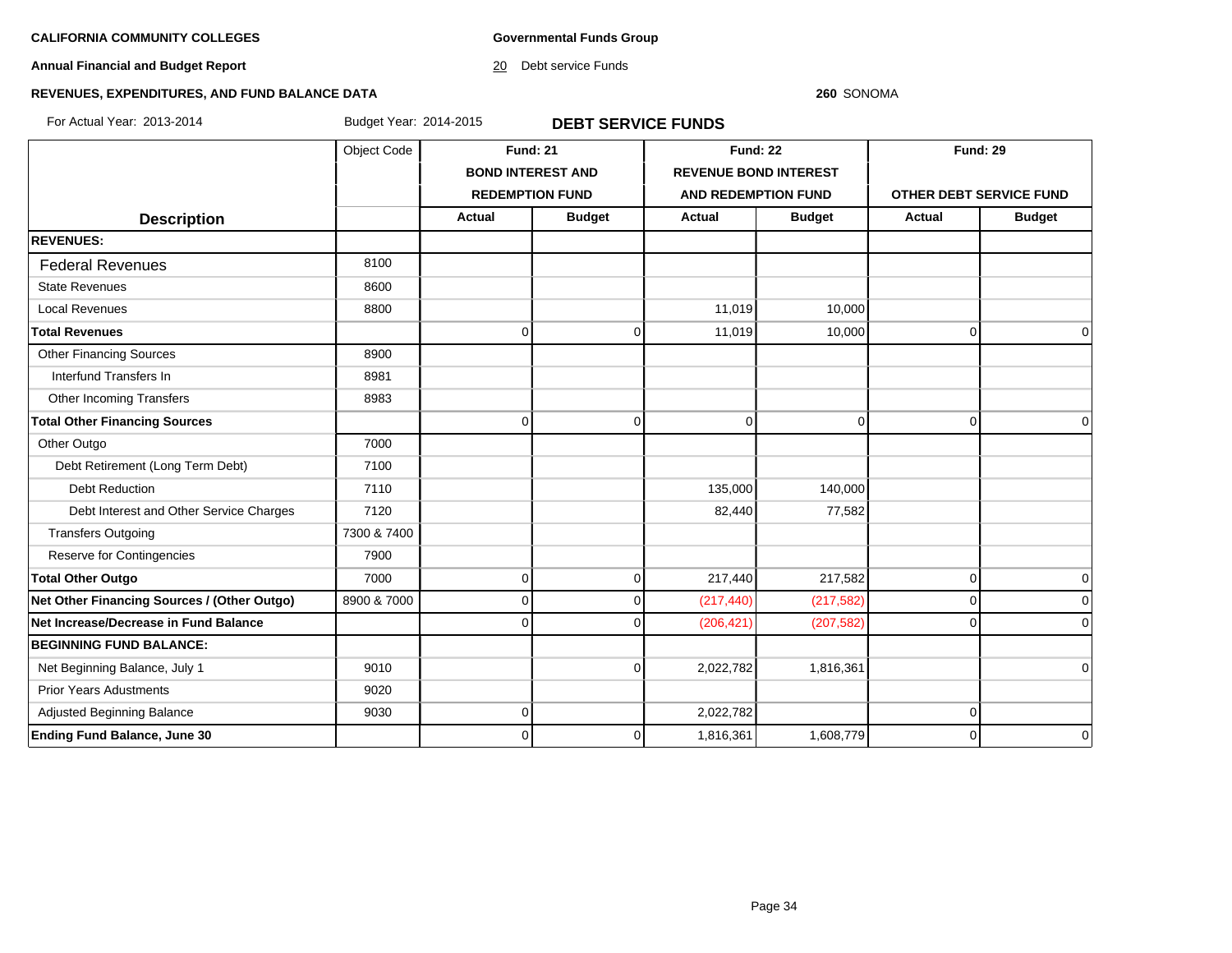**Annual Financial and Budget Report**

**Governmental Funds Group**

**30 Special Revenue Funds -- Part 1**

# **REVENUES, EXPENDITURES, AND FUND BALANCE DATA**

#### **260** SONOMA

| For Actual Year: 2013-2014                                | Budget Year: 2014-2015 | <b>Special Revenue Funds</b> |               |               |                       |                               |                |  |  |  |
|-----------------------------------------------------------|------------------------|------------------------------|---------------|---------------|-----------------------|-------------------------------|----------------|--|--|--|
|                                                           | Object                 | <b>FUND: 31</b>              |               |               | <b>FUND 32</b>        | FUND 33                       |                |  |  |  |
|                                                           | Code                   | <b>BOOKSTORE FUND</b>        |               |               | <b>CAFETERIA FUND</b> | <b>CHILD DEVELOPMENT FUND</b> |                |  |  |  |
| <b>Description</b>                                        |                        | Actual                       | <b>Budget</b> | <b>Actual</b> | <b>Budget</b>         | <b>Actual</b>                 | <b>Budget</b>  |  |  |  |
| <b>REVENUES:</b>                                          |                        |                              |               |               |                       |                               |                |  |  |  |
| <b>Federal Revenues</b>                                   | 8100                   |                              |               |               |                       | 49,127                        | 52,000         |  |  |  |
| <b>State Revenues</b>                                     | 8600                   |                              |               |               |                       | 457,345                       | 443,468        |  |  |  |
| <b>Local Revenues</b>                                     | 8800                   |                              |               |               |                       | 105,880                       | 38,500         |  |  |  |
| <b>Total Income</b>                                       |                        | $\overline{0}$               | $\Omega$      | $\Omega$      | $\Omega$              | 612,352                       | 533,968        |  |  |  |
| <b>Expenditures</b>                                       |                        |                              |               |               |                       |                               |                |  |  |  |
| <b>Academic Salaries</b>                                  | 1000                   |                              |               |               |                       | 53,558                        | 67,816         |  |  |  |
| <b>Classified Salaries</b>                                | 2000                   |                              |               |               |                       | 746,400                       | 777,261        |  |  |  |
| <b>Employee Benefits</b>                                  | 3000                   |                              |               |               |                       | 309,962                       | 279,363        |  |  |  |
| Supplies and Materials                                    | 4000                   |                              |               |               |                       | 47,326                        | 48,487         |  |  |  |
| Other Operating Expenses and Services                     | 5000                   |                              |               |               |                       | 2,799                         | 6,445          |  |  |  |
| <b>Capital Outlay</b>                                     | 6000                   |                              |               |               |                       | 17,800                        |                |  |  |  |
| <b>Total Expenditures</b>                                 |                        | $\overline{0}$               | $\Omega$      | $\Omega$      | $\Omega$              | 1,177,845                     | 1,179,372      |  |  |  |
| <b>Excess /(Deficiency) of Revenues over Expenditures</b> |                        | $\Omega$                     | $\Omega$      | $\Omega$      | $\Omega$              | (565, 493)                    | (645, 404)     |  |  |  |
| <b>Other Financing Sources</b>                            | 8900                   |                              |               |               |                       | 565,493                       | 645,404        |  |  |  |
| Other Outgo                                               | 7000                   |                              |               |               |                       |                               |                |  |  |  |
| Net Increase/(Decrease) in Fund Balance                   |                        | $\overline{0}$               | $\Omega$      | $\Omega$      | $\Omega$              | ſ                             | $\Omega$       |  |  |  |
| <b>Begining Fund Balance:</b>                             |                        |                              |               |               |                       |                               |                |  |  |  |
| Net Beginning Balance, July 1                             | 9010                   |                              | $\Omega$      |               | $\mathbf 0$           | 0                             | $\overline{0}$ |  |  |  |
| <b>Prior Years Adustments</b>                             | 9020                   |                              |               |               |                       |                               |                |  |  |  |
| Adjusted Beginning Balance                                | 9030                   | $\overline{0}$               |               | $\mathbf 0$   |                       | $\pmb{0}$                     |                |  |  |  |
| <b>Ending Fund Balance, June 30</b>                       |                        | $\overline{0}$               | $\Omega$      | 0             | $\mathbf 0$           | $\mathbf 0$                   | 0              |  |  |  |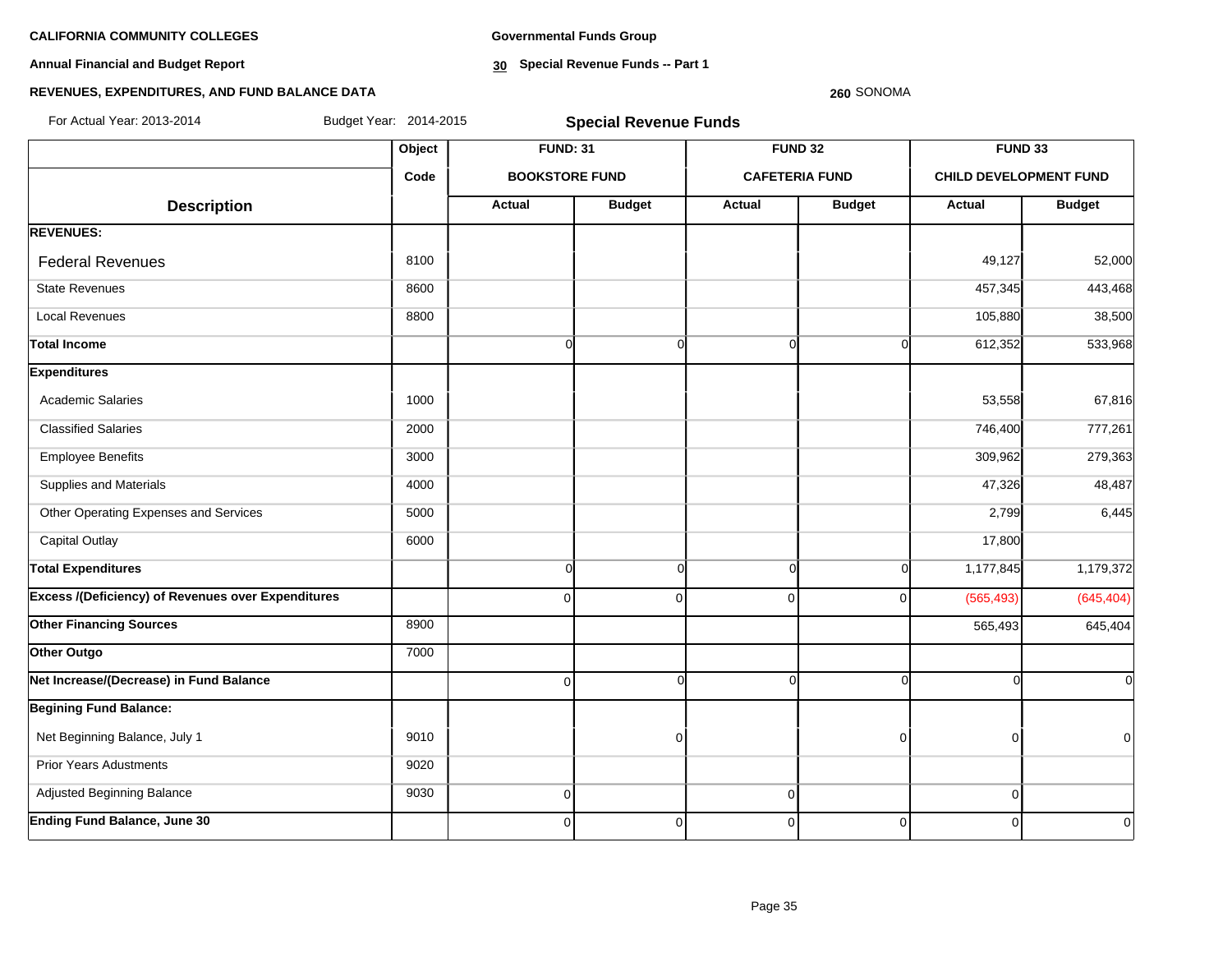**Annual Financial and Budget Report**

**Governmental Funds Group**

**30 Special Revenue Funds -- Part 2**

#### **260** SONOMA

| For Actual Year: 2013-2014                                |        | Budget Year: 2014-2015<br><b>Special Revenue Funds</b> |               |                                  |               |                                   |               |  |
|-----------------------------------------------------------|--------|--------------------------------------------------------|---------------|----------------------------------|---------------|-----------------------------------|---------------|--|
|                                                           | Object | <b>FUND: 34</b>                                        |               | FUND 35                          |               | FUND 39                           |               |  |
|                                                           | Code   | <b>FARM OPERATION FUND</b>                             |               | <b>REVENUE BOND PROJECT FUND</b> |               | <b>OTHER SPECIAL REVENUE FUND</b> |               |  |
| <b>Description</b>                                        |        | <b>Actual</b>                                          | <b>Budget</b> | <b>Actual</b>                    | <b>Budget</b> | Actual                            | <b>Budget</b> |  |
| <b>REVENUES:</b>                                          |        |                                                        |               |                                  |               |                                   |               |  |
| <b>Federal Revenues</b>                                   | 8100   |                                                        |               |                                  |               |                                   |               |  |
| <b>State Revenues</b>                                     | 8600   |                                                        |               |                                  |               |                                   |               |  |
| <b>Local Revenues</b>                                     | 8800   | 959,135                                                | 983,698       | 96,238                           | 107,000       | 2,044,477                         | 2,208,000     |  |
| <b>Total Income</b>                                       |        | 959,135                                                | 983,698       | 96,238                           | 107,000       | 2,044,477                         | 2,208,000     |  |
| <b>Expenditures</b>                                       |        |                                                        |               |                                  |               |                                   |               |  |
| <b>Academic Salaries</b>                                  | 1000   | 11,612                                                 | 12,000        |                                  |               |                                   |               |  |
| <b>Classified Salaries</b>                                | 2000   | 254,861                                                | 393,631       |                                  |               | 1,764,942                         | 1,683,250     |  |
| <b>Employee Benefits</b>                                  | 3000   | 122,457                                                | 146,344       |                                  |               | 610,167                           | 622,838       |  |
| Supplies and Materials                                    | 4000   | 119,548                                                | 112,179       | 5,390                            | 10,500        | 17,305                            | 34,835        |  |
| Other Operating Expenses and Services                     | 5000   | 519,872                                                | 531,084       | 208,465                          | 271,000       | 205,300                           | 121,800       |  |
| <b>Capital Outlay</b>                                     | 6000   | 77,319                                                 | 116,460       | 279,400                          | 311,761       | 155,391                           |               |  |
| <b>Total Expenditures</b>                                 |        | 1,105,669                                              | 1,311,698     | 493,255                          | 593,261       | 2,753,105                         | 2,462,723     |  |
| <b>Excess /(Deficiency) of Revenues over Expenditures</b> |        | (146, 534)                                             | (328,000)     | (397, 017)                       | (486, 261)    | (708, 628)                        | (254, 723)    |  |
| <b>Other Financing Sources</b>                            | 8900   | 275,000                                                | 275,000       | 300,000                          | 306,761       | 500,000                           | 250,000       |  |
| Other Outgo                                               | 7000   |                                                        |               |                                  | 357,000       | 196,901                           | 23,761        |  |
| Net Increase/(Decrease) in Fund Balance                   |        | 128,466                                                | (53,000)      | (97, 017)                        | (536, 500)    | (405, 529)                        | (28, 484)     |  |
| <b>Begining Fund Balance:</b>                             |        |                                                        |               |                                  |               |                                   |               |  |
| Net Beginning Balance, July 1                             | 9010   | 439,254                                                | 567,720       | 1,115,562                        | 1,018,545     | 1,257,167                         | 851,638       |  |
| <b>Prior Years Adustments</b>                             | 9020   |                                                        |               |                                  |               |                                   |               |  |
| Adjusted Beginning Balance                                | 9030   | 439,254                                                |               | 1,115,562                        |               | 1,257,167                         |               |  |
| <b>Ending Fund Balance, June 30</b>                       |        | 567,720                                                | 514,720       | 1,018,545                        | 482,045       | 851,638                           | 823,154       |  |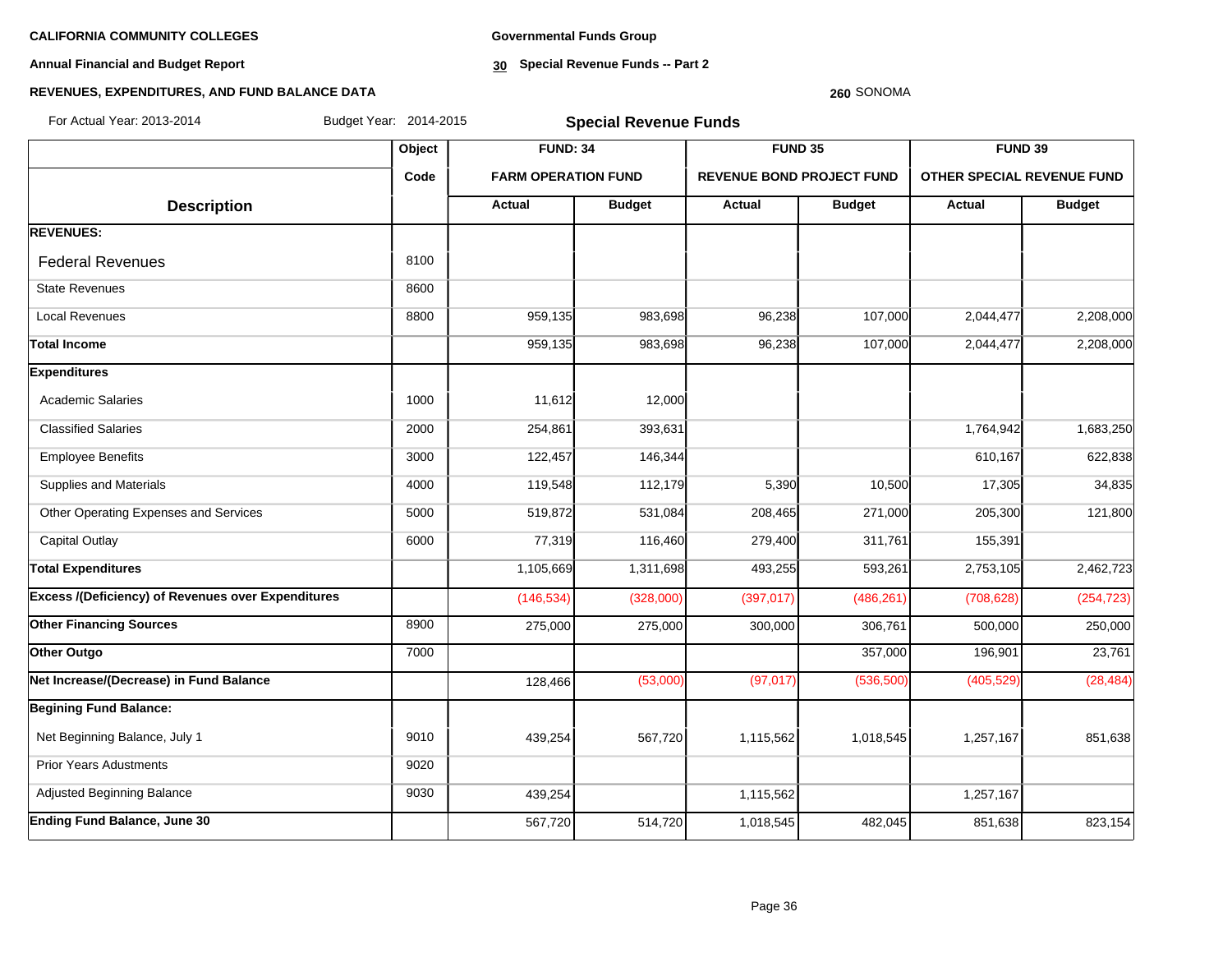**Annual Financial and Budget Report**

**Governmental Funds Group**

**40 Capital Projects Funds**

### **260** SONOMA

| For Actual Year: 2013-2014                                | Budget Year: 2014-2015 | <b>Capital Projects Funds</b> |                                     |                |                                |                |                                     |  |  |  |  |
|-----------------------------------------------------------|------------------------|-------------------------------|-------------------------------------|----------------|--------------------------------|----------------|-------------------------------------|--|--|--|--|
|                                                           | Object                 | <b>FUND: 41</b>               |                                     | <b>FUND 42</b> |                                |                | FUND <sub>43</sub>                  |  |  |  |  |
|                                                           | Code                   |                               | <b>CAPITAL QUTLAY PROJECTS FUND</b> |                | REVENUE BOND CONSTRUCTION FUND |                | <b>GENERAL OBLIGATION BOND FUND</b> |  |  |  |  |
| <b>Description</b>                                        |                        | <b>Actual</b>                 | <b>Budget</b>                       | Actual         | <b>Budget</b>                  | Actual         | <b>Budget</b>                       |  |  |  |  |
| <b>REVENUES:</b>                                          |                        |                               |                                     |                |                                |                |                                     |  |  |  |  |
| <b>Federal Revenues</b>                                   | 8100                   |                               |                                     |                |                                |                |                                     |  |  |  |  |
| <b>State Revenues</b>                                     | 8600                   | 902,937                       | 1,868,715                           |                |                                |                |                                     |  |  |  |  |
| <b>Local Revenues</b>                                     | 8800                   | 594,205                       |                                     | 35,032         | 40,000                         |                |                                     |  |  |  |  |
| <b>Total Income</b>                                       |                        | 1,497,142                     | 1,868,715                           | 35,032         | 40,000                         | $\Omega$       | $\Omega$                            |  |  |  |  |
| <b>Expenditures</b>                                       |                        |                               |                                     |                |                                |                |                                     |  |  |  |  |
| <b>Academic Salaries</b>                                  | 1000                   |                               |                                     |                |                                |                |                                     |  |  |  |  |
| <b>Classified Salaries</b>                                | 2000                   |                               |                                     |                |                                |                |                                     |  |  |  |  |
| <b>Employee Benefits</b>                                  | 3000                   |                               |                                     |                |                                |                |                                     |  |  |  |  |
| Supplies and Materials                                    | 4000                   |                               |                                     |                |                                |                |                                     |  |  |  |  |
| Other Operating Expenses and Services                     | 5000                   | 44,490                        | 47,453                              | 187,292        | 360,265                        |                |                                     |  |  |  |  |
| <b>Capital Outlay</b>                                     | 6000                   | 521,259                       | 9,955,858                           | 1,412,229      | 12,293,041                     |                |                                     |  |  |  |  |
| <b>Total Expenditures</b>                                 |                        | 565,749                       | 10,003,311                          | 1,599,521      | 12,653,306                     | $\Omega$       | $\Omega$                            |  |  |  |  |
| <b>Excess /(Deficiency) of Revenues over Expenditures</b> |                        | 931,393                       | (8, 134, 596)                       | (1,564,489)    | (12,613,306)                   |                | $\Omega$                            |  |  |  |  |
| <b>Other Financing Sources</b>                            | 8900                   | 181,026                       |                                     |                |                                |                |                                     |  |  |  |  |
| Other Outgo                                               | 7000                   |                               |                                     |                |                                |                |                                     |  |  |  |  |
| Net Increase/(Decrease) in Fund Balance                   |                        | 1,112,419                     | (8, 134, 596)                       | (1, 564, 489)  | (12,613,306)                   |                | $\Omega$                            |  |  |  |  |
| <b>Begining Fund Balance:</b>                             |                        |                               |                                     |                |                                |                |                                     |  |  |  |  |
| Net Beginning Balance, July 1                             | 9010                   | 7,022,191                     | 8,134,596                           | 14, 177, 795   | 12,613,306                     |                | 0                                   |  |  |  |  |
| <b>Prior Years Adustments</b>                             | 9020                   | (14)                          |                                     |                |                                |                |                                     |  |  |  |  |
| Adjusted Beginning Balance                                | 9030                   | 7,022,177                     |                                     | 14, 177, 795   |                                | $\overline{0}$ |                                     |  |  |  |  |
| <b>Ending Fund Balance, June 30</b>                       |                        | 8,134,596                     | 0                                   | 12,613,306     | 0                              | $\overline{0}$ | 0                                   |  |  |  |  |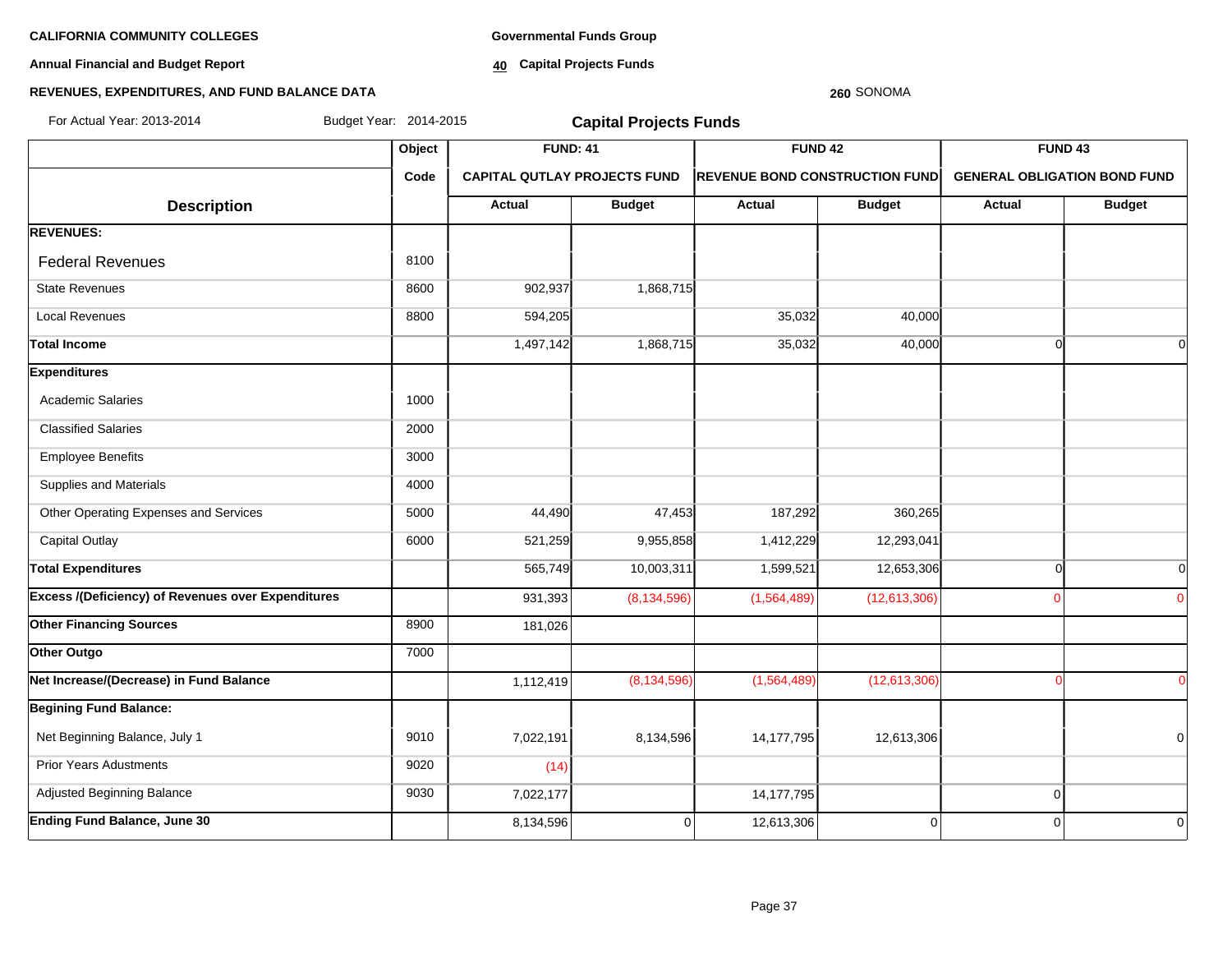**Proprietary Funds Group**

**Annual Financial and Budget Report**

**50 Enterprise Funds Group -- Part 1**

# **REVENUES, EXPENDITURES, AND FUND BALANCE DATA**

### **260** SONOMA

For Actual Year: 2013-2014 Budget Year: 2014-2015 **Enterprise Funds**

|                                         |      | Object<br><b>FUND: 51</b> |               |             | <b>FUND 52</b>        | <b>FUND 53</b>         |                |
|-----------------------------------------|------|---------------------------|---------------|-------------|-----------------------|------------------------|----------------|
|                                         | Code | <b>BOOKSTORE FUND</b>     |               |             | <b>CAFETERIA FUND</b> | <b>FARM OPERATIONS</b> |                |
| <b>Description</b>                      |      | <b>Actual</b>             | <b>Budget</b> | Actual      | <b>Budget</b>         | <b>Actual</b>          | <b>Budget</b>  |
| <b>REVENUES:</b>                        |      |                           |               |             |                       |                        |                |
| <b>Local Revenues</b>                   | 8800 | 5,652,317                 | 6,175,000     |             |                       |                        |                |
| <b>Other Financing Sources</b>          | 8900 |                           |               |             |                       |                        |                |
| <b>Total Income</b>                     |      | 5,652,317                 | 6,175,000     | $\Omega$    | $\Omega$              | $\Omega$               | $\Omega$       |
| Cost of Sales                           | 5890 | 3,774,038                 | 4,200,000     |             |                       |                        |                |
| <b>Gross Profit or Loss</b>             |      | 1,878,279                 | 1,975,000     | $\Omega$    | $\Omega$              | ∩                      | $\Omega$       |
| <b>Expenditures</b>                     |      |                           |               |             |                       |                        |                |
| <b>Academic Salaries</b>                | 1000 |                           |               |             |                       |                        |                |
| <b>Classified Salaries</b>              | 2000 | 997,881                   | 1,000,000     |             |                       |                        |                |
| <b>Employee Benefits</b>                | 3000 | 363,669                   | 370,000       |             |                       |                        |                |
| Supplies and Materials                  | 4000 | 27,300                    | 50,000        |             |                       |                        |                |
| Other Operating Expenses and Services   | 5000 | 174,392                   | 200,000       |             |                       |                        |                |
| <b>Capital Outlay</b>                   | 6000 |                           |               |             |                       |                        |                |
| <b>Total Expenditures</b>               |      | 1,563,242                 | 1,620,000     | $\Omega$    | $\Omega$              | $\Omega$               | $\overline{0}$ |
| <b>Net Profit or Loss</b>               |      | 315,037                   | 355,000       | $\mathbf 0$ | $\Omega$              | $\Omega$               | $\Omega$       |
| Other Outgo                             | 7000 | 300,000                   | 300,000       |             |                       |                        |                |
| Net Increase/(Decrease) in Fund Balance |      | 15,037                    | 55,000        | $\Omega$    | $\Omega$              | $\Omega$               | $\overline{0}$ |
| <b>Begining Fund Balance:</b>           |      |                           |               |             |                       |                        |                |
| Net Beginning Balance, July 1           | 9010 | 1,591,106                 | 1,606,143     |             | $\overline{0}$        |                        | $\Omega$       |
| <b>Prior Years Adustments</b>           | 9020 |                           |               |             |                       |                        |                |
| Adjusted Beginning Balance              | 9030 | 1,591,106                 |               | $\mathbf 0$ |                       | $\Omega$               |                |
| <b>Ending Fund Balance, June 30</b>     |      | 1,606,143                 | 1,661,143     | $\mathbf 0$ | $\Omega$              | $\Omega$               | $\Omega$       |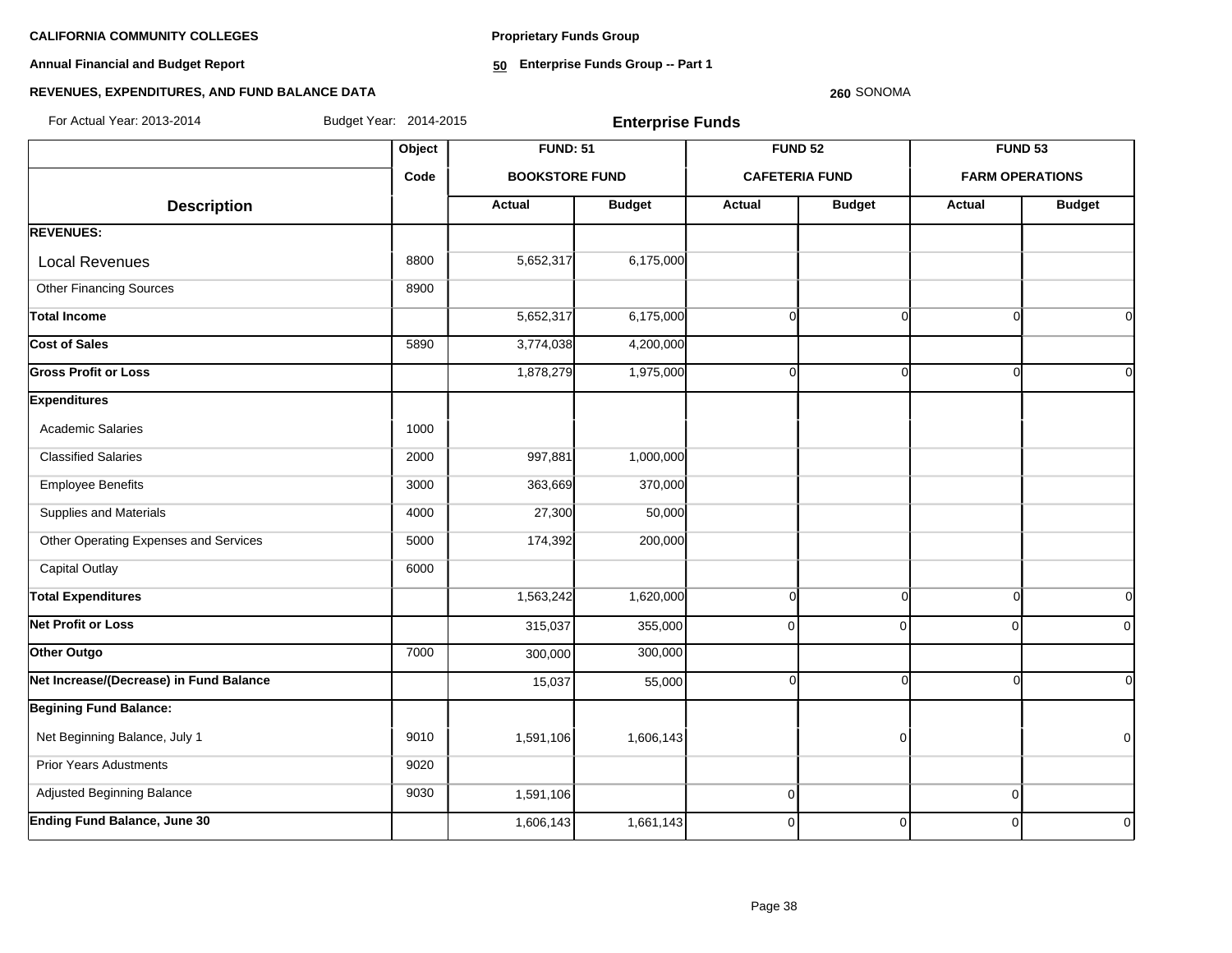**Proprietary Funds Group**

**Annual Financial and Budget Report**

**50 Enterprise Funds Group -- Part 2**

# **REVENUES, EXPENDITURES, AND FUND BALANCE DATA**

**260** SONOMA

| For Actual Year: 2013-2014              | Budget Year: 2014-2015 | <b>Enterprise Funds</b>      |                |  |  |  |  |  |  |
|-----------------------------------------|------------------------|------------------------------|----------------|--|--|--|--|--|--|
|                                         | Object                 | <b>FUND: 59</b>              |                |  |  |  |  |  |  |
|                                         | Code                   | <b>OTHER ENTERPRISE FUND</b> |                |  |  |  |  |  |  |
| <b>Description</b>                      |                        | <b>Actual</b>                | <b>Budget</b>  |  |  |  |  |  |  |
| <b>REVENUES:</b>                        |                        |                              |                |  |  |  |  |  |  |
| <b>Local Revenues</b>                   | 8800                   |                              |                |  |  |  |  |  |  |
| <b>Other Financing Sources</b>          | 8900                   |                              |                |  |  |  |  |  |  |
| <b>Total Income</b>                     |                        | $\Omega$                     | $\Omega$       |  |  |  |  |  |  |
| <b>Cost of Sales</b>                    | 5890                   |                              |                |  |  |  |  |  |  |
| <b>Gross Profit or Loss</b>             |                        | $\Omega$                     | $\Omega$       |  |  |  |  |  |  |
| <b>Expenditures</b>                     |                        |                              |                |  |  |  |  |  |  |
| <b>Academic Salaries</b>                | 1000                   |                              |                |  |  |  |  |  |  |
| <b>Classified Salaries</b>              | 2000                   |                              |                |  |  |  |  |  |  |
| <b>Employee Benefits</b>                | 3000                   |                              |                |  |  |  |  |  |  |
| Supplies and Materials                  | 4000                   |                              |                |  |  |  |  |  |  |
| Other Operating Expenses and Services   | 5000                   |                              |                |  |  |  |  |  |  |
| <b>Capital Outlay</b>                   | 6000                   |                              |                |  |  |  |  |  |  |
| <b>Total Expenditures</b>               |                        | $\Omega$                     | $\Omega$       |  |  |  |  |  |  |
| <b>Net Profit or Loss</b>               |                        | $\Omega$                     | $\Omega$       |  |  |  |  |  |  |
| Other Outgo                             | 7000                   |                              |                |  |  |  |  |  |  |
| Net Increase/(Decrease) in Fund Balance |                        | $\Omega$                     | $\Omega$       |  |  |  |  |  |  |
| <b>Begining Fund Balance:</b>           |                        |                              |                |  |  |  |  |  |  |
| Net Beginning Balance, July 1           | 9010                   |                              | $\overline{0}$ |  |  |  |  |  |  |
| <b>Prior Years Adustments</b>           | 9020                   |                              |                |  |  |  |  |  |  |
| Adjusted Beginning Balance              | 9030                   | $\overline{0}$               |                |  |  |  |  |  |  |
| <b>Ending Fund Balance, June 30</b>     |                        | $\mathbf{0}$                 | $\overline{0}$ |  |  |  |  |  |  |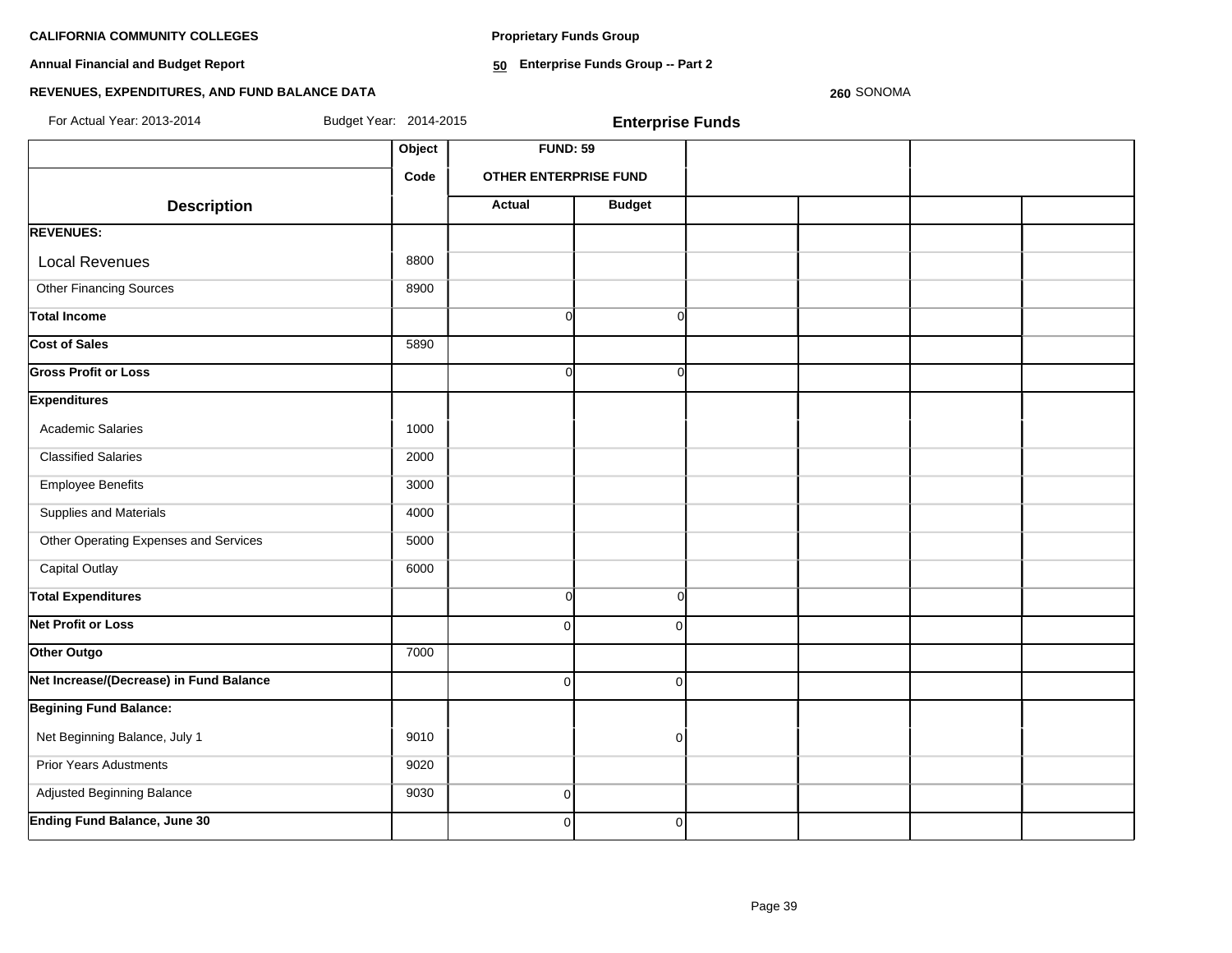**Annual Financial and Budget Report**

**Proprietary Funds Group**

**60 Enterprise Funds Group** 

## **REVENUES, EXPENDITURES, AND FUND BALANCE DATA**

#### **260** SONOMA

| For Actual Year: 2013-2014              | Budget Year: 2014-2015 |                            | <b>Internal Service Funds</b> |                                     |               |  |  |  |
|-----------------------------------------|------------------------|----------------------------|-------------------------------|-------------------------------------|---------------|--|--|--|
|                                         | Object                 | <b>FUND: 61</b>            |                               | <b>FUND 69</b>                      |               |  |  |  |
|                                         | Code                   | <b>SELF-INSURANCE FUND</b> |                               | <b>OTHER INTERNAL SERVICES FUND</b> |               |  |  |  |
| <b>Description</b>                      |                        | <b>Actual</b>              | <b>Budget</b>                 | Actual                              | <b>Budget</b> |  |  |  |
| <b>REVENUES:</b>                        |                        |                            |                               |                                     |               |  |  |  |
| <b>Local Revenues</b>                   | 8800                   | 1,561,589                  | 1,555,000                     | 14,628                              | 20,000        |  |  |  |
| <b>Other Financing Sources</b>          | 8900                   | 344,488                    | 200,000                       | 1,560,000                           | 1,560,000     |  |  |  |
| <b>Total Income</b>                     |                        | 1,906,077                  | 1,755,000                     | 1,574,628                           | 1,580,000     |  |  |  |
| <b>Expenditures</b>                     |                        |                            |                               |                                     |               |  |  |  |
| <b>Academic Salaries</b>                | 1000                   |                            |                               |                                     |               |  |  |  |
| <b>Classified Salaries</b>              | 2000                   |                            |                               |                                     |               |  |  |  |
| <b>Employee Benefits</b>                | 3000                   |                            |                               | 766,184                             | 1,800,000     |  |  |  |
| Supplies and Materials                  | 4000                   | 4,922                      | 3,000                         |                                     |               |  |  |  |
| Other Operating Expenses and Services   | 5000                   | 1,824,727                  | 1,793,400                     |                                     |               |  |  |  |
| <b>Capital Outlay</b>                   | 6000                   | 245                        | 3,000                         |                                     |               |  |  |  |
| <b>Total Expenditures</b>               |                        | 1,829,894                  | 1,799,400                     | 766,184                             | 1,800,000     |  |  |  |
| <b>Net Profit or Loss</b>               |                        | 76,183                     | (44, 400)                     | 808,444                             | (220,000)     |  |  |  |
| Other Outgo                             | 7000                   |                            |                               |                                     |               |  |  |  |
| Net Increase/(Decrease) in Fund Balance |                        | 76,183                     | (44, 400)                     | 808,444                             | (220,000)     |  |  |  |
| <b>Begining Fund Balance:</b>           |                        |                            |                               |                                     |               |  |  |  |
| Net Beginning Balance, July 1           | 9010                   | 693,889                    | 728,773                       | 2,411,517                           | 3,219,961     |  |  |  |
| <b>Prior Years Adustments</b>           | 9020                   | (41, 299)                  |                               |                                     |               |  |  |  |
| Adjusted Beginning Balance              | 9030                   | 652,590                    |                               | 2,411,517                           |               |  |  |  |
| <b>Ending Fund Balance, June 30</b>     |                        | 728,773                    | 684,373                       | 3,219,961                           | 2,999,961     |  |  |  |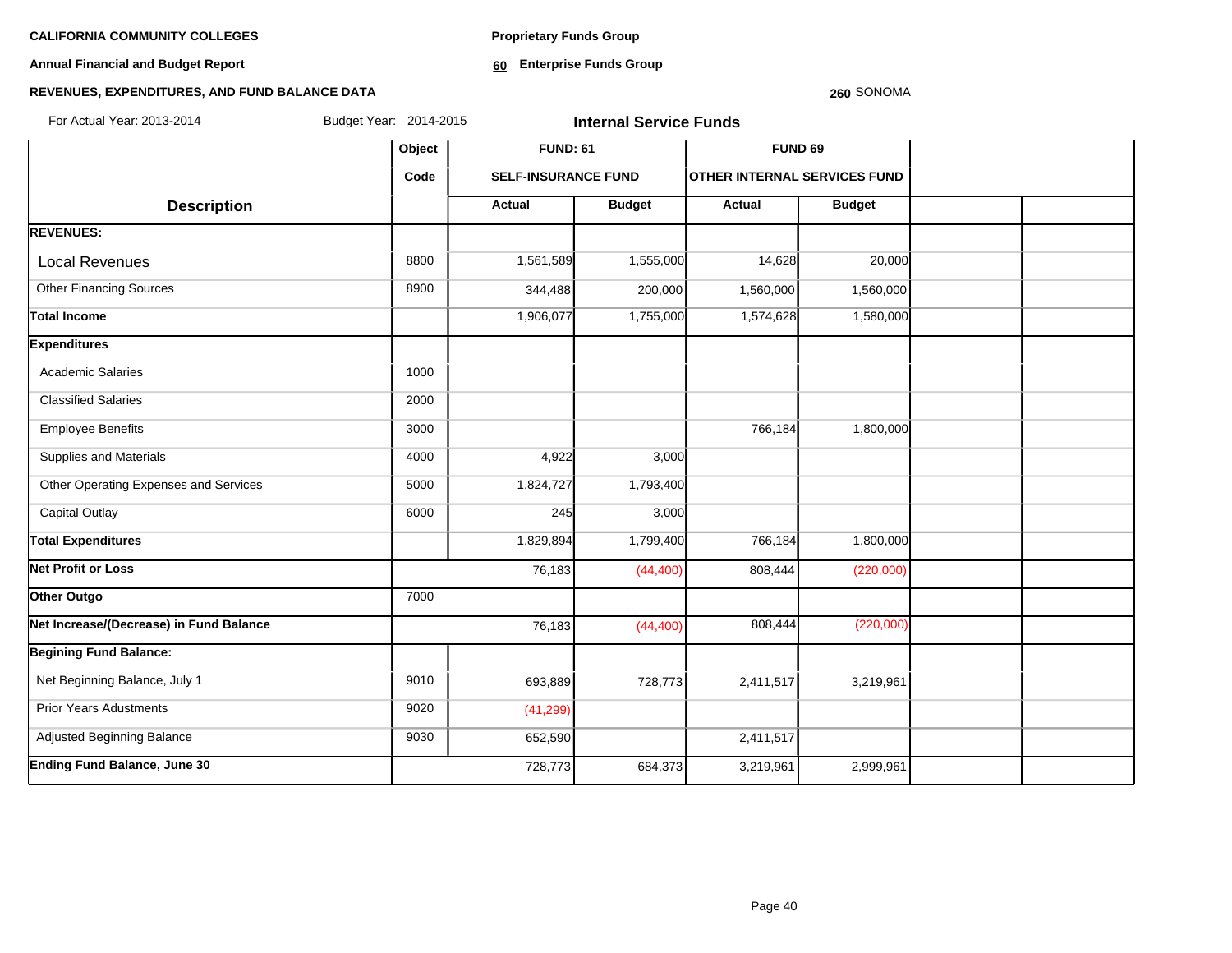**Annual Financial and Budget Report**

**Fiduciary Funds Group**

**70 Fiduciary Funds Group -- Part 1**

#### **260** SONOMA

| For Actual Year: 2013-2014                         |        | Budget Year: 2014-2015<br><b>Fiduciary Funds Group</b> |                                       |                |                                                |                |                                   |  |  |  |
|----------------------------------------------------|--------|--------------------------------------------------------|---------------------------------------|----------------|------------------------------------------------|----------------|-----------------------------------|--|--|--|
|                                                    | Object | <b>FUND: 71</b>                                        |                                       | <b>FUND 72</b> |                                                |                | FUND <sub>73</sub>                |  |  |  |
|                                                    | Code   |                                                        | <b>ASSOCIATED STUDENTS TRUST FUND</b> |                | <b>REPRESENTATION FEE TRUST</b><br><b>FUND</b> |                | <b>BODY CENTER FEE TRUST FUND</b> |  |  |  |
| <b>Description</b>                                 |        | Actual                                                 | <b>Budget</b>                         | <b>Actual</b>  | <b>Budget</b>                                  | Actual         | <b>Budget</b>                     |  |  |  |
| <b>REVENUES:</b>                                   |        |                                                        |                                       |                |                                                |                |                                   |  |  |  |
| <b>Federal Revenues</b>                            | 8100   |                                                        |                                       |                |                                                |                |                                   |  |  |  |
| <b>State Revenues</b>                              | 8600   |                                                        |                                       |                |                                                |                |                                   |  |  |  |
| <b>Local Revenues</b>                              | 8800   | 197,197                                                | 200,000                               | 47,498         | 41,000                                         |                |                                   |  |  |  |
| <b>Total Income</b>                                |        | 197,197                                                | 200,000                               | 47,498         | 41,000                                         | $\Omega$       | $\overline{0}$                    |  |  |  |
| <b>Expenditures</b>                                |        |                                                        |                                       |                |                                                |                |                                   |  |  |  |
| <b>Academic Salaries</b>                           | 1000   |                                                        |                                       |                |                                                |                |                                   |  |  |  |
| <b>Classified Salaries</b>                         | 2000   | 72,015                                                 | 70,000                                |                |                                                |                |                                   |  |  |  |
| <b>Employee Benefits</b>                           | 3000   | 30,807                                                 | 30,000                                |                |                                                |                |                                   |  |  |  |
| Supplies and Materials                             | 4000   | 700                                                    | 1,000                                 | 9,045          | 20,420                                         |                |                                   |  |  |  |
| Other Operating Expenses and Services              | 5000   | 62,149                                                 | 75,000                                | 14,001         | 25,800                                         |                |                                   |  |  |  |
| <b>Capital Outlay</b>                              | 6000   |                                                        |                                       | 1,044          |                                                |                |                                   |  |  |  |
| <b>Total Expenditures</b>                          |        | 165,671                                                | 176,000                               | 24,090         | 46,220                                         | $\Omega$       | $\overline{0}$                    |  |  |  |
| Excess /(Deficiency) of Revenues over Expenditures |        | 31,526                                                 | 24,000                                | 23,408         | (5, 220)                                       | $\Omega$       | $\overline{0}$                    |  |  |  |
| <b>Other Financing Sources</b>                     | 8900   |                                                        |                                       |                |                                                |                |                                   |  |  |  |
| Other Outgo                                        | 7000   | 6,000                                                  | 6,000                                 | 3,256          | 3,080                                          |                |                                   |  |  |  |
| Net Increase/(Decrease) in Fund Balance            |        | 25,526                                                 | 18,000                                | 20,152         | (8,300)                                        | ∩              | $\Omega$                          |  |  |  |
| <b>Begining Fund Balance:</b>                      |        |                                                        |                                       |                |                                                |                |                                   |  |  |  |
| Net Beginning Balance, July 1                      | 9010   | 322,177                                                | 371,890                               | 157,552        | 177,704                                        |                | $\overline{0}$                    |  |  |  |
| <b>Prior Years Adustments</b>                      | 9020   | 24,187                                                 |                                       |                |                                                |                |                                   |  |  |  |
| Adjusted Beginning Balance                         | 9030   | 346,364                                                |                                       | 157,552        |                                                | $\overline{0}$ |                                   |  |  |  |
| <b>Ending Fund Balance, June 30</b>                |        | 371,890                                                | 389,890                               | 177,704        | 169,404                                        | $\Omega$       | $\overline{0}$                    |  |  |  |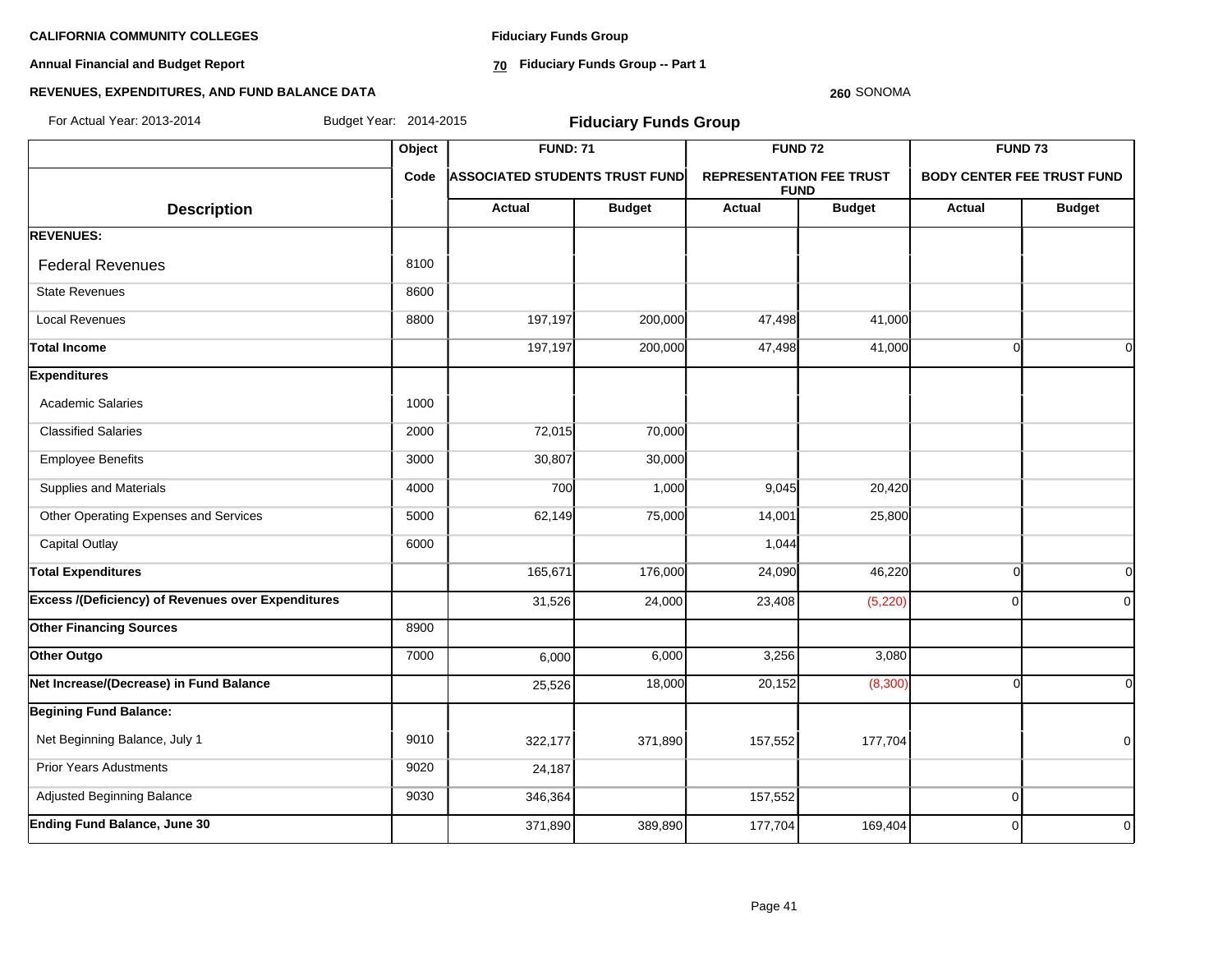**Annual Financial and Budget Report**

**Fiduciary Funds Group**

**70 Fiduciary Funds Group -- Part 2**

#### **260** SONOMA

| For Actual Year: 2013-2014                                | Budget Year: 2014-2015 | <b>Fiduciary Funds Group</b>    |               |                                     |                    |             |                              |
|-----------------------------------------------------------|------------------------|---------------------------------|---------------|-------------------------------------|--------------------|-------------|------------------------------|
|                                                           | Object                 | <b>FUND: 74</b>                 |               |                                     | FUND <sub>75</sub> |             | FUND 76                      |
|                                                           | Code                   | <b>FINANCIAL AID TRUST FUND</b> |               | <b>SCHOLARSHIP &amp; LOAN TRUST</b> | <b>FUND</b>        |             | <b>INVESTMENT TRUST FUND</b> |
| <b>Description</b>                                        |                        | <b>Actual</b>                   | <b>Budget</b> | <b>Actual</b>                       | <b>Budget</b>      | Actual      | <b>Budget</b>                |
| <b>REVENUES:</b>                                          |                        |                                 |               |                                     |                    |             |                              |
| <b>Federal Revenues</b>                                   | 8100                   | 18,839,624                      | 19,000,000    |                                     |                    |             |                              |
| <b>State Revenues</b>                                     | 8600                   | 872,677                         | 900,000       |                                     |                    |             |                              |
| <b>Local Revenues</b>                                     | 8800                   | 146,513                         | 200,000       | 298,250                             | 350,000            |             |                              |
| Total Income                                              |                        | 19,858,814                      | 20,100,000    | 298,250                             | 350,000            | ∩           | $\Omega$                     |
| <b>Expenditures</b>                                       |                        |                                 |               |                                     |                    |             |                              |
| <b>Academic Salaries</b>                                  | 1000                   |                                 |               |                                     |                    |             |                              |
| <b>Classified Salaries</b>                                | 2000                   |                                 |               |                                     |                    |             |                              |
| <b>Employee Benefits</b>                                  | 3000                   |                                 |               |                                     |                    |             |                              |
| Supplies and Materials                                    | 4000                   |                                 |               |                                     |                    |             |                              |
| Other Operating Expenses and Services                     | 5000                   | 23,735                          | 25,000        |                                     |                    |             |                              |
| <b>Capital Outlay</b>                                     | 6000                   |                                 |               |                                     |                    |             |                              |
| <b>Total Expenditures</b>                                 |                        | 23,735                          | 25,000        | $\Omega$                            | $\Omega$           | $\Omega$    | $\Omega$                     |
| <b>Excess /(Deficiency) of Revenues over Expenditures</b> |                        | 19,835,079                      | 20,075,000    | 298,250                             | 350,000            | $\Omega$    | $\Omega$                     |
| <b>Other Financing Sources</b>                            | 8900                   |                                 |               |                                     |                    |             |                              |
| Other Outgo                                               | 7000                   | 19,835,079                      | 20,075,000    | 298,250                             | 350,000            |             |                              |
| Net Increase/(Decrease) in Fund Balance                   |                        | $\Omega$                        | $\Omega$      | $\Omega$                            |                    | ſ           | $\Omega$                     |
| <b>Begining Fund Balance:</b>                             |                        |                                 |               |                                     |                    |             |                              |
| Net Beginning Balance, July 1                             | 9010                   | $\mathbf 0$                     | $\Omega$      | 0                                   | $\Omega$           |             | $\Omega$                     |
| <b>Prior Years Adustments</b>                             | 9020                   |                                 |               |                                     |                    |             |                              |
| Adjusted Beginning Balance                                | 9030                   | $\mathbf 0$                     |               | 0                                   |                    | $\mathbf 0$ |                              |
| <b>Ending Fund Balance, June 30</b>                       |                        | 0                               | $\Omega$      | 0                                   | $\mathbf 0$        | $\Omega$    | $\overline{0}$               |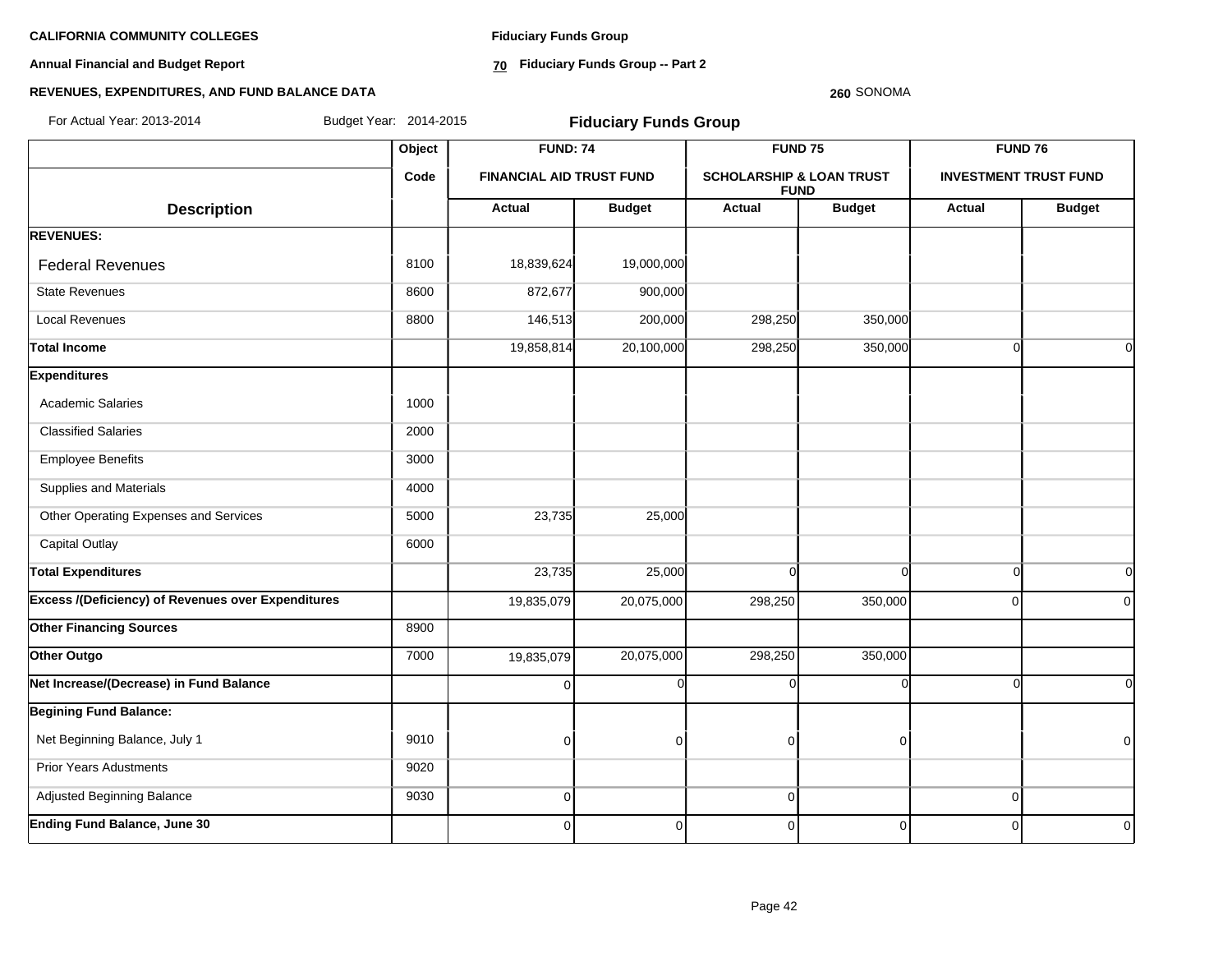**Annual Financial and Budget Report**

**Fiduciary Funds Group**

**70 Fiduciary Funds Group -- Part 3**

**260** SONOMA

| For Actual Year: 2013-2014                                | Budget Year: 2014-2015 |                | <b>Fiduciary Funds Group</b>     |                          |                |
|-----------------------------------------------------------|------------------------|----------------|----------------------------------|--------------------------|----------------|
|                                                           | Object                 |                | <b>FUND: 77</b>                  | <b>FUND 79</b>           |                |
|                                                           | Code                   |                | DEFERRED COMPENSATION TRUST FUND | <b>OTHER TRUST FUNDS</b> |                |
| <b>Description</b>                                        |                        | Actual         | <b>Budget</b>                    | <b>Actual</b>            | <b>Budget</b>  |
| <b>REVENUES:</b>                                          |                        |                |                                  |                          |                |
| <b>Federal Revenues</b>                                   | 8100                   |                |                                  |                          |                |
| <b>State Revenues</b>                                     | 8600                   |                |                                  |                          |                |
| <b>Local Revenues</b>                                     | 8800                   |                |                                  |                          |                |
| <b>Total Income</b>                                       |                        | $\overline{0}$ | $\overline{0}$                   | $\Omega$                 | 0l             |
| <b>Expenditures</b>                                       |                        |                |                                  |                          |                |
| <b>Academic Salaries</b>                                  | 1000                   |                |                                  |                          |                |
| <b>Classified Salaries</b>                                | 2000                   |                |                                  |                          |                |
| <b>Employee Benefits</b>                                  | 3000                   |                |                                  |                          |                |
| Supplies and Materials                                    | 4000                   |                |                                  |                          |                |
| Other Operating Expenses and Services                     | 5000                   |                |                                  |                          |                |
| <b>Capital Outlay</b>                                     | 6000                   |                |                                  |                          |                |
| <b>Total Expenditures</b>                                 |                        | $\overline{0}$ | $\overline{0}$                   | $\overline{0}$           | 0l             |
| <b>Excess /(Deficiency) of Revenues over Expenditures</b> |                        | $\Omega$       | $\Omega$                         | $\Omega$                 | $\Omega$       |
| <b>Other Financing Sources</b>                            | 8900                   |                |                                  |                          |                |
| Other Outgo                                               | 7000                   |                |                                  |                          |                |
| Net Increase/(Decrease) in Fund Balance                   |                        | $\overline{0}$ | $\Omega$                         | $\Omega$                 | ΩI             |
| <b>Begining Fund Balance:</b>                             |                        |                |                                  |                          |                |
| Net Beginning Balance, July 1                             | 9010                   |                | $\Omega$                         | $\overline{0}$           | $\overline{0}$ |
| <b>Prior Years Adustments</b>                             | 9020                   |                |                                  |                          |                |
| Adjusted Beginning Balance                                | 9030                   | $\overline{0}$ |                                  | $\mathbf 0$              |                |
| <b>Ending Fund Balance, June 30</b>                       |                        | $\overline{0}$ | $\Omega$                         | $\mathbf 0$              | $\mathbf 0$    |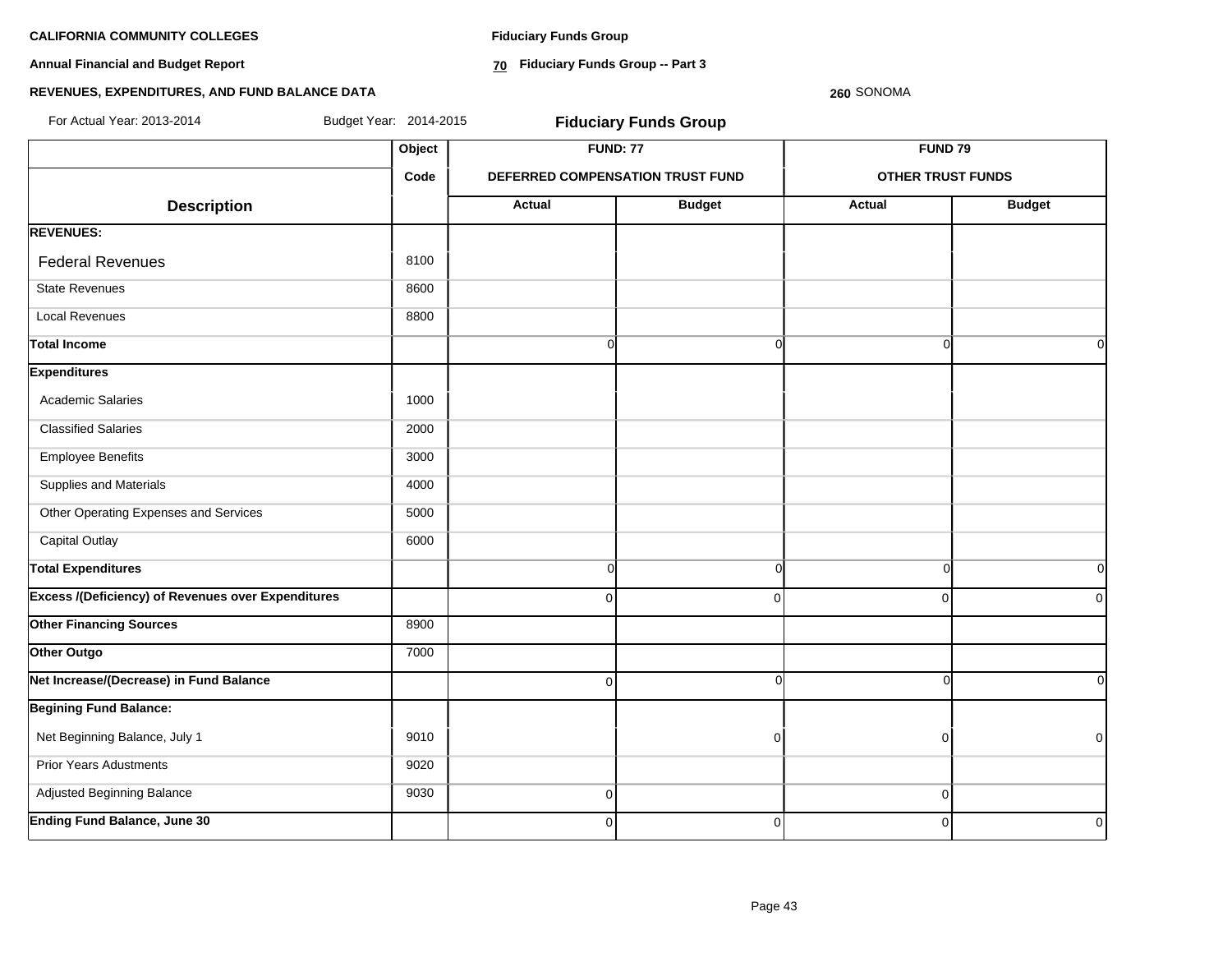**Interfund Transfer Report**

# **Annual Financial and Budget Report**

### **SUPPLEMENTAL DATA**

| <b>For Actual Year:</b> | 2013-2014                         |                   | District ID: 260<br>Name: SONOMA      |                    |
|-------------------------|-----------------------------------|-------------------|---------------------------------------|--------------------|
| <b>Fund</b>             |                                   | Fund              |                                       | Amount             |
| Number In               | <b>Fund Name</b>                  | <b>Number Out</b> | <b>Fund Name</b>                      | <b>Transferred</b> |
| 12                      | RESTRICTED SUBFUND                | 11                | UNRESTRICTED SUBFUND                  | 284,959            |
| 33                      | CHILD DEVELOPMENT FUND            | 11                | UNRESTRICTED SUBFUND                  | 561,497            |
| 34                      | <b>FARM OPERATION FUND</b>        | 11                | UNRESTRICTED SUBFUND                  | 275,000            |
| 39                      | OTHER SPECIAL REVENUE FUND        | 11                | UNRESTRICTED SUBFUND                  | 500,000            |
| 61                      | <b>SELF-INSURANCE FUND</b>        | 11                | UNRESTRICTED SUBFUND                  | 200,000            |
| 69                      | OTHER INTERNAL SERVICES FUND      | 11                | UNRESTRICTED SUBFUND                  | 1,560,000          |
| 11                      | UNRESTRICTED SUBFUND              | 12                | <b>RESTRICTED SUBFUND</b>             | 1,282,763          |
| 11                      | UNRESTRICTED SUBFUND              | 39                | OTHER SPECIAL REVENUE FUND            | 3,874              |
| 41                      | CAPITAL OUTLAY PROJECTS FUND      | 39                | OTHER SPECIAL REVENUE FUND            | 181,026            |
| 71                      | ASSOCIATED STUDENTS TRUST FUND    | 39                | OTHER SPECIAL REVENUE FUND            | 10,000             |
| 35                      | <b>IREVENUE BOND PROJECT FUND</b> | 51                | BOOKSTORE FUND                        | 300,000            |
| 11                      | UNRESTRICTED SUBFUND              | 72                | STUDENT REPRESENTATION FEE TRUST FUND | 3,256              |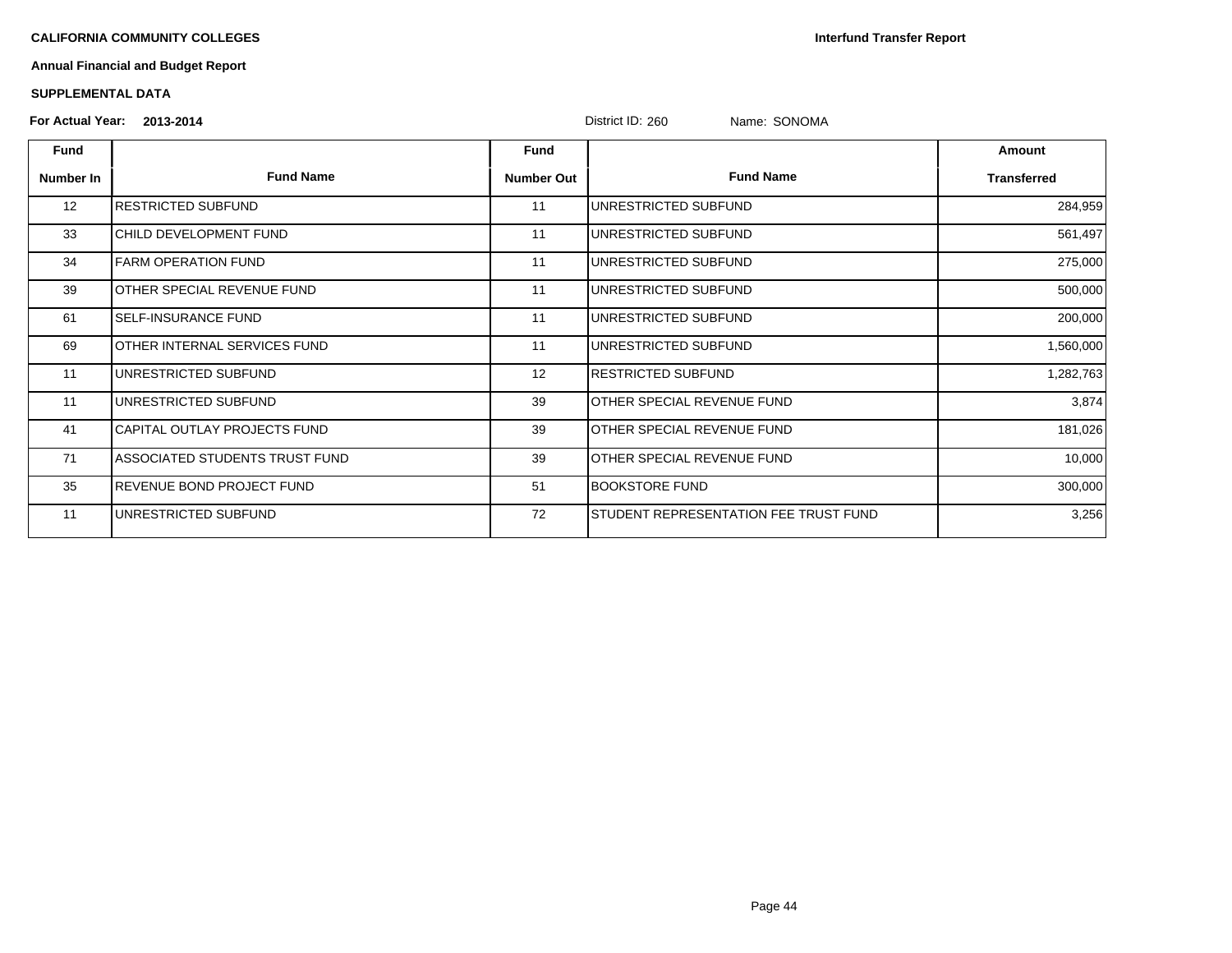| <b>Annual Financial and Budget Report</b>     |                        | <b>Lottery Actual Report</b> |                               |                         |              |                           |             |  |  |  |  |
|-----------------------------------------------|------------------------|------------------------------|-------------------------------|-------------------------|--------------|---------------------------|-------------|--|--|--|--|
| <b>SUPPLEMENTAL DATA</b>                      |                        |                              |                               | <b>L10 GENERAL FUND</b> |              |                           |             |  |  |  |  |
| For Actual Year: 2013-2014                    | Budget Year: 2014-2015 |                              | District ID: 260              |                         | Name: SONOMA |                           |             |  |  |  |  |
| <b>Activity Classification</b>                | <b>Activity Code</b>   |                              | <b>Unrestricted</b>           |                         |              | <b>Restricted Prop 20</b> |             |  |  |  |  |
| Lottery Adjustments and Proceeds:             |                        |                              |                               |                         |              |                           |             |  |  |  |  |
| Net Beginning Balance, July 1                 | 9010                   |                              |                               |                         |              |                           |             |  |  |  |  |
| Adjustments                                   | 9020                   |                              |                               |                         |              |                           |             |  |  |  |  |
| Adjusted Beginning Balance                    | 9030                   |                              | $\mathbf 0$                   |                         |              | $\Omega$                  |             |  |  |  |  |
| Actual Fiscal Year Data                       |                        |                              |                               |                         |              |                           |             |  |  |  |  |
| State Lottery Proceeds:                       | 8681                   |                              | 2,692,732                     |                         |              | 789,859                   |             |  |  |  |  |
|                                               |                        |                              |                               |                         |              | Instructional             |             |  |  |  |  |
|                                               |                        |                              | Instructional & Institutional |                         |              | Materials                 |             |  |  |  |  |
|                                               |                        |                              | Unrestricted                  |                         |              | Propostition 20           | Total       |  |  |  |  |
|                                               |                        | Instructional                | Support                       | Support                 |              |                           |             |  |  |  |  |
|                                               |                        | Activities                   | Activities                    | Activities              | Total        | Instructional             |             |  |  |  |  |
|                                               |                        | (AC 0100-5900)               | (AC 6000-6700)                | (AC 6800-7390)          | Unrestricted | (AC 0100-4900)            |             |  |  |  |  |
| <b>Expenditures</b>                           |                        |                              |                               |                         |              |                           |             |  |  |  |  |
| <b>Academic Salaries</b>                      | 1000                   |                              | 689,862                       |                         | 689,862      |                           | 689,862     |  |  |  |  |
| <b>Classified Salaries</b>                    | 2000                   |                              | 1,613,060                     |                         | 1,613,060    |                           | 1,613,060   |  |  |  |  |
| <b>Employee Benefits</b>                      | 3000                   |                              | 389,810                       |                         | 389,810      |                           | 389,810     |  |  |  |  |
| <b>Supplies &amp; Materials</b>               | 4000                   |                              |                               |                         |              |                           |             |  |  |  |  |
| Software                                      | 4100                   |                              |                               |                         | $\mathbf 0$  | 14,725                    | 14,725      |  |  |  |  |
| Books, Magazines, & Periodicals               | 4200                   |                              |                               |                         | $\mathbf 0$  | 1,107                     | 1,107       |  |  |  |  |
| <b>Instructional Supplies &amp; Materials</b> | 4300                   |                              |                               |                         | $\mathbf 0$  | 774,027                   | 774,027     |  |  |  |  |
| Noninstructional Supplies & Mtrls             | 4400                   |                              |                               |                         | $\mathbf 0$  |                           | $\Omega$    |  |  |  |  |
| <b>Total Supplies and Materials</b>           |                        | $\overline{0}$               | $\mathbf 0$                   | $\mathbf 0$             | $\mathbf 0$  | 789,859                   | 789,859     |  |  |  |  |
| Other Operating Expenses and Services         | 5000                   |                              |                               |                         | $\mathbf 0$  |                           | 0           |  |  |  |  |
| <b>Capital Outlay</b>                         | 6000                   |                              |                               |                         |              |                           |             |  |  |  |  |
| <b>Library Books</b>                          | 6300                   |                              |                               |                         | 0            |                           | $\mathbf 0$ |  |  |  |  |
| Equipment                                     | 6400                   |                              |                               |                         |              |                           |             |  |  |  |  |
| Equipment - Additional                        | 6410                   |                              |                               |                         | $\pmb{0}$    |                           | 0           |  |  |  |  |
| Equipment - Replacement                       | 6420                   |                              |                               |                         | $\mathbf 0$  |                           | $\Omega$    |  |  |  |  |
| <b>Total Capital Outlay</b>                   |                        | $\overline{0}$               | $\mathbf 0$                   | $\Omega$                | 0            |                           | $\Omega$    |  |  |  |  |
| Other Outgo                                   | 7000                   |                              |                               |                         | $\mathbf 0$  |                           | $\Omega$    |  |  |  |  |
| <b>Total Expenditures</b>                     |                        | $\overline{0}$               | 2,692,732                     | $\Omega$                | 2,692,732    | 789,859                   | 3,482,591   |  |  |  |  |
| <b>Ending Balance</b>                         |                        |                              |                               |                         | $\pmb{0}$    | $\Omega$                  | $\Omega$    |  |  |  |  |

**CALIFORNIA COMMUNITY COLLEGES Receipt and Expenditures of Lottery Proceeds**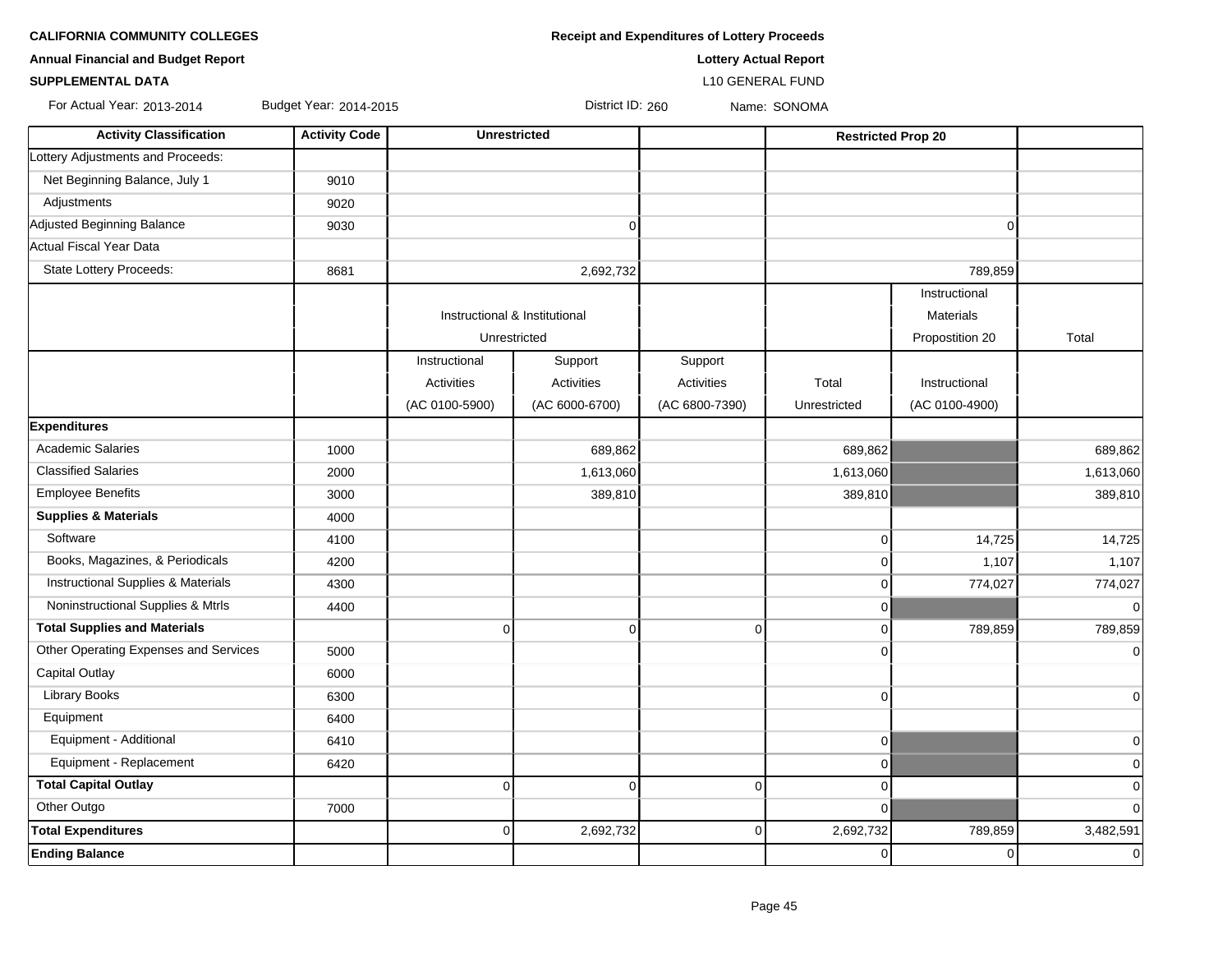| <b>Receipt and Expenditures of Lottery Proceeds</b> |
|-----------------------------------------------------|
|                                                     |

**Annual Financial and Budget Report Lottery Budget Report**

**SUPPLEMENTAL DATA** L10 GENERAL FUND

For Actual Year: 2013-2014 Budget Year: 2014-2015 District ID: 260 Name: SONOMA

| <b>Activity Classification</b>                | <b>Activity Code</b> | <b>Unrestricted</b>                                             |                   |                   | <b>Restricted Prop 20</b> |                        |                |
|-----------------------------------------------|----------------------|-----------------------------------------------------------------|-------------------|-------------------|---------------------------|------------------------|----------------|
| Lottery Adjustments and Proceeds:             |                      |                                                                 |                   |                   |                           |                        |                |
| Net Beginning Balance, July 1                 | 9010                 |                                                                 |                   |                   |                           |                        |                |
| Adjustments                                   | 9020                 |                                                                 |                   |                   |                           |                        |                |
| Adjusted Beginning Balance                    | 9030                 |                                                                 | $\mathbf 0$       |                   |                           | $\Omega$               |                |
| Budget Fiscal Year Data                       |                      |                                                                 |                   |                   |                           |                        |                |
| State Lottery Proceeds:                       | 8681                 |                                                                 | 2,293,504         |                   |                           | 609,212                |                |
|                                               |                      |                                                                 |                   |                   |                           | Instructional          |                |
|                                               |                      | <b>Instructional &amp; Institutional</b><br><b>Unrestricted</b> |                   |                   |                           | <b>Materials</b>       |                |
|                                               |                      |                                                                 |                   |                   |                           | <b>Propostition 20</b> | <b>Total</b>   |
|                                               |                      | Instructional                                                   | <b>Support</b>    | <b>Support</b>    |                           |                        |                |
|                                               |                      | <b>Activities</b>                                               | <b>Activities</b> | <b>Activities</b> | <b>Total</b>              | <b>Instructional</b>   |                |
|                                               |                      | (AC 0100-5900)                                                  | (AC 6000-6700)    | (AC 6800-7390)    | Unrestricted              | (AC 0100-4900)         |                |
| <b>Expenditures</b>                           |                      |                                                                 |                   |                   |                           |                        |                |
| <b>Academic Salaries</b>                      | 1000                 |                                                                 | 702,000           |                   | 702,000                   |                        | 702,000        |
| <b>Classified Salaries</b>                    | 2000                 |                                                                 | 1,188,504         |                   | 1,188,504                 |                        | 1,188,504      |
| <b>Employee Benefits</b>                      | 3000                 |                                                                 | 403,000           |                   | 403,000                   |                        | 403,000        |
| <b>Supplies &amp; Materials</b>               | 4000                 |                                                                 |                   |                   |                           |                        |                |
| Software                                      | 4100                 |                                                                 |                   |                   | $\overline{0}$            |                        | $\mathbf 0$    |
| Books, Magazines, & Periodicals               | 4200                 |                                                                 |                   |                   | $\Omega$                  |                        | $\overline{0}$ |
| <b>Instructional Supplies &amp; Materials</b> | 4300                 |                                                                 |                   |                   | $\overline{0}$            | 609,212                | 609,212        |
| Noninstructional Supplies & Mtrls             | 4400                 |                                                                 |                   |                   | $\overline{0}$            |                        | 0              |
| <b>Total Supplies and Materials</b>           |                      | $\mathbf 0$                                                     | $\mathbf 0$       | $\overline{0}$    | $\overline{0}$            | 609,212                | 609,212        |
| Other Operating Expenses and Services         | 5000                 |                                                                 |                   |                   | $\Omega$                  |                        | $\Omega$       |
| Capital Outlay                                | 6000                 |                                                                 |                   |                   |                           |                        |                |
| <b>Library Books</b>                          | 6300                 |                                                                 |                   |                   | $\overline{0}$            |                        | $\mathbf 0$    |
| Equipment                                     | 6400                 |                                                                 |                   |                   |                           |                        |                |
| Equipment - Additional                        | 6410                 |                                                                 |                   |                   | $\Omega$                  |                        | $\mathbf 0$    |
| Equipment - Replacement                       | 6420                 |                                                                 |                   |                   | $\Omega$                  |                        | $\pmb{0}$      |
| <b>Total Capital Outlay</b>                   |                      | $\Omega$                                                        | $\mathbf 0$       | $\Omega$          | $\Omega$                  |                        | $\mathbf 0$    |
| Other Outgo                                   | 7000                 |                                                                 |                   |                   | $\overline{0}$            |                        | $\mathbf 0$    |
| <b>Total Expenditures</b>                     |                      | $\overline{0}$                                                  | 2,293,504         | $\overline{0}$    | 2,293,504                 | 609,212                | 2,902,716      |
| <b>Ending Balance</b>                         |                      |                                                                 |                   |                   | $\overline{0}$            | 0                      |                |